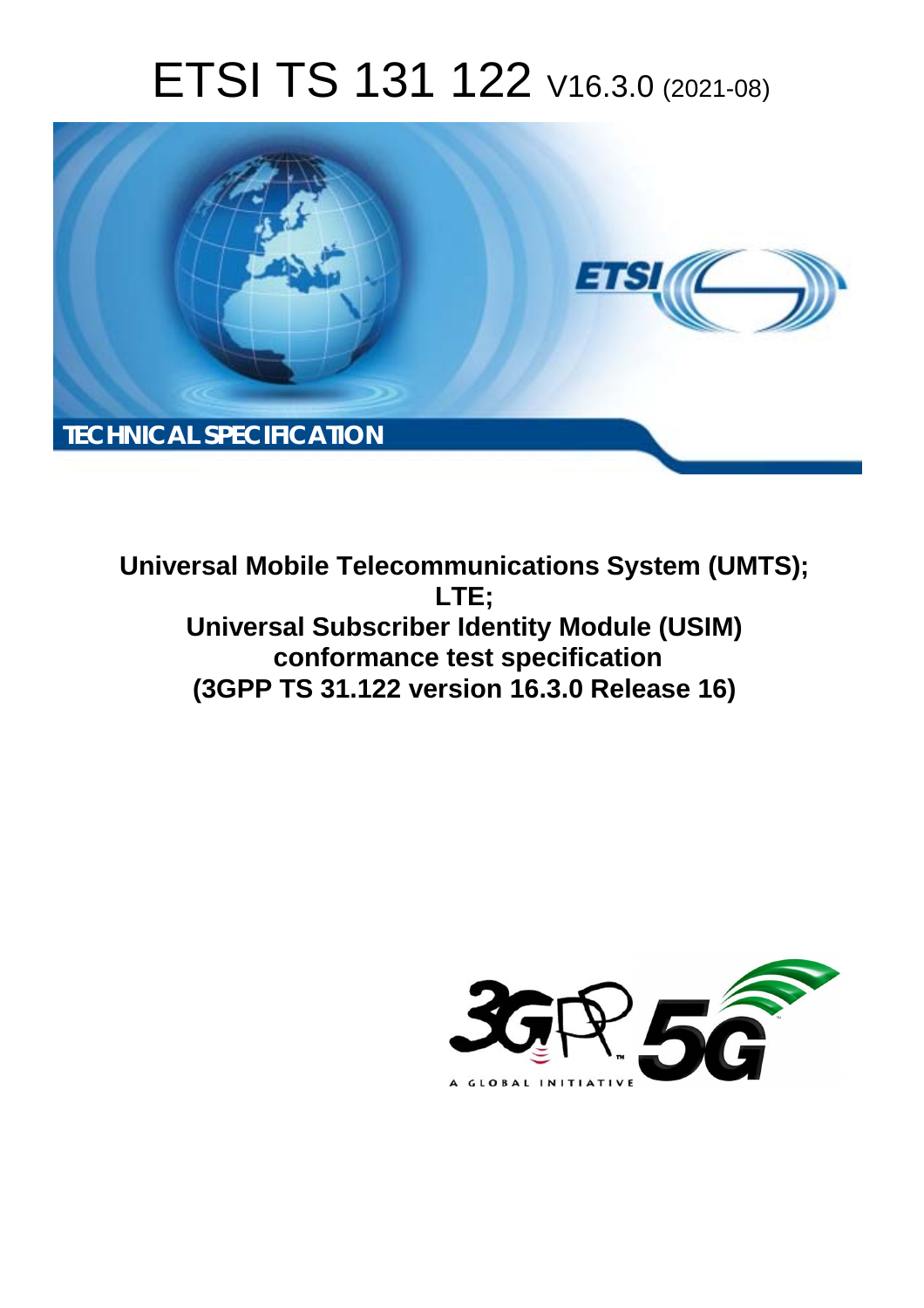Reference RTS/TSGC-0631122vg30

> Keywords LTE,UMTS

#### *ETSI*

#### 650 Route des Lucioles F-06921 Sophia Antipolis Cedex - FRANCE

Tel.: +33 4 92 94 42 00 Fax: +33 4 93 65 47 16

Siret N° 348 623 562 00017 - NAF 742 C Association à but non lucratif enregistrée à la Sous-Préfecture de Grasse (06) N° 7803/88

#### *Important notice*

The present document can be downloaded from: <http://www.etsi.org/standards-search>

The present document may be made available in electronic versions and/or in print. The content of any electronic and/or print versions of the present document shall not be modified without the prior written authorization of ETSI. In case of any existing or perceived difference in contents between such versions and/or in print, the prevailing version of an ETSI deliverable is the one made publicly available in PDF format at [www.etsi.org/deliver](http://www.etsi.org/deliver).

Users of the present document should be aware that the document may be subject to revision or change of status. Information on the current status of this and other ETSI documents is available at <https://portal.etsi.org/TB/ETSIDeliverableStatus.aspx>

If you find errors in the present document, please send your comment to one of the following services: <https://portal.etsi.org/People/CommiteeSupportStaff.aspx>

#### *Copyright Notification*

No part may be reproduced or utilized in any form or by any means, electronic or mechanical, including photocopying and microfilm except as authorized by written permission of ETSI. The content of the PDF version shall not be modified without the written authorization of ETSI. The copyright and the foregoing restriction extend to reproduction in all media.

> © ETSI 2021. All rights reserved.

**DECT™**, **PLUGTESTS™**, **UMTS™** and the ETSI logo are trademarks of ETSI registered for the benefit of its Members. **3GPP™** and **LTE™** are trademarks of ETSI registered for the benefit of its Members and of the 3GPP Organizational Partners. **oneM2M™** logo is a trademark of ETSI registered for the benefit of its Members and of the oneM2M Partners. **GSM®** and the GSM logo are trademarks registered and owned by the GSM Association.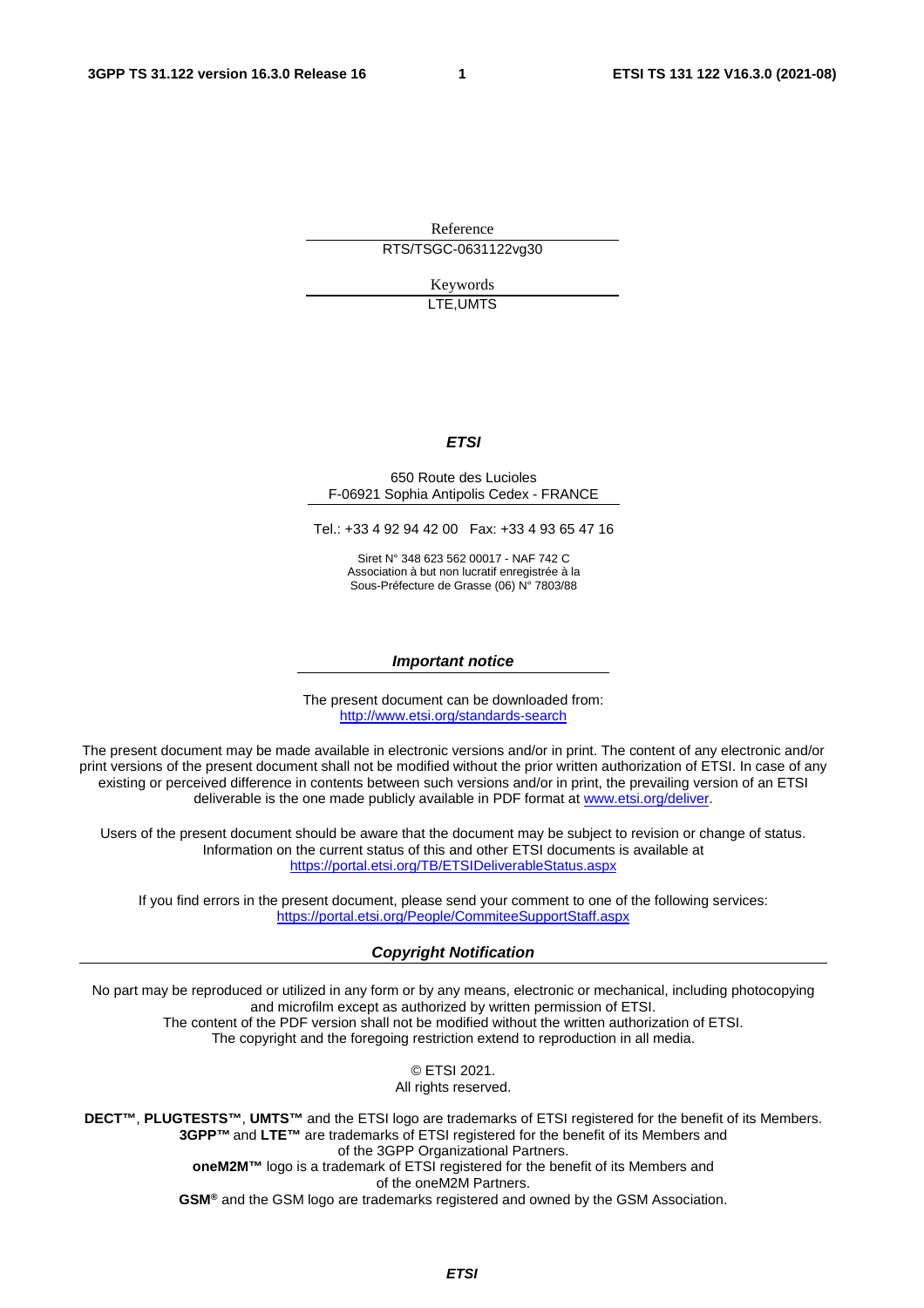# Intellectual Property Rights

#### Essential patents

IPRs essential or potentially essential to normative deliverables may have been declared to ETSI. The information pertaining to these essential IPRs, if any, is publicly available for **ETSI members and non-members**, and can be found in ETSI SR 000 314: *"Intellectual Property Rights (IPRs); Essential, or potentially Essential, IPRs notified to ETSI in respect of ETSI standards"*, which is available from the ETSI Secretariat. Latest updates are available on the ETSI Web server [\(https://ipr.etsi.org/](https://ipr.etsi.org/)).

Pursuant to the ETSI IPR Policy, no investigation, including IPR searches, has been carried out by ETSI. No guarantee can be given as to the existence of other IPRs not referenced in ETSI SR 000 314 (or the updates on the ETSI Web server) which are, or may be, or may become, essential to the present document.

#### **Trademarks**

The present document may include trademarks and/or tradenames which are asserted and/or registered by their owners. ETSI claims no ownership of these except for any which are indicated as being the property of ETSI, and conveys no right to use or reproduce any trademark and/or tradename. Mention of those trademarks in the present document does not constitute an endorsement by ETSI of products, services or organizations associated with those trademarks.

# Legal Notice

This Technical Specification (TS) has been produced by ETSI 3rd Generation Partnership Project (3GPP).

The present document may refer to technical specifications or reports using their 3GPP identities. These shall be interpreted as being references to the corresponding ETSI deliverables.

The cross reference between 3GPP and ETSI identities can be found under<http://webapp.etsi.org/key/queryform.asp>.

# Modal verbs terminology

In the present document "**shall**", "**shall not**", "**should**", "**should not**", "**may**", "**need not**", "**will**", "**will not**", "**can**" and "**cannot**" are to be interpreted as described in clause 3.2 of the [ETSI Drafting Rules](https://portal.etsi.org/Services/editHelp!/Howtostart/ETSIDraftingRules.aspx) (Verbal forms for the expression of provisions).

"**must**" and "**must not**" are **NOT** allowed in ETSI deliverables except when used in direct citation.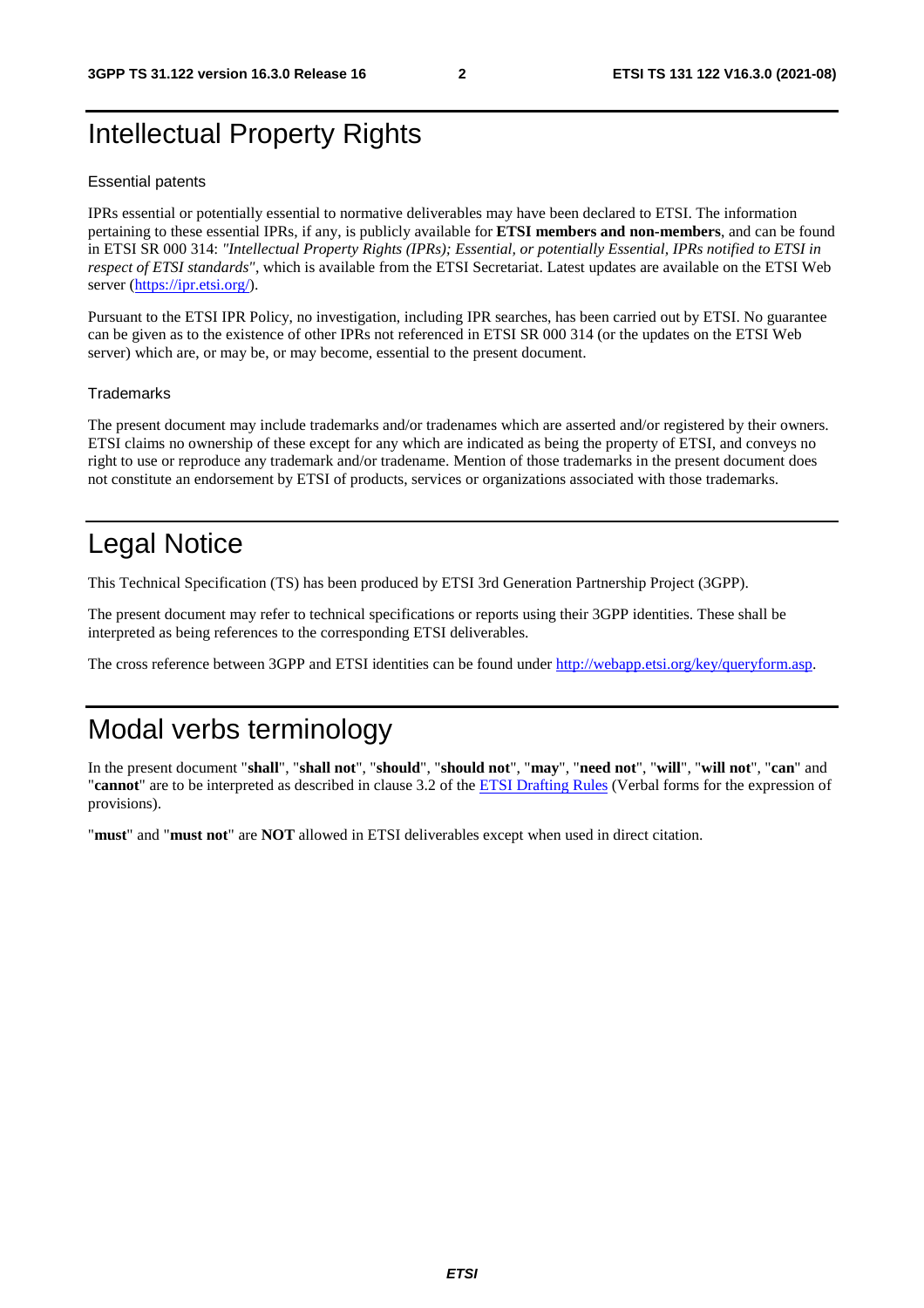$\mathbf{3}$ 

# Contents

| 1          |  |  |  |
|------------|--|--|--|
| 2          |  |  |  |
| 3          |  |  |  |
| 3.1        |  |  |  |
| 3.2        |  |  |  |
| 3.3        |  |  |  |
| 3.4<br>3.5 |  |  |  |
| 3.5.1      |  |  |  |
| 3.5.2      |  |  |  |
| 3.5.3      |  |  |  |
| 3.5.4      |  |  |  |
| 3.6        |  |  |  |
| 3.7        |  |  |  |
|            |  |  |  |
| 4          |  |  |  |
| 4.1        |  |  |  |
| 4.1.1      |  |  |  |
| 4.1.2      |  |  |  |
| 4.1.2.1    |  |  |  |
| 4.1.2.2    |  |  |  |
| 4.1.2.3    |  |  |  |
| 4.1.2.4    |  |  |  |
| 4.1.3      |  |  |  |
| 4.1.4      |  |  |  |
| 4.1.5      |  |  |  |
| 4.1.6      |  |  |  |
| 4.1.7      |  |  |  |
| 4.1.8      |  |  |  |
| 4.1.9      |  |  |  |
| 4.2        |  |  |  |
| 4.3        |  |  |  |
| 4.4        |  |  |  |
| 4.5        |  |  |  |
| 4.6        |  |  |  |
| 4.7        |  |  |  |
| 5          |  |  |  |
| 6          |  |  |  |
| 6.1        |  |  |  |
| 6.2        |  |  |  |
| 6.3        |  |  |  |
| 6.4        |  |  |  |
| 6.5        |  |  |  |
| 6.6        |  |  |  |
| 6.7        |  |  |  |
| 6.8        |  |  |  |
| 6.9        |  |  |  |
| 6.10       |  |  |  |
| 7          |  |  |  |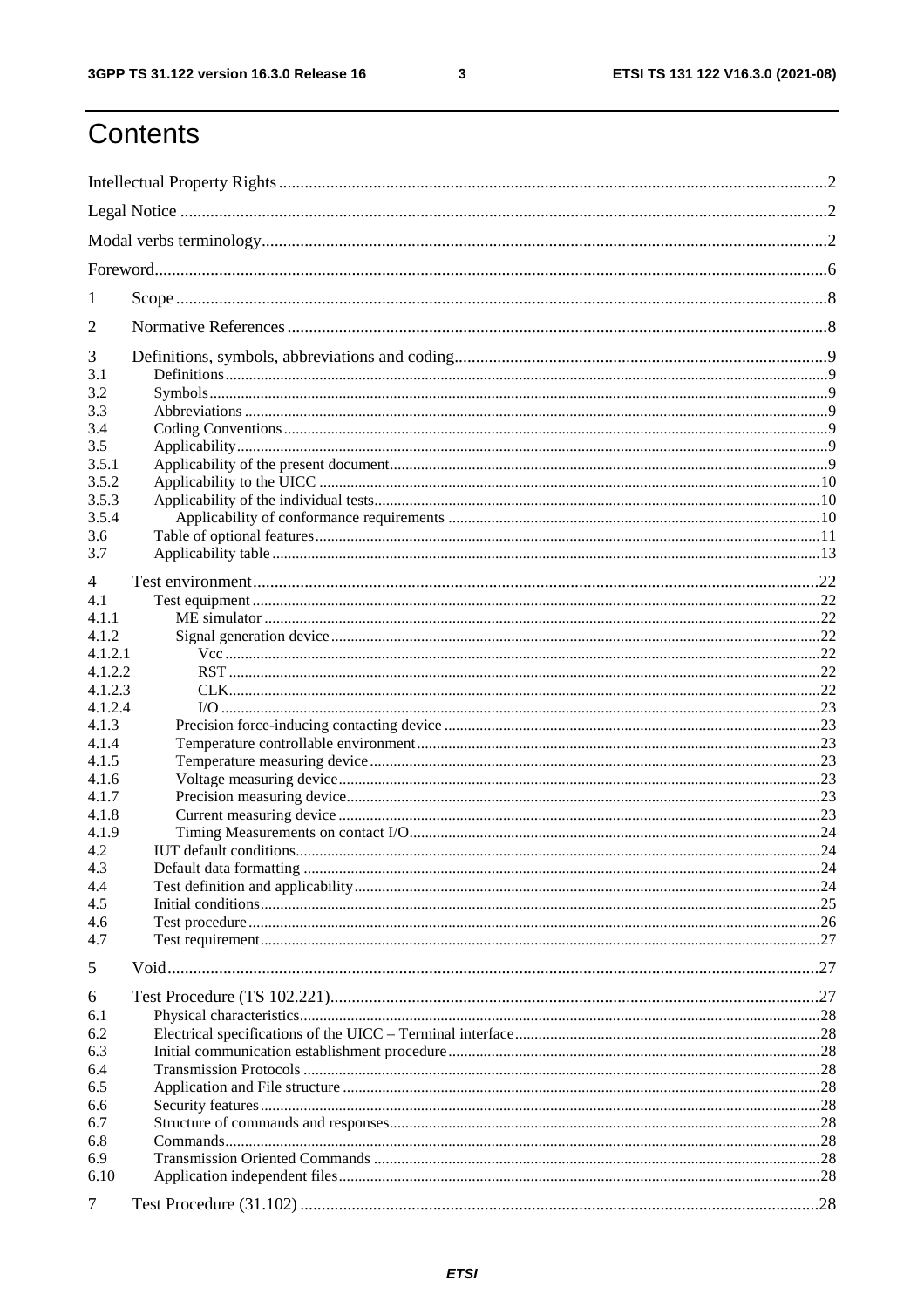$\overline{\mathbf{4}}$ 

| 7.1       |  |
|-----------|--|
| 7.1.1     |  |
| 7.1.2     |  |
| 7.1.3     |  |
| 7.1.4     |  |
| 7.2       |  |
| 7.2.1     |  |
| 7.2.2     |  |
| 7.2.3     |  |
| 7.2.4     |  |
| 7.3       |  |
| 7.3.1     |  |
| 7.3.1.1   |  |
| 7.3.1.2   |  |
| 7.3.1.3   |  |
| 7.3.1.4   |  |
| 7.3.2     |  |
| 7.3.2.1   |  |
| 7.3.2.1.1 |  |
| 7.3.2.1.2 |  |
| 7.3.2.1.3 |  |
| 7.3.2.1.4 |  |
| 7.3.2.2   |  |
| 7.3.2.2.1 |  |
| 7.3.2.2.2 |  |
| 7.3.2.2.3 |  |
| 7.3.2.2.4 |  |
| 7.3.3     |  |
| 7.3.3.1   |  |
| 7.3.3.2   |  |
| 7.3.3.3   |  |
| 7.3.3.4   |  |
| 7.4       |  |
| 8         |  |
| 8.1       |  |
| 8.1.1     |  |
| 8.1.1.1   |  |
| 8.1.1.2   |  |
| 8.1.1.3   |  |
| 8.1.1.4   |  |
| 8.2       |  |
| 8.2.1     |  |
| 8.2.1.1   |  |
| 8.2.1.2   |  |
| 8.2.1.3   |  |
| 8.2.1.4   |  |
| 8.2.2     |  |
| 8.2.2.1   |  |
| 8.2.2.2   |  |
| 8.2.2.3   |  |
| 8.2.2.4   |  |
| 8.2.3     |  |
| 8.2.3.1   |  |
| 8.2.3.2   |  |
| 8.2.3.3   |  |
| 8.2.3.4   |  |
| 8.3       |  |
| 8.3.1     |  |
| 8.3.2     |  |
| 8.3.3     |  |
| 8.3.4     |  |
|           |  |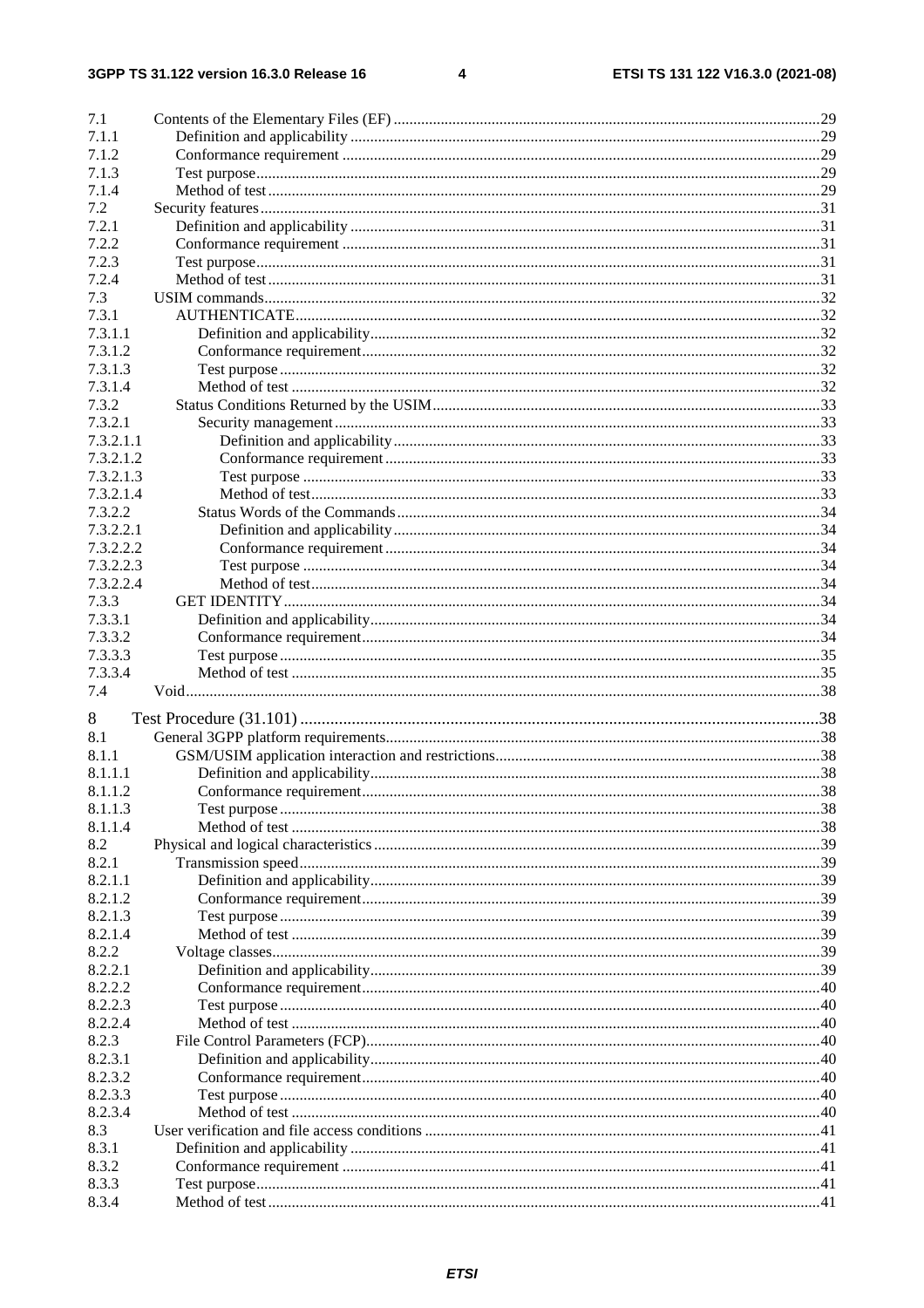| 8.4.1.4 |  |  |  |
|---------|--|--|--|
| 8.4.1.3 |  |  |  |
| 8.4.1.2 |  |  |  |
| 8.4.1.1 |  |  |  |
| 8.4.1   |  |  |  |
| 8.4     |  |  |  |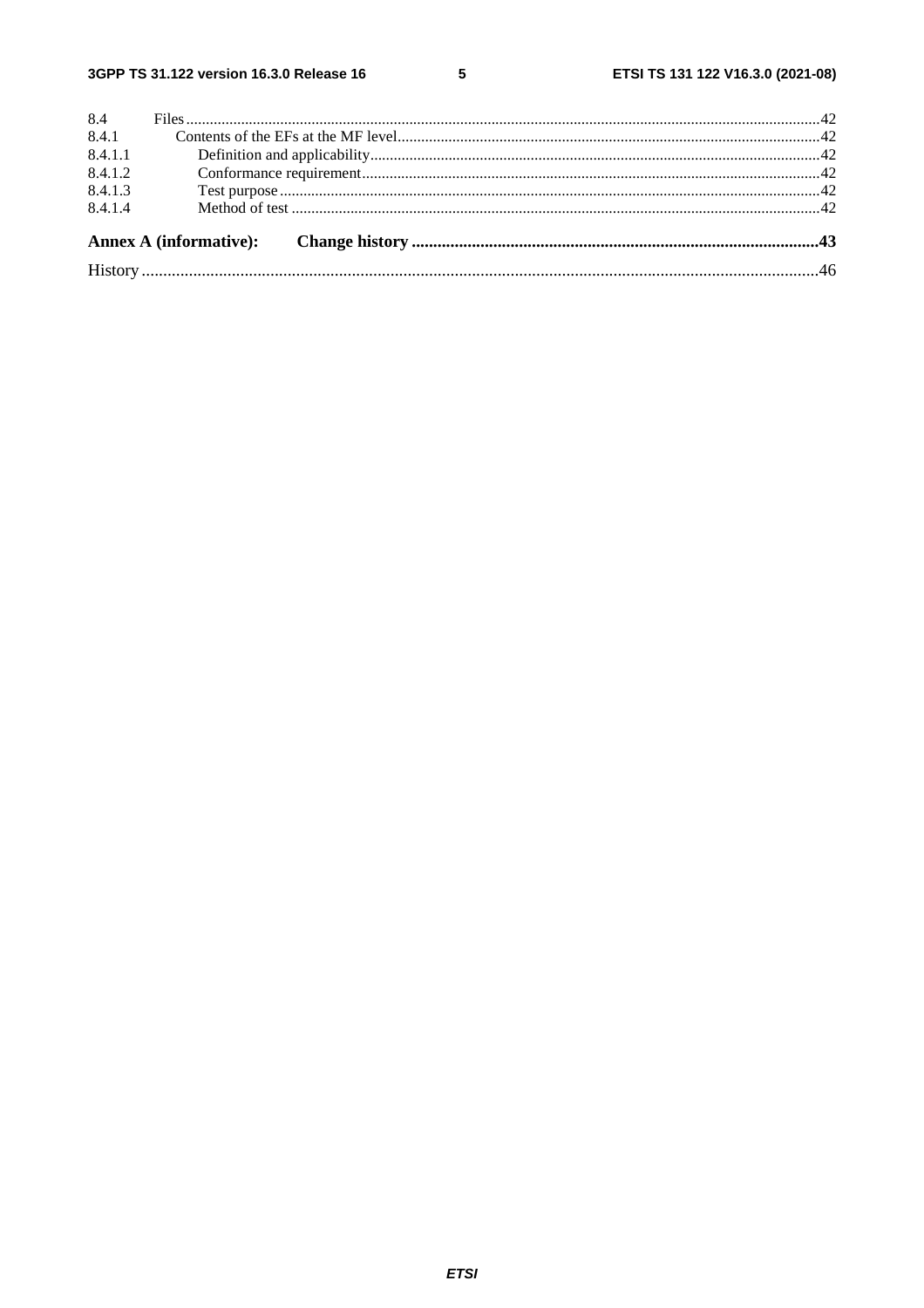# Foreword

This Technical Specification has been produced by the 3rd Generation Partnership Project (3GPP).

The contents of the present document are subject to continuing work within the TSG and may change following formal TSG approval. Should the TSG modify the contents of the present document, it will be re-released by the TSG with an identifying change of release date and an increase in version number as follows:

Version x.y.z

where:

- x the first digit:
	- 1 presented to TSG for information;
	- 2 presented to TSG for approval;
	- 3 or greater indicates TSG approved document under change control.
- y the second digit is incremented for all changes of substance, i.e. technical enhancements, corrections, updates, etc.
- z the third digit is incremented when editorial only changes have been incorporated in the document.

In the present document, modal verbs have the following meanings:

**shall** indicates a mandatory requirement to do something

**shall not** indicates an interdiction (prohibition) to do something

The constructions "shall" and "shall not" are confined to the context of normative provisions, and do not appear in Technical Reports.

The constructions "must" and "must not" are not used as substitutes for "shall" and "shall not". Their use is avoided insofar as possible, and they are not used in a normative context except in a direct citation from an external, referenced, non-3GPP document, or so as to maintain continuity of style when extending or modifying the provisions of such a referenced document.

| indicates a recommendation to do something<br>should |                                                |
|------------------------------------------------------|------------------------------------------------|
| should not                                           | indicates a recommendation not to do something |
| may                                                  | indicates permission to do something           |
| need not                                             | indicates permission not to do something       |

The construction "may not" is ambiguous and is not used in normative elements. The unambiguous constructions "might not" or "shall not" are used instead, depending upon the meaning intended.

| can    | indicates that something is possible   |
|--------|----------------------------------------|
| cannot | indicates that something is impossible |

The constructions "can" and "cannot" are not substitutes for "may" and "need not".

| will     | indicates that something is certain or expected to happen as a result of action taken by an agency<br>the behaviour of which is outside the scope of the present document     |
|----------|-------------------------------------------------------------------------------------------------------------------------------------------------------------------------------|
| will not | indicates that something is certain or expected not to happen as a result of action taken by an<br>agency the behaviour of which is outside the scope of the present document |
| might    | indicates a likelihood that something will happen as a result of action taken by some agency the<br>behaviour of which is outside the scope of the present document           |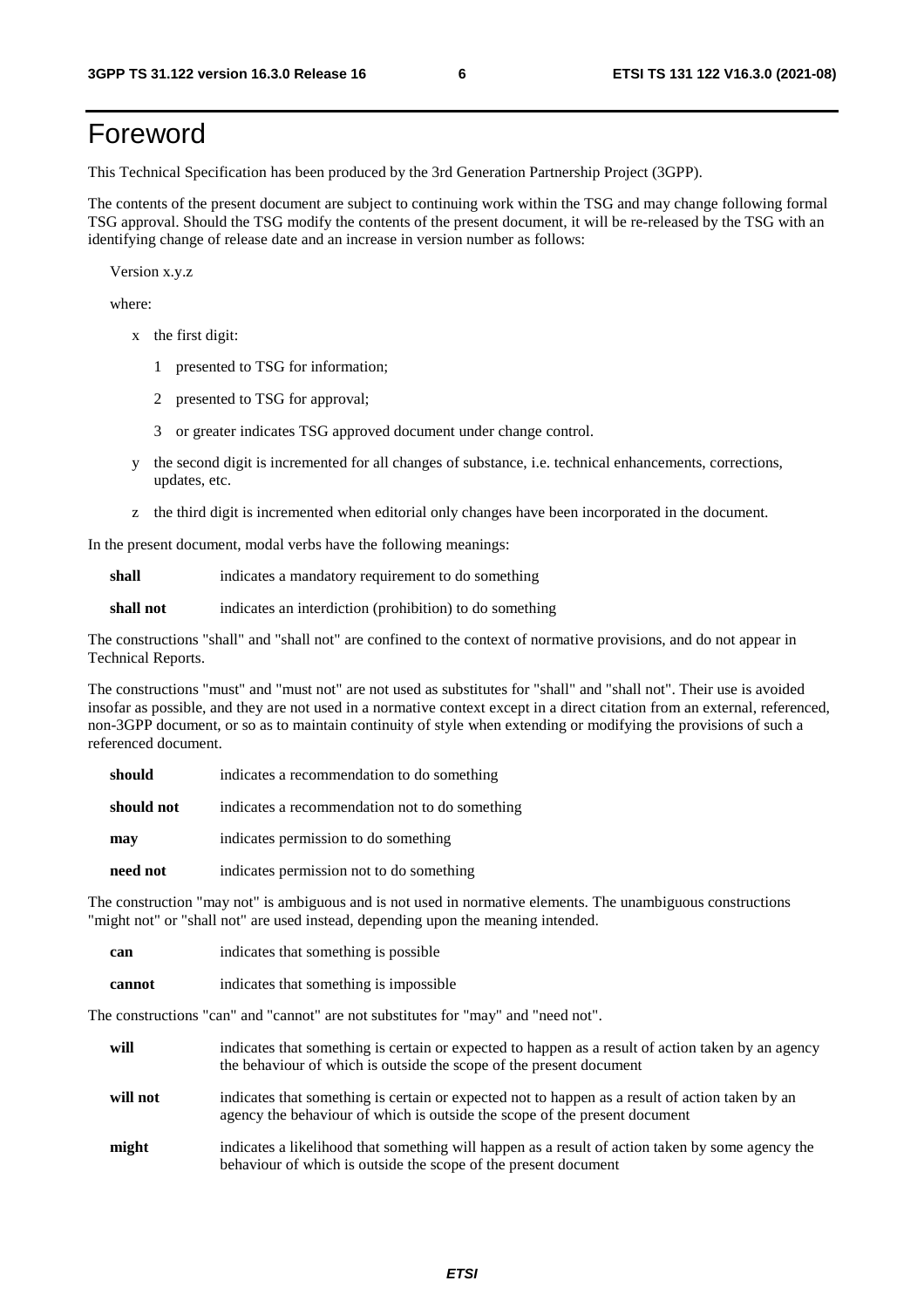| 3GPP TS 31.122 version 16.3.0 Release 16 |  |
|------------------------------------------|--|
|------------------------------------------|--|

**might not** indicates a likelihood that something will not happen as a result of action taken by some agency the behaviour of which is outside the scope of the present document

In addition:

- is (or any other verb in the indicative mood) indicates a statement of fact
- **is not** (or any other negative verb in the indicative mood) indicates a statement of fact

The constructions "is" and "is not" do not indicate requirements.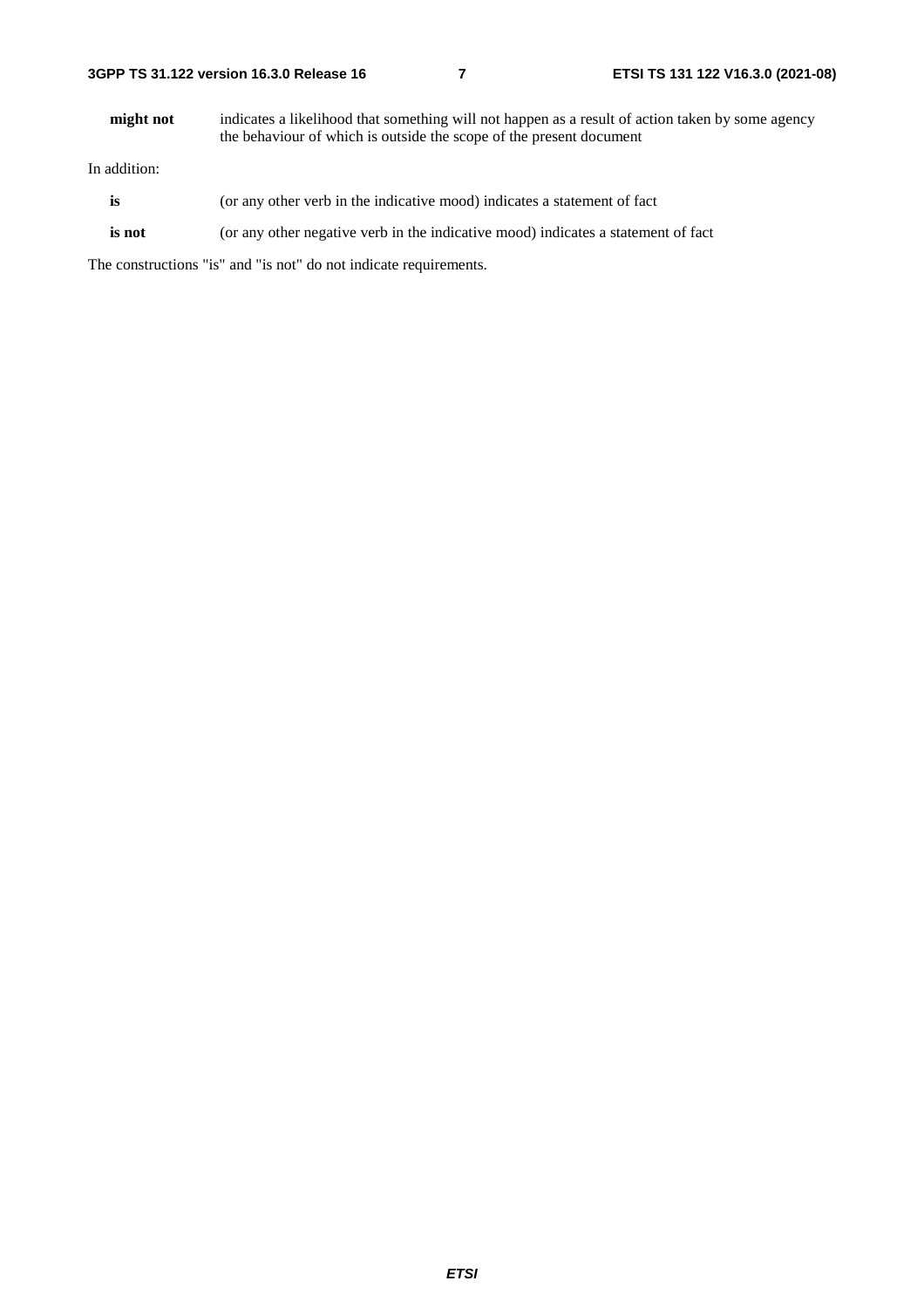# 1 Scope

The present document provides the Conformance Test Specification for a Universal IC Card (UICC) defined in TS 31.101 [2] with Universal Subscriber Identity Module (USIM) defined in TS 31.102 [3].

# 2 Normative References

The following documents contain provisions, which through reference in this text, constitute provisions of the present document.

- References are either specific (identified by date of publication, edition number, version number, etc.) or non-specific.
- For a specific reference, subsequent revisions do not apply.
- For a non-specific reference to a non-3GPP document, the latest version applies.
- For a non-specific reference to a 3GPP document, the latest version in the same release as the implementation release of the UICC under test applies.
- [1] ETSI TS 102 221: "UICC-Terminal Interface; Physical and Logical Characteristics".
- [2] 3GPP TS 31.101: "UICC-Terminal Interface; Physical and Logical Characteristics".
- [3] 3GPP TS 31.102: "Characteristics of the USIM application".
- [4] ISO/IEC 7816-1: "Identification cards Integrated circuit(s) cards with contacts, Part 1: Physical characteristics".
- [5] ISO/IEC 7816-2: "Identification cards Integrated circuit cards Part 2: Card with contacts Dimensions and locations of the contacts".
- [6] ISO/IEC 7816-3: "Identification cards Integrated circuit(s) cards with contacts, Part 3: Electronic signals and transmission protocols".
- [7] ISO/IEC 7816-4: "Identification cards Integrated circuit cards Part 4: Organization, security and commands for interchange".
- [8] Void
- [9] Void
- [10] Void
- [11] Void
- [12] ISO/IEC 7811-1: "Identification cards Recording technique Part 1: Embossing"
- [13] Void
- [14] 3GPP TS 11.11: "Digital cellular telecommunications system (Phase 2+); Specification of the Subscriber Identity Module - Mobile Equipment (SIM - ME) interface".
- [15] ETSI TS 101 220: "Smart cards; ETSI numbering system for telecommunication application providers".
- [16] ETSI TS 102 221 Release 99: "UICC-Terminal Interface; Physical and Logical Characteristics".
- [17] ETSI TS 102 221 Release 4: "UICC-Terminal Interface; Physical and Logical Characteristics".
- [18] ETSI TS 102 221 Release 5: "UICC-Terminal Interface; Physical and Logical Characteristics".
- [19] ISO/IEC 9646-7 (1995): "Information technology Open Systems Interconnection Conformance testing methodology and framework - Part 7: Implementation Conformance Statements".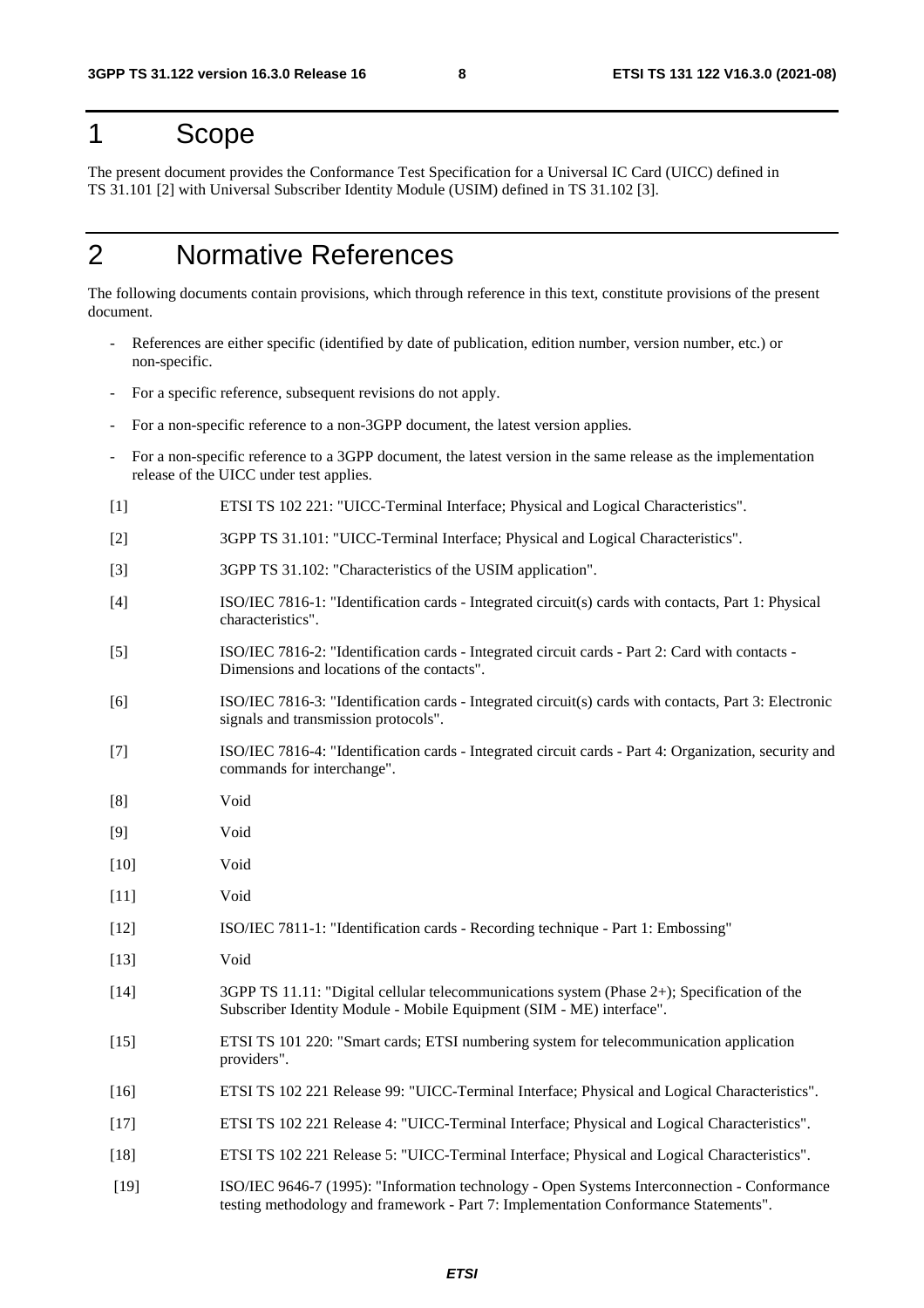[20] ETSI TS 102 230-2 v13.0.0: "UICC-Terminal interface; Physical, electrical and logical test specification; Part 2: UICC features".

# 3 Definitions, symbols, abbreviations and coding

# 3.1 Definitions

For the purposes of the present document, the following definitions apply in addition to the terms defined in TS 102.221 [1] and TS 31.102 [3].

**Implementation Conformance Statement (ICS):** A statement made by the supplier of an implementation or system claimed to conform to a given specification, stating which capabilities have been implemented. The ICS can take several forms: protocol ICS, profile ICS, profile specific ICS, information object ICS, etc.

**ICS proforma:** A document, in the form of a questionnaire, which when completed for an implementation or system becomes an ICS.

# 3.2 Symbols

For the purposes of the present document, the following symbols apply:

| te           | fall time             |
|--------------|-----------------------|
| tr           | rise time             |
| $V_{IH}$     | Input Voltage (high)  |
| $V_{\rm IL}$ | Input Voltage (low)   |
| $V_{OH}$     | Output Voltage (high) |
| $V_{OL}$     | Output Voltage (low)  |

# 3.3 Abbreviations

For the purposes of the present document, the following abbreviations apply:

| <b>CRn</b>  | Conformance Requirement 'n'          |
|-------------|--------------------------------------|
| <b>IUT</b>  | <b>Implementation Under Test</b>     |
| ME          | Mobile Equipment                     |
| TS          | <b>Test Specification</b>            |
| <b>UICC</b> | Universal Integrated Circuit Card    |
| <b>USIM</b> | Universal Subscriber Identity Module |

# 3.4 Coding Conventions

The following coding conventions apply to the present document:

All lengths are presented in bytes, unless otherwise stated. Each byte is represented by bit b8 to b1, where b8 is the most significant bit (MSB) and b1 is the least significant bit (LSB). In each representation, the leftmost bit is the MSB.

# 3.5 Applicability

# 3.5.1 Applicability of the present document

The present document applies to a UICC which supports one or more USIMs.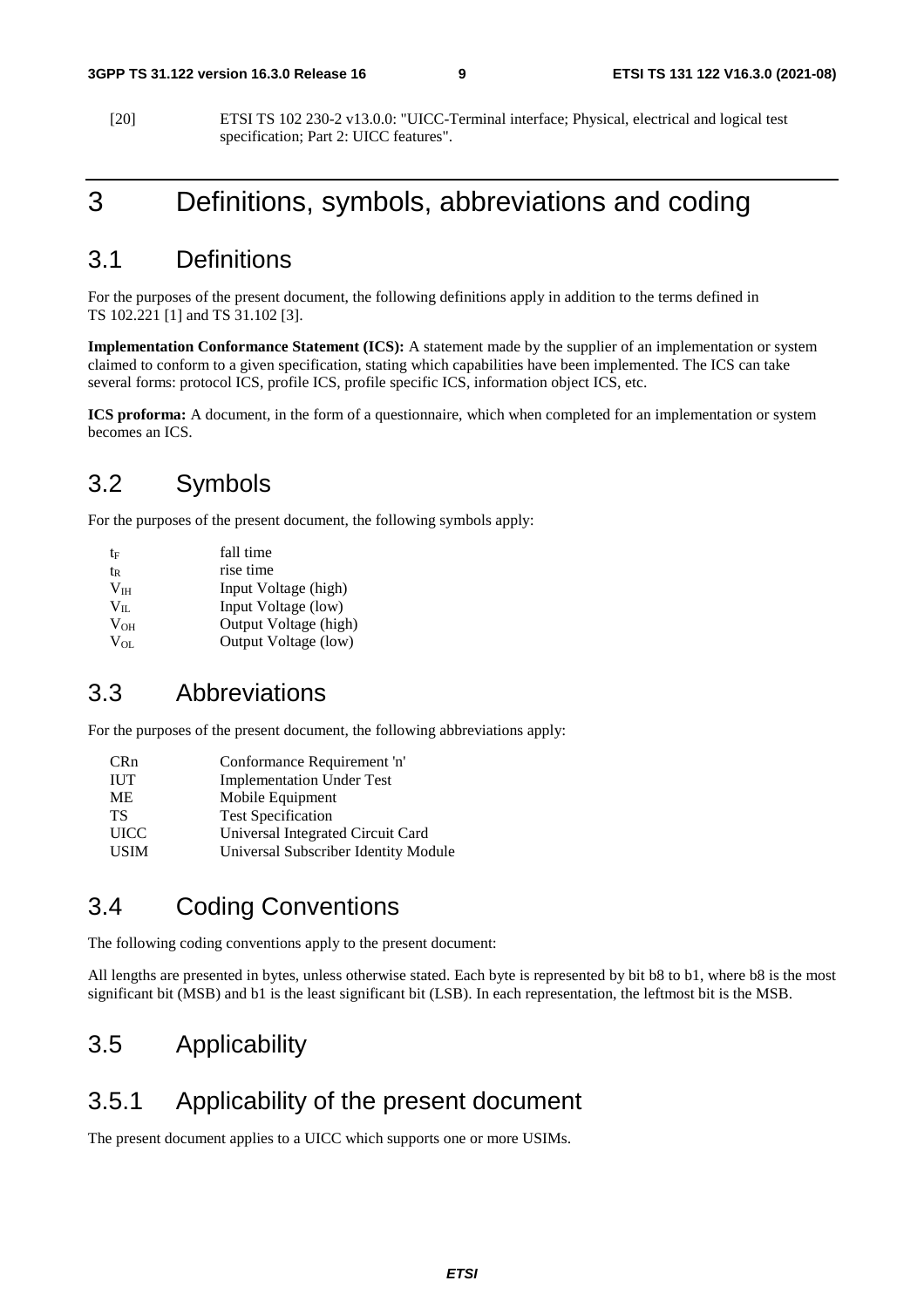# 3.5.2 Applicability to the UICC

The applicability to a UICC supporting one or more USIMs is specified in table B.1, unless otherwise specified in the specific clause.

# 3.5.3 Applicability of the individual tests

Table B.1 lists the optional, conditional or mandatory features for which the supplier of the implementation states the support. As pre-condition the supplier of the implementation shall state the support of possible options in table A.1.

The "Release XY UICC" columns shows the status of the entries as follows:

The following notations, defined in ISO/IEC 9646-7 [19], are used for the status column:

| M        | mandatory - the capability is required to be supported.                                                                                                                                                                                                                                                                                                                                       |
|----------|-----------------------------------------------------------------------------------------------------------------------------------------------------------------------------------------------------------------------------------------------------------------------------------------------------------------------------------------------------------------------------------------------|
| $\Omega$ | optional - the capability may be supported or not.                                                                                                                                                                                                                                                                                                                                            |
| N/A      | not applicable - in the given context, it is impossible to use the capability.                                                                                                                                                                                                                                                                                                                |
| X        | prohibited (excluded) - there is a requirement not to use this capability in the given context.                                                                                                                                                                                                                                                                                               |
| O.i      | qualified optional - for mutually exclusive or selectable options from a set. "i" is an integer which<br>identifies an unique group of related optional items and the logic of their selection which is<br>defined immediately following the table.                                                                                                                                           |
| Ci       | conditional - the requirement on the capability ("M", "O", "X" or "N/A") depends on the support<br>of other optional or conditional items. "i" is an integer identifying an unique conditional status<br>expression which is defined immediately following the table. For nested conditional expressions,<br>the syntax "IF  THEN (IF  THEN  ELSE) ELSE " shall be used to avoid ambiguities. |

#### References to items

For each possible item answer (answer in the support column) there exists a unique reference, used, for example, in the conditional expressions. It is defined as the table identifier, followed by a solidus character "/", followed by the item number in the table. If there is more than one support column in a table, the columns shall be discriminated by letters (a, b, etc.), respectively.

EXAMPLE: A.1/4 is the reference to the answer of item 4 in table A.1.

### 3.5.4 Applicability of conformance requirements

All conformance requirements are annotated with their applicability. This clause defines the notation used.

The basic notation is as follows:

(DefinedRelease) ReleaseRange: Options

The components of the notation are as follows: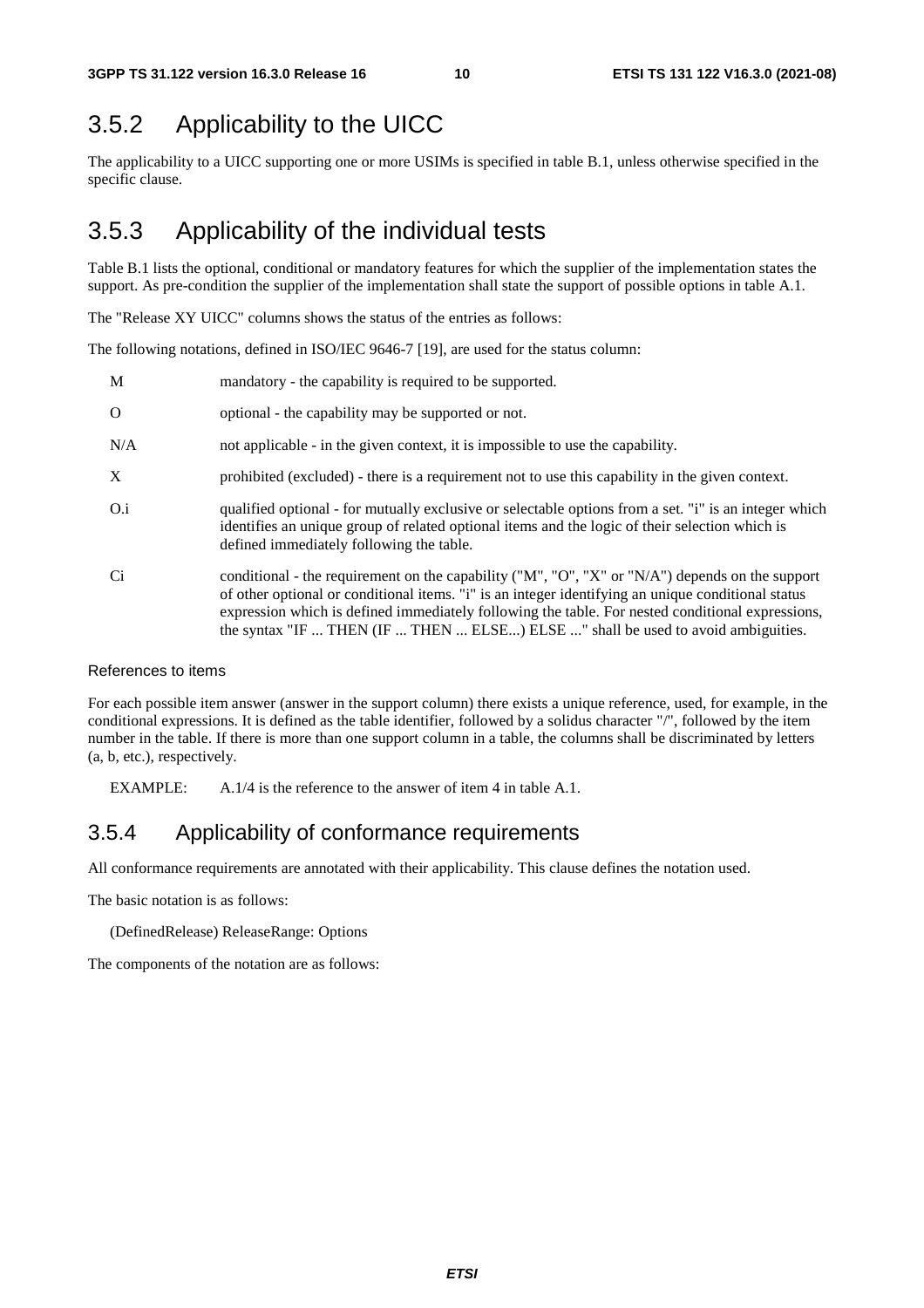| <b>Component</b> | <b>Content</b>                                                             | <b>Example content</b> |
|------------------|----------------------------------------------------------------------------|------------------------|
| DefinedRelease   | Contains a single release.                                                 | R99                    |
|                  | Optional (along with the surrounding parentheses).                         | Rel-6                  |
|                  | If present, it indicates the release of the core                           |                        |
|                  | specification in which the conformance requirement was                     |                        |
|                  | first defined. This is intended for conformance                            |                        |
|                  | requirements which were defined in a certain release of                    |                        |
|                  | the core specification but for which tests were not                        |                        |
|                  | introduced into this document until a later release.                       |                        |
|                  | If absent, this indicates that the conformance                             |                        |
|                  | requirement was introduced in the first release                            |                        |
|                  | contained in ReleaseRange.                                                 |                        |
| ReleaseRange     | Contains a single release or a range of releases. An                       | R99                    |
|                  | ellipsis () in the right-hand part indicates the current                   | R99 - Rel-5            |
|                  | release of this document.                                                  | $Rel-6 - $             |
|                  | Optional; but at least one of ReleaseRange and Options<br>must be present. |                        |
|                  | If present, it indicates the range of releases for which                   |                        |
|                  | the conformance requirement is tested.                                     |                        |
|                  | If absent, it is equivalent to "R99 - ".                                   |                        |
| Options          | A comma-separated list containing at least one of the                      | O_LOG_CHANS            |
|                  | options in table A.1.                                                      |                        |
|                  | Optional (along with the preceding colon); but at least                    | O_LOG_CHANS,           |
|                  | one of ReleaseRange and Options must be present.                           | O_SHAREABLE            |
|                  | If present, this indicates that the conformance                            |                        |
|                  | requirement is only applicable to UICCs supporting all of                  |                        |
|                  | the specified options.                                                     |                        |
|                  | If absent, this indicates that the conformance                             |                        |
|                  | requirement applies to all UICCs.                                          |                        |

An additional shortcut notation for "R99 - …" is specified: "M". This indicates that the conformance requirement is mandatory for all UICCs of all releases.

Examples of the notation are as follows:

| <b>Example</b>     | <b>Meaning</b>                                                    |
|--------------------|-------------------------------------------------------------------|
| $(Rel-4) Rel-6 - $ | Conformance requirement introduced in ReI-4, but not tested until |
| O_LOG_CHANS        | Rel-6, where it is only applicable if O_LOG_CHANS is supported.   |
| $(Rel-4) Rel-6 - $ | Conformance requirement introduced in Rel-4, but not tested until |
| O_LOG_CHANS,       | Rel-6, where it is only applicable if O_LOG_CHANS and             |
| O_SHAREABLE        | O SHAREABLE are supported.                                        |
| $Rel-6 - $         | Conformance requirement introduced in Rel-6, where it is only     |
| O_LOG_CHANS        | applicable if O_LOG_CHANS is supported.                           |
| $Rel-6 - $         | Conformance requirement introduced in Rel-6, where it is only     |
| O LOG CHANS,       | applicable if O_LOG_CHANS and O_SHAREABLE are supported.          |
| O_SHAREABLE        |                                                                   |
| R99 - Rel-5        | Mandatory for all UICCs from R99 to Rel-5.                        |
| $Rel-6 - $         | Mandatory for all UICCs from all releases up to and including the |
|                    | current release of this document.                                 |
| O_MONO_APP         | Applies to all releases, but only applicable if O MONO APP is     |
|                    | supported by the UICC.                                            |
| М                  | Mandatory for all releases; equivalent to "R99 - ".               |

# 3.6 Table of optional features

Support of several features is optional, release dependent or configuration dependent for the UICC. However, if a UICC states conformance with a specific 3GPP release, it is mandatory for the UICC to support all mandatory functions of that release, as stated in table A.1.

The "Option defined in Releases" column indicates the releases of the relevant core specification(s) in which the option is defined.

The supplier of the implementation shall state the support of possible options in table A.1.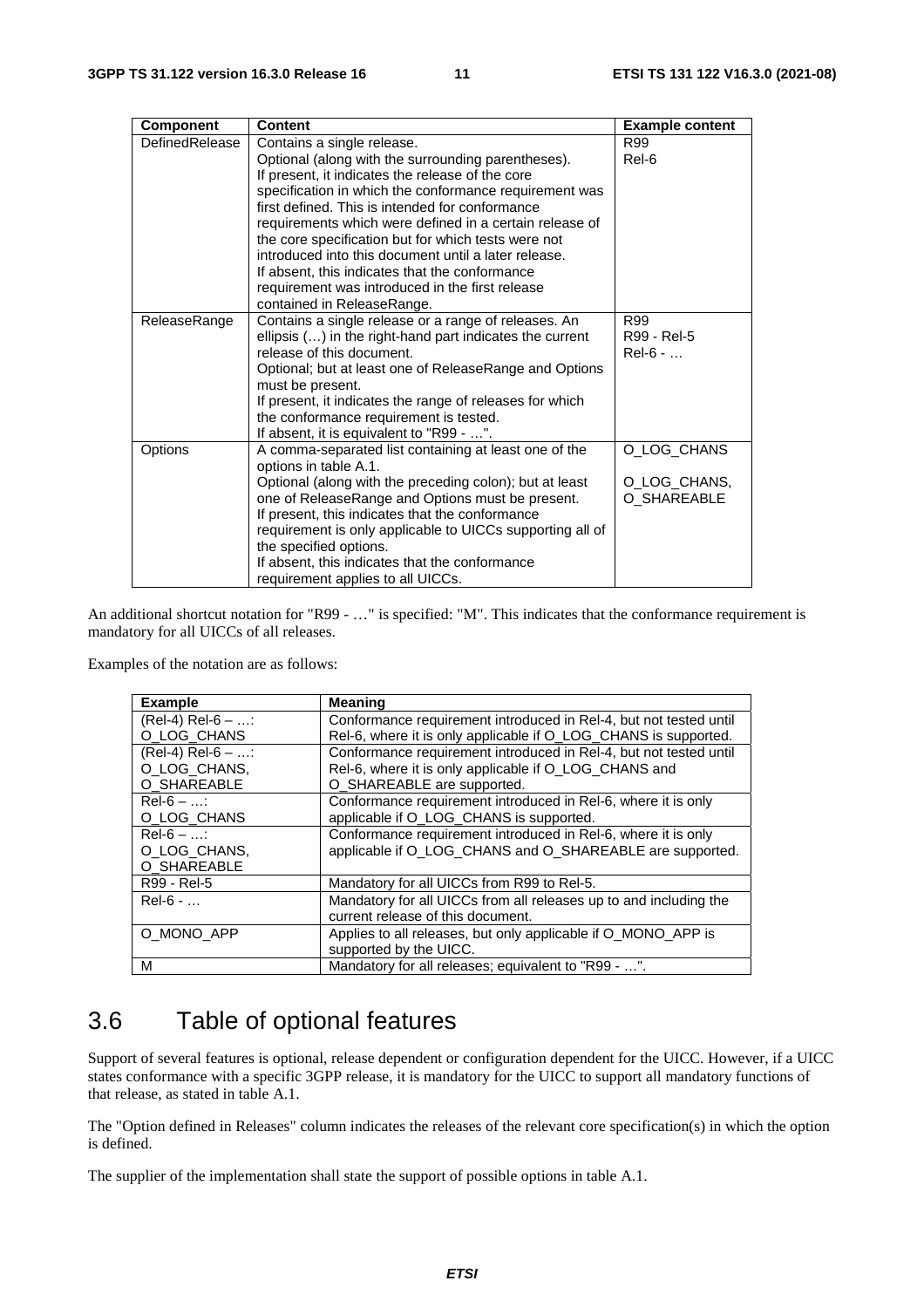A supplier may choose to use a single UICC and reconfigure it as required for each test; or may choose to use a number of UICCs which are based on the same platform but are configured differently. The supplier shall state the chosen solution and in the latter case shall confirm usage of identical platforms.

| <b>Option</b>                                        | <b>Status</b> | Option defined in | <b>Support</b> | <b>Mnemonic</b>      |
|------------------------------------------------------|---------------|-------------------|----------------|----------------------|
|                                                      |               | <b>Releases</b>   |                |                      |
| <b>ID-1 UICC</b>                                     | O.1           | R99               |                | O_ID1_UICC           |
| Plug-in UICC                                         | O.1           | R99               |                | O_PLUG_IN_UICC       |
| Type 1 (i.e. UICC which always enters the negotiable | O.2           | R99               |                | O_TYPE_1             |
| mode after a warm reset)                             |               |                   |                |                      |
| Type 2 (UICC which always enters the specific mode   | O.2           | R99               |                | O_TYPE_2             |
| after a warm reset)                                  |               |                   |                |                      |
| $T=0$                                                | O.3           | R99               |                | $O_T$                |
| $T=1$                                                | O.3           | R99               |                | O T1                 |
| Mono application UICC                                | O.4           | R99               |                | O_MONO_APP           |
| Multi-application UICC                               | O.4           | R99               |                | O_MULTI_APP          |
| Single verification capable UICC                     | O.5           | R99               |                | O SINGLE VER         |
| Multi-verification capable UICC                      | O.5           | R99               |                | O MULTI VER          |
| More than one logical channel supported              | O             | Rel-4             |                | O_LOG_CHANS          |
| More than two logical channels supported             | O             | Rel-4             |                | O_LOG_CHANS_34       |
| Shareable files                                      | O             | Rel-4             |                | O_SHAREABLE          |
| Non-shareable files                                  | O             | Rel-4             |                | O NON SHAREABLE      |
| <b>GET CHALLENGE</b>                                 | O             | Rel-4             |                | O_GET_CHALLENGE      |
| Mini-UICC                                            | O.1           | Rel-6             |                | O MINI UICC          |
| $(F, D) = (512, 64)$                                 | O             | Rel-6             |                | O_F_D_512_64         |
| Low impedance drivers                                | O             | Rel-6             |                | O_LOW_IMPEDANCE      |
| <b>BER-TLV structure EFs</b>                         | O             | Rel-6             |                | O BER TLV FILES      |
| GET IDENTITY when SUCI calculation performed by      | O             | <b>Rel-15</b>     |                | O_GET                |
| the USIM                                             |               |                   |                | <b>IDENTITY SUCI</b> |

#### **Table A.1: Options**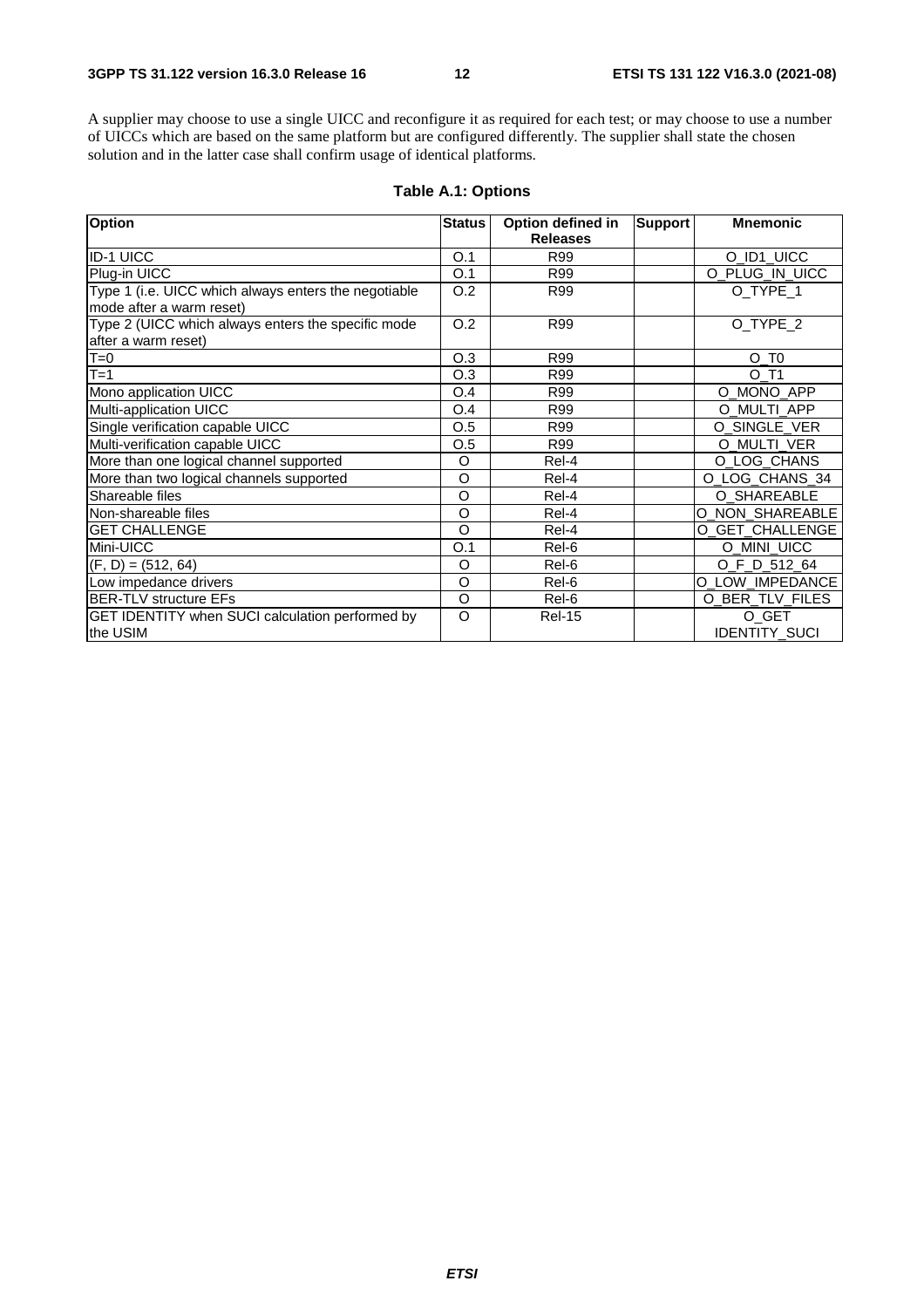# 3.7 Applicability table

**Table B.1: Applicability of tests**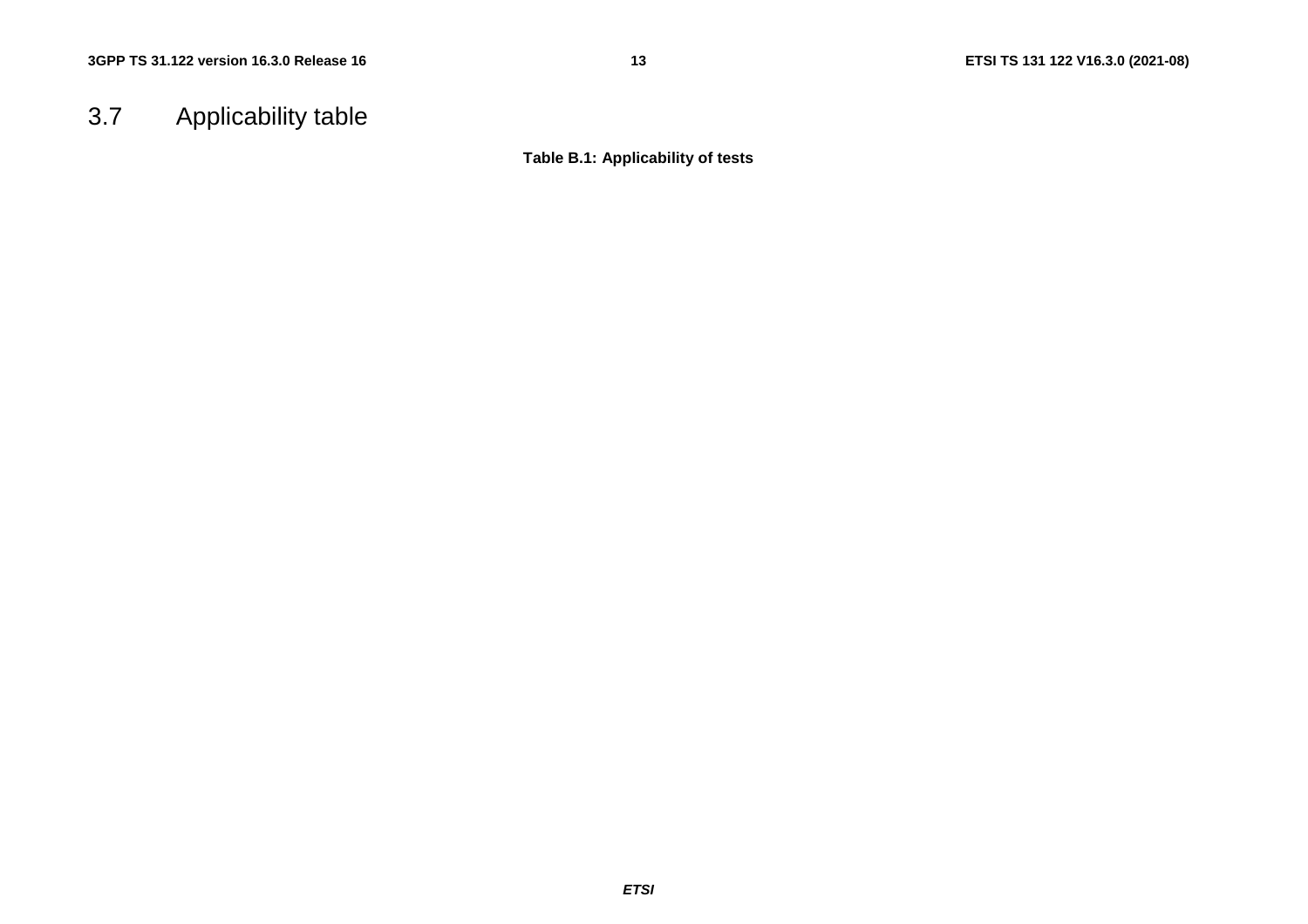| Clause         | <b>Description</b>                                                                  | Test<br>procedure   | <b>Tested features</b><br>defined in<br>Release | <b>R99</b><br><b>UICC</b> | Rel-4<br><b>UICC</b> | Rel-5<br><b>UICC</b> | Rel-6<br><b>UICC</b> | Rel-7<br><b>UICC</b> | Rel-8<br><b>UICC</b> | Rel-9<br><b>UICC</b> | <b>Rel-10</b><br><b>UICC</b> | <b>Rel-11</b><br><b>UICC</b> | <b>Rel-12</b><br><b>UICC</b> | <b>Rel-13</b><br>UICC | <b>Rel-14</b><br><b>UICC</b> | <b>Rel-15</b><br>UICC | Support |
|----------------|-------------------------------------------------------------------------------------|---------------------|-------------------------------------------------|---------------------------|----------------------|----------------------|----------------------|----------------------|----------------------|----------------------|------------------------------|------------------------------|------------------------------|-----------------------|------------------------------|-----------------------|---------|
| 6.1.1          | <b>ID-1 UICC</b>                                                                    | 1                   | R99                                             | C001                      | C001                 | C001                 | C001                 | C001                 | C001                 | C001                 | C001                         | C001                         | C001                         | C001                  | C001                         | C001                  |         |
| 6.1.2          | Plug-in UICC                                                                        | $\mathbf{1}$        | R99                                             | C <sub>002</sub>          | C <sub>002</sub>     | C <sub>002</sub>     | C <sub>002</sub>     | C <sub>002</sub>     | C <sub>002</sub>     | C <sub>002</sub>     | C <sub>002</sub>             | C <sub>002</sub>             | C002                         | C <sub>002</sub>      | C <sub>002</sub>             | C <sub>002</sub>      |         |
| 6.1.3          | Temperature<br>range for card<br>operation                                          | $\mathbf{1}$        | R99                                             | М                         | M                    | M                    |                      |                      |                      |                      |                              |                              |                              |                       |                              |                       |         |
|                |                                                                                     | $\overline{2}$      | $Rel-6$                                         |                           |                      |                      | $\overline{M}$       | М                    | M                    | M                    | M                            | $\overline{M}$               | M                            | M                     | М                            | M                     |         |
| 6.1.4<br>6.1.5 | Contacts<br>Mini-UICC                                                               | N/A<br>$\mathbf{1}$ | Rel-6                                           |                           |                      |                      | C003                 | C003                 | C003                 | C <sub>003</sub>     | C <sub>003</sub>             | C <sub>003</sub>             | C003                         | C003                  | C <sub>003</sub>             | C003                  |         |
| 6.2.1.1        | Vcc - Voltage                                                                       | $\mathbf{1}$        | R99                                             | M                         | M                    | M                    | M                    | M                    | M                    | M                    | M                            | M                            | $\overline{M}$               | $\overline{M}$        | $\overline{M}$               | M                     |         |
|                | limits                                                                              |                     |                                                 |                           |                      |                      |                      |                      |                      |                      |                              |                              |                              |                       |                              |                       |         |
| 6.2.1.2        | Vcc - Idle<br>current limits                                                        | $\mathbf{1}$        | R99                                             | M                         | M                    | M                    | M                    | M                    | M                    | M                    | M                            | $\overline{M}$               | M                            | M                     | M                            | M                     |         |
| 6.2.1.3        | Vcc - Current<br>limits in clk-<br>stop-mode                                        | $\mathbf{1}$        | R99                                             | M                         | м                    | M                    | M                    | M                    | M                    | M                    | M                            | M                            | М                            | M                     | M                            | M                     |         |
| 6.2.2.1        | RST - Static<br>operation                                                           | $\mathbf{1}$        | R99                                             | M                         | M                    | M                    | M                    | M                    | M                    | M                    | M                            | M                            | M                            | M                     | M                            | M                     |         |
| 6.2.3.1        | Vpp - Static<br>operation                                                           | $\mathbf{1}$        | R99                                             | М                         | M                    | M                    | M                    | M                    | M                    | M                    | M                            | M                            | M                            | M                     | M                            | M                     |         |
| 6.2.4.1        | $CLK -$<br>Frequency and<br>duty cycle                                              | $\mathbf{1}$        | R99                                             | М                         | M                    | M                    | M                    | M                    | M                    | M                    | M                            | $\overline{M}$               | M                            | M                     | M                            | M                     |         |
| 6.2.4.2        | Voltage and<br>current                                                              | $\mathbf{1}$        | R99                                             | M                         | M                    | M                    | M                    | M                    | M                    | M                    | M                            | $\overline{M}$               | $\overline{M}$               | M                     | M                            | M                     |         |
| 6.2.5.1        | I/O - Voltage<br>and current                                                        | $\mathbf{1}$        | R99                                             | M                         | M                    | M                    | C018                 | C018                 | C018                 | C018                 | C018                         | C018                         | C018                         | C018                  | C018                         | C018                  |         |
|                |                                                                                     | $\overline{2}$      | Rel-6                                           |                           |                      |                      | C019                 | C019                 | C <sub>019</sub>     | C019                 | C019                         | C019                         | C019                         | C019                  | C <sub>019</sub>             | C019                  |         |
|                |                                                                                     | $\overline{3}$      | Rel-6                                           |                           |                      |                      | C020                 | C020                 | C <sub>020</sub>     | C020                 | C020                         | C020                         | C020                         | C020                  | C020                         | C020                  |         |
| 6.3.1.1        | Supply voltage<br>switching -<br>Supply voltage<br>classes                          | N/A                 |                                                 |                           |                      |                      |                      |                      |                      |                      |                              |                              |                              |                       |                              |                       |         |
| 6.3.1.2        | Supply voltage<br>switching -<br>Power<br>consumption of<br>the UICC<br>during ATR  | $\mathbf{1}$        | R99                                             | М                         | M                    | M                    | M                    | M                    | M                    | M                    | $\overline{M}$               | $\overline{M}$               | $\overline{M}$               | $\overline{M}$        | $\overline{M}$               | $\overline{M}$        |         |
| 6.3.1.3        | Supply voltage<br>switching -<br>Application<br>related<br>electrical<br>parameters | $\mathbf{1}$        | R99                                             | M                         | $\overline{M}$       | $\overline{M}$       | $\overline{M}$       | M                    | $\overline{M}$       | $\overline{M}$       | M                            | M                            | M                            | M                     | M                            | $\overline{M}$        |         |
| 6.3.2.1        | ATR - Major<br>capabilities                                                         | $\mathbf{1}$        | R99                                             | M                         | M                    | M                    | M                    | M                    | M                    | M                    | M                            | M                            | M                            | M                     | M                            | M                     |         |
| 6.3.2.2        | ATR - Speed<br>enhancement                                                          | $\mathbf{1}$        | R99                                             | M                         | M                    | M                    | M                    | M                    | M                    | M                    | M                            | M                            | M                            | M                     | M                            | M                     |         |
| 6.3.2.3        | Global<br>Interface bytes                                                           | $\mathbf{1}$        | Rel-6                                           |                           |                      |                      | M                    | M                    | M                    | M                    | M                            | $\overline{M}$               | М                            | M                     | M                            | $\overline{M}$        |         |
| 6.3.3          | PPS procedure                                                                       | $\mathbf{1}$        | R99                                             |                           |                      |                      | M                    | M                    | M                    | M                    | M                            | M                            | M                            | M                     | M                            | M                     |         |
| 6.3.4          | Reset<br>procedures                                                                 | $\mathbf{1}$        | R99                                             | M                         | M                    | M                    | M                    | M                    | M                    | M                    | M                            | M                            | M                            | M                     | M                            | M                     |         |
|                |                                                                                     | $\mathbf 2$         | R99                                             |                           |                      |                      | M                    | M                    | M                    | M                    | M                            | M                            | M                            | M                     | M                            | M                     |         |
|                |                                                                                     | 3                   | <b>R99</b>                                      |                           |                      |                      | C004                 | C004                 | C004                 | C004                 | C004                         | C004                         | C004                         | C004                  | C004                         | C004                  |         |
|                |                                                                                     | 4                   | R99                                             |                           |                      |                      | C005                 | C005                 | C005                 | C005                 | C005                         | C005                         | C005                         | C005                  | C005                         | C005                  |         |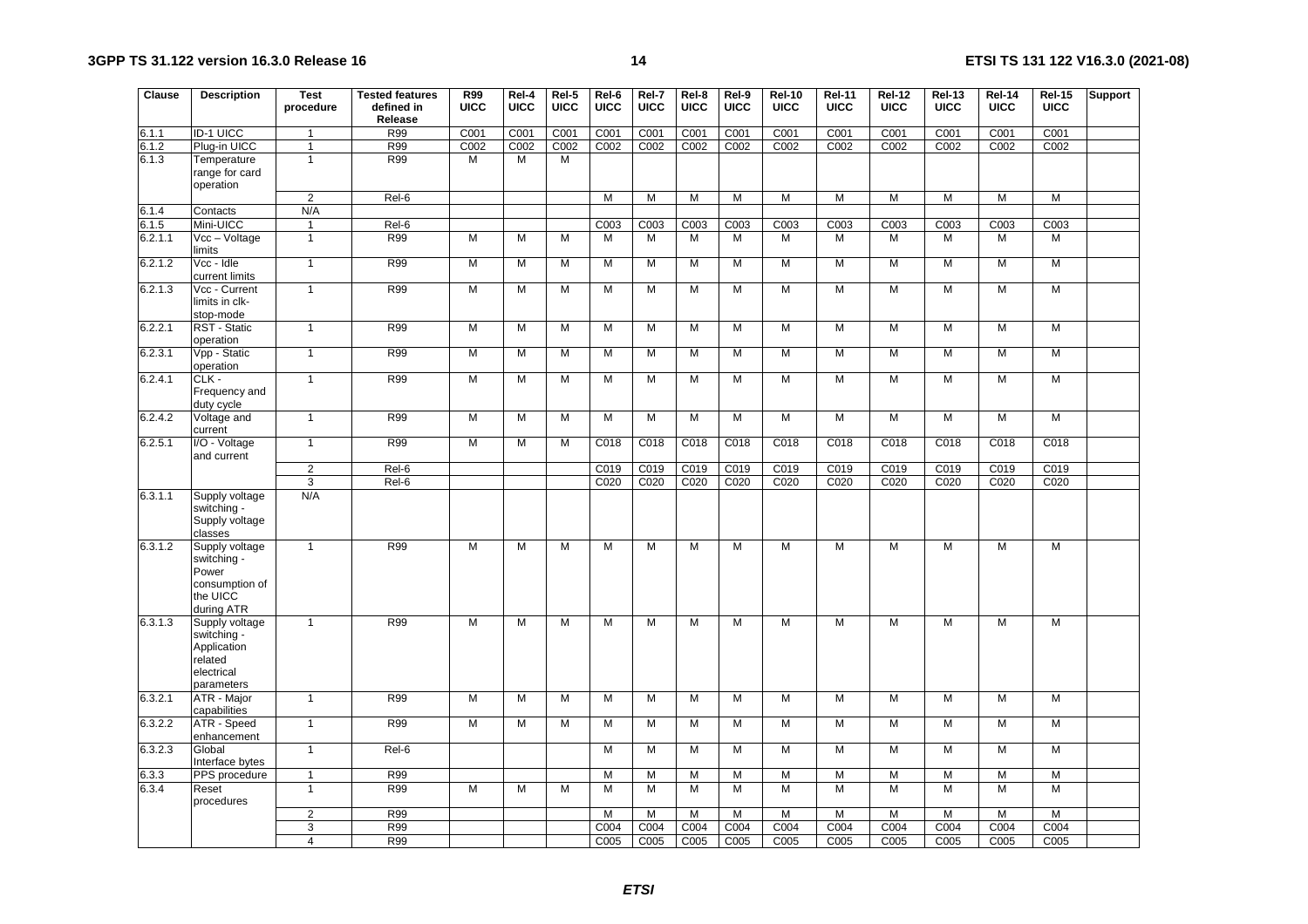| <b>Clause</b>               | <b>Description</b>                                                             | <b>Test</b><br>procedure | <b>Tested features</b><br>defined in<br>Release | R99<br><b>UICC</b> | Rel-4<br><b>UICC</b> | Rel-5<br><b>UICC</b> | Rel-6<br><b>UICC</b> | Rel-7<br><b>UICC</b> | Rel-8<br><b>UICC</b> | Rel-9<br><b>UICC</b> | <b>Rel-10</b><br><b>UICC</b> | <b>Rel-11</b><br><b>UICC</b> | Rel-12<br><b>UICC</b> | Rel-13<br><b>UICC</b> | <b>Rel-14</b><br><b>UICC</b> | <b>Rel-15</b><br><b>UICC</b> | Support |
|-----------------------------|--------------------------------------------------------------------------------|--------------------------|-------------------------------------------------|--------------------|----------------------|----------------------|----------------------|----------------------|----------------------|----------------------|------------------------------|------------------------------|-----------------------|-----------------------|------------------------------|------------------------------|---------|
| 6.3.5                       | Clock stop<br>mode                                                             | $\mathbf{1}$             | R99                                             | M                  | M                    | M                    | M                    | M                    | M                    | M                    | M                            | $\overline{M}$               | M                     | M                     | M                            | M                            |         |
| 6.3.6                       | Bit/character<br>duration and<br>sampling time                                 | N/A                      |                                                 |                    |                      |                      |                      |                      |                      |                      |                              |                              |                       |                       |                              |                              |         |
| 6.3.7                       | Error handling                                                                 | $\mathbf{1}$             | <b>R99</b>                                      | M                  | M                    | M                    | M                    | M                    | M                    | M                    | M                            | М                            | М                     | M                     | M                            | M                            |         |
| 6.3.8                       | Compatibility                                                                  | N/A                      |                                                 |                    |                      |                      |                      |                      |                      |                      |                              |                              |                       |                       |                              |                              |         |
| 6.4.1                       | <b>Physical Layer</b>                                                          | N/A                      |                                                 | $\overline{M}$     |                      |                      |                      |                      |                      |                      |                              |                              |                       |                       |                              |                              |         |
| 6.4.2.1                     | Character<br>Frame                                                             | $\mathbf{1}$             | R99                                             |                    | M                    | M                    | M                    | M                    | M                    | M                    | M                            | M                            | M                     | M                     | M                            | M                            |         |
| 6.4.2.2                     | Transmission<br>Protocol T=0                                                   | $\mathbf{1}$             | R99                                             | C006               | C006                 | C006                 | C006                 | C006                 | C006                 | C006                 | C006                         | C006                         | C006                  | C006                  | C006                         | C006                         |         |
| 6.4.2.3.1<br>$\cdot$ 1      | $T=1 -$<br>Information<br>field size                                           | $\mathbf{1}$             | R99                                             | C007               | C007                 | C007                 | C007                 | C007                 | C007                 | C007                 | C007                         | C007                         | C007                  | C007                  | C007                         | C007                         |         |
| 6.4.2.3.1<br>$\cdot$        | $T = 1 -$<br>Character<br>waiting integer                                      | $\mathbf{1}$             | R99                                             | C007               | C007                 | C007                 | C007                 | C007                 | C007                 | C007                 | C007                         | C007                         | C007                  | C007                  | C007                         | C007                         |         |
| 6.4.2.3.1<br>.3             | $T=1 -$<br>Character<br>waiting time                                           | $\overline{1}$           | R99                                             | C007               | C007                 | $\overline{C007}$    | C007                 | C007                 | C007                 | C007                 | C007                         | C007                         | C007                  | C007                  | C007                         | C007                         |         |
| 6.4.2.3.1<br>$\overline{A}$ | $T=1 - Block$<br>quard time                                                    | $\mathbf{1}$             | R99                                             | C <sub>007</sub>   | C007                 | C007                 | C007                 | C007                 | C007                 | C007                 | C007                         | C007                         | C007                  | C007                  | C007                         | C007                         |         |
| 6.4.2.3.1<br>.5             | $T=1 - W$ aiting<br>time extension                                             | N/A                      |                                                 |                    |                      |                      |                      |                      |                      |                      |                              |                              |                       |                       |                              |                              |         |
| 6.4.2.3.1<br>.6             | $T=1 - Error$<br>detection code                                                | $\mathbf{1}$             | R99                                             | C007               | C007                 | C007                 | C007                 | C007                 | C007                 | C007                 | C007                         | C007                         | C007                  | C007                  | C007                         | C007                         |         |
| 6.4.2.3.2<br>.1.1           | T=1 - Prologue<br>field - Node<br>address byte                                 | $\overline{1}$           | R99                                             | C007               | C007                 | C007                 | C007                 | C007                 | C007                 | C007                 | C007                         | C007                         | C007                  | C007                  | C007                         | C007                         |         |
| 6.4.2.3.2<br>.1.2           | T=1 - Prologue<br>field - Protocol<br>Control Byte                             | N/A                      |                                                 |                    |                      |                      |                      |                      |                      |                      |                              |                              |                       |                       |                              |                              |         |
| 6.4.2.3.2<br>.1.3           | T=1 - Prologue<br>field - Length                                               | $\overline{1}$           | R99                                             | C007               | C007                 | C007                 | C007                 | C007                 | C007                 | C007                 | C007                         | C007                         | C007                  | C007                  | C007                         | C007                         |         |
| 6.4.2.3.2<br>.1.4           | $T=1 -$<br>Information<br>field                                                | $\mathbf{1}$             | R99                                             | C007               | C007                 | C007                 | C007                 | C007                 | C007                 | C007                 | C007                         | C007                         | C007                  | C007                  | C007                         | C007                         |         |
| 6.4.2.3.2<br>.3             | T=1 - Epilogue<br>field                                                        | $\overline{1}$           | R99                                             | C007               | C007                 | C007                 | C007                 | C007                 | C007                 | C007                 | C007                         | C007                         | C007                  | C007                  | C007                         | C007                         |         |
| 6.4.2.3.3                   | $T=1 - Error$<br>free operation                                                | $\mathbf{1}$             | R99                                             | C007               | C007                 | C007                 | C007                 | C007                 | C007                 | C007                 | C007                         | C007                         | C007                  | C007                  | C007                         | C007                         |         |
| 6.4.2.3.4<br>.1             | $T=1 - E$ rror<br>Handling -<br>Protocol<br>initialisation                     | $\mathbf{1}$             | R99                                             | C007               | C007                 | C007                 | C007                 | C007                 | C007                 | C007                 | C007                         | C007                         | C007                  | C007                  | C007                         | C007                         |         |
| 6.4.2.3.4<br>.2.1           | $T=1 - Error$<br>Handling -<br>Sending invalid<br>blocks to the<br><b>UICC</b> | $\mathbf{1}$             | R99                                             | C007               | C007                 | C007                 | C007                 | C007                 | C007                 | C007                 | C007                         | C007                         | C007                  | C007                  | C007                         | C007                         |         |
| 6.4.2.3.5                   | $T=1 - Chaining$                                                               | $\mathbf{1}$             | R99                                             | C007               | C007                 | C007                 | C007                 | C007                 | C007                 | C007                 | C007                         | C007                         | C007                  | C007                  | C007                         | C007                         |         |
| 6.4.3.1.1                   | Transportation<br>of an APDU<br>using $T=0$ -<br>Case 1                        | $\mathbf{1}$             | R99                                             | C006               | C006                 | C006                 | C006                 | C006                 | C006                 | C006                 | C006                         | C006                         | C006                  | C006                  | C006                         | C006                         |         |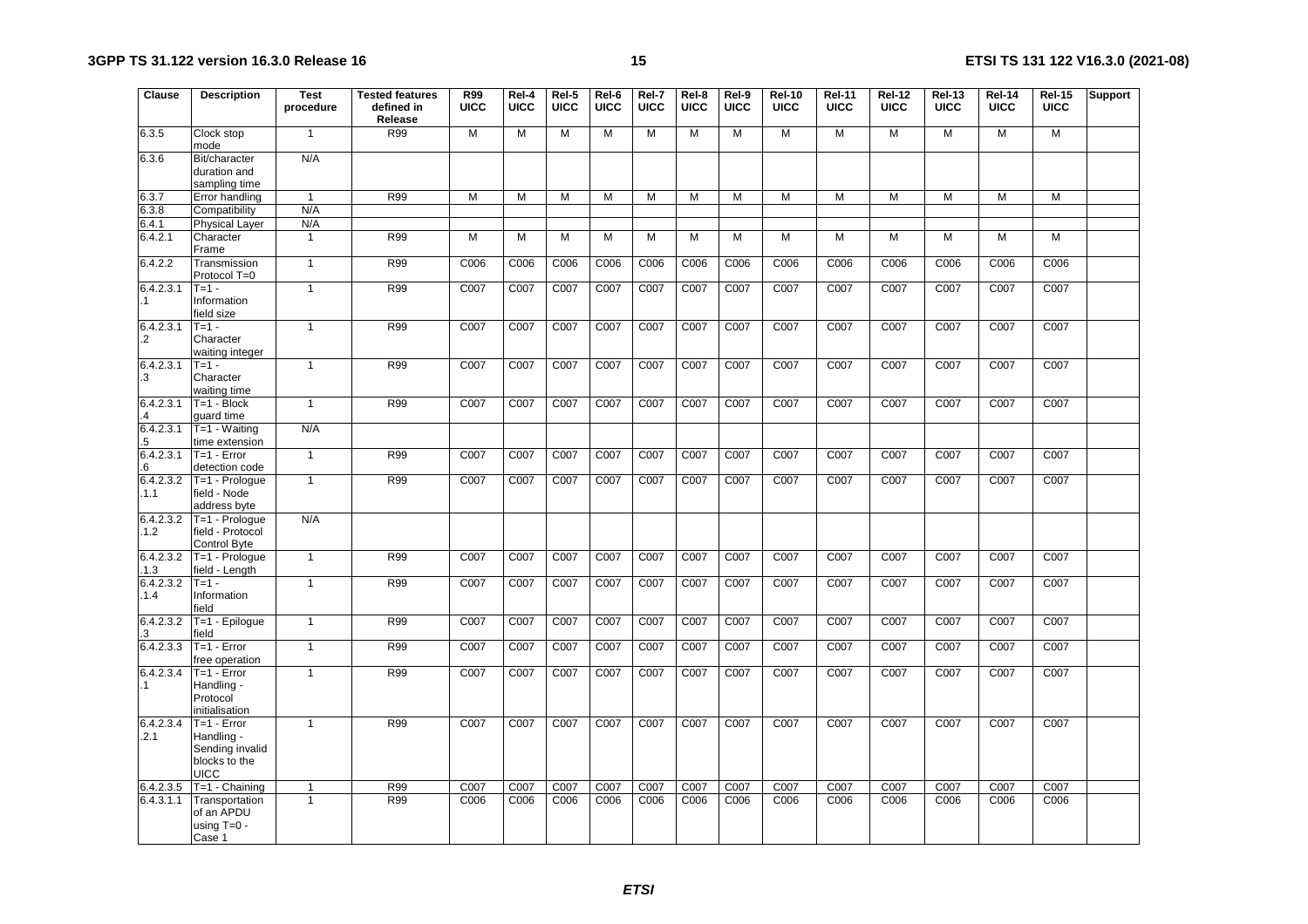| Clause                 | <b>Description</b>                                                        | <b>Test</b><br>procedure     | <b>Tested features</b><br>defined in<br>Release | <b>R99</b><br><b>UICC</b> | Rel-4<br><b>UICC</b> | Rel-5<br><b>UICC</b> | Rel-6<br><b>UICC</b> | Rel-7<br><b>UICC</b> | Rel-8<br><b>UICC</b> | Rel-9<br><b>UICC</b> | <b>Rel-10</b><br><b>UICC</b> | <b>Rel-11</b><br><b>UICC</b> | <b>Rel-12</b><br><b>UICC</b> | <b>Rel-13</b><br>UICC | <b>Rel-14</b><br><b>UICC</b> | <b>Rel-15</b><br><b>UICC</b> | Support |
|------------------------|---------------------------------------------------------------------------|------------------------------|-------------------------------------------------|---------------------------|----------------------|----------------------|----------------------|----------------------|----------------------|----------------------|------------------------------|------------------------------|------------------------------|-----------------------|------------------------------|------------------------------|---------|
| 6.4.3.1.2              | Transportation<br>of an APDU<br>using $T=0$ -<br>Case 2                   | $\mathbf{1}$                 | R99                                             | C006                      | C006                 | C006                 | C006                 | C006                 | C006                 | C006                 | C006                         | C006                         | C006                         | C006                  | C006                         | C006                         |         |
| 6.4.3.1.3              | Transportation<br>of an APDU<br>using $T=0$ -<br>Case 3                   | $\mathbf{1}$                 | R99                                             | C006                      | C006                 | C006                 | C006                 | C006                 | C006                 | C006                 | C006                         | C006                         | C006                         | C006                  | C006                         | C006                         |         |
| 6.4.3.1.4              | Transportation<br>of an APDU<br>using $T=0$ -<br>Case 4                   | $\mathbf{1}$                 | R99                                             | C006                      | C006                 | C006                 | C006                 | C006                 | C006                 | C006                 | C006                         | C006                         | C006                         | C006                  | C006                         | C006                         |         |
| 6.4.3.1.5<br>$\cdot$ 1 | Use of<br>Procedure<br>Bytes '61xx'<br>and '6Cxx' -<br>Case 2<br>Commands | $\mathbf{1}$                 | R99                                             | C006                      | C006                 | C006                 | C006                 | C006                 | C006                 | C006                 | C006                         | C006                         | C006                         | C006                  | C006                         | C006                         |         |
| 6.4.3.1.5<br>$\cdot$   | Use of<br>Procedure<br>Bytes '61xx'<br>and '6Cxx' -<br>Case 4<br>Commands | N/A                          |                                                 |                           |                      |                      |                      |                      |                      |                      |                              |                              |                              |                       |                              |                              |         |
| 6.4.3.2.1              | Transportation<br>of an APDU<br>using $T=1$ -<br>Case 1                   | 1                            | R99                                             | C007                      | C007                 | C007                 | C007                 | C007                 | C007                 | C007                 | C007                         | C007                         | C007                         | C007                  | C007                         | C007                         |         |
| 6.4.3.2.2              | Transportation<br>of an APDU<br>using $T=1$ -<br>Case 2                   | $\mathbf{1}$                 | R99                                             | C007                      | C007                 | C007                 | C007                 | C007                 | C007                 | C007                 | C007                         | C007                         | C007                         | C007                  | C007                         | C007                         |         |
| 6.4.3.2.3              | Transportation<br>of an APDU<br>using T=1 -<br>Case 3                     | $\mathbf{1}$                 | R99                                             | C007                      | C007                 | C007                 | C007                 | C007                 | C007                 | C007                 | C007                         | C007                         | C007                         | C007                  | C007                         | C007                         |         |
| 6.4.3.2.4              | Transportation<br>of an APDU<br>using $T=1$ -<br>Case 4                   | $\mathbf{1}$                 | R99                                             | C007                      | C007                 | C007                 | C007                 | C007                 | C007                 | C007                 | C007                         | C007                         | C007                         | C007                  | C007                         | C007                         |         |
| 6.4.4                  | Application<br>Layer                                                      | N/A                          |                                                 |                           |                      |                      |                      |                      |                      |                      |                              |                              |                              |                       |                              |                              |         |
| 6.5.1                  | <b>UICC</b><br>Application<br>structure                                   | $\mathbf{1}$                 | R99                                             | М                         | M                    | M                    | M                    | M                    | M                    | M                    | M                            | M                            | M                            | M                     | M                            | M                            |         |
| 6.5.2.1<br>6.5.2.2.1   | Dedicated files<br>Transparent                                            | N/A<br>$\mathbf{1}$          | R99                                             | M                         | M                    | M                    | M                    | M                    | M                    | M                    | M                            | M                            | M                            | M                     | M                            | M                            |         |
|                        | EF                                                                        |                              |                                                 |                           |                      |                      |                      |                      |                      |                      |                              |                              |                              |                       |                              |                              |         |
| 6.5.2.2.2<br>6.5.2.2.3 | Linear fixed EF<br>Cyclic EF                                              | $\mathbf{1}$<br>$\mathbf{1}$ | R99<br>R99                                      | М<br>М                    | M<br>М               | M<br>М               | M<br>M               | M<br>м               | M<br>M               | M<br>M               | M<br>M                       | M<br>M                       | M<br>M                       | M<br>M                | M<br>M                       | M<br>M                       |         |
| 6.5.2.2.4              | <b>BER-TLV</b><br>structure EF                                            | N/A                          |                                                 |                           |                      |                      |                      |                      |                      |                      |                              |                              |                              |                       |                              |                              |         |
| 6.5.3                  | File<br>referencing                                                       | N/A                          |                                                 |                           |                      |                      |                      |                      |                      |                      |                              |                              |                              |                       |                              |                              |         |
| 6.5.4.1                | SELECT by<br>File Identifier<br>Referencing                               | $\mathbf{1}$                 | R99                                             | M                         | M                    | M                    | M                    | M                    | M                    | M                    | M                            | M                            | M                            | M                     | M                            | M                            |         |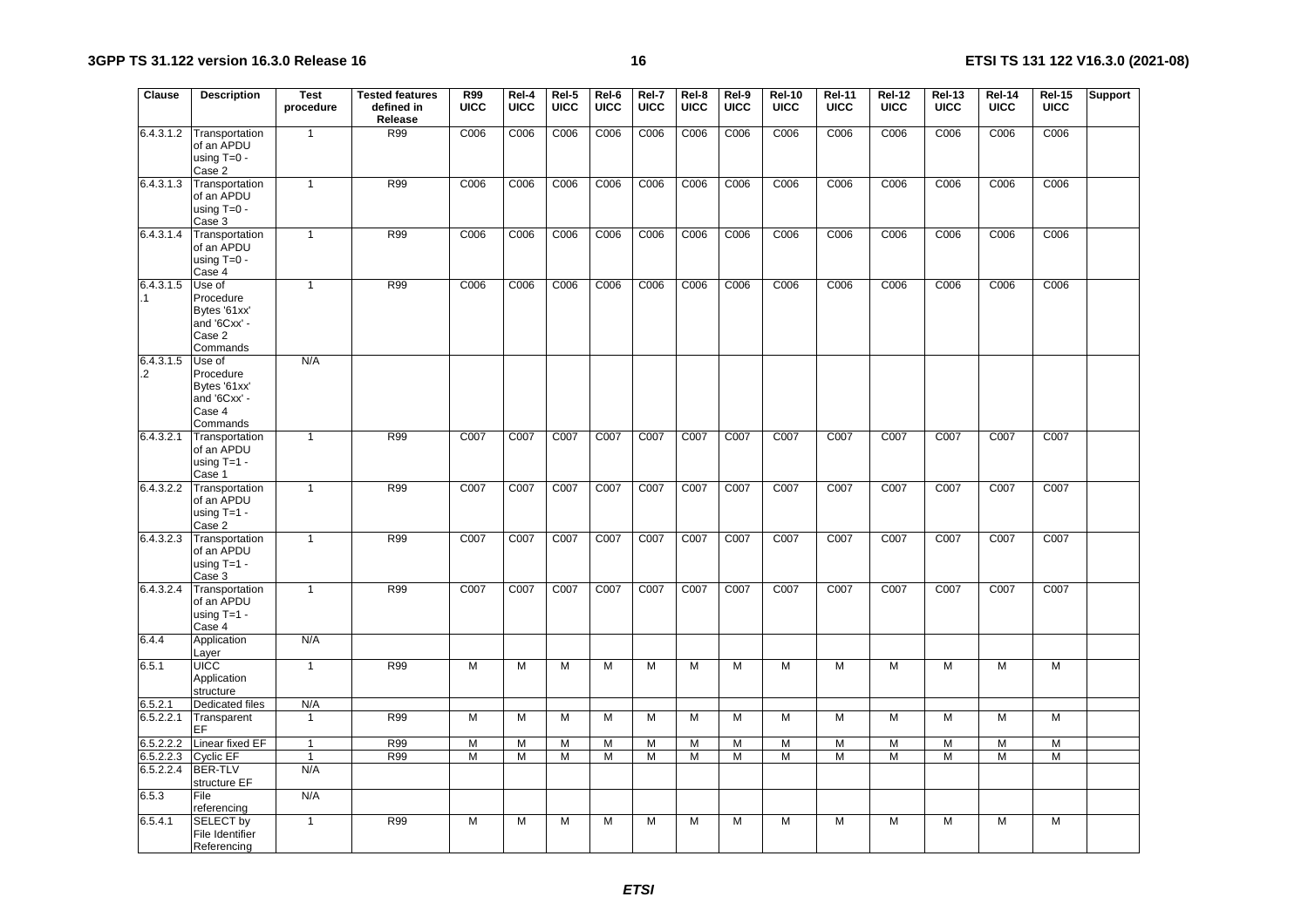| Clause    | <b>Description</b>                                                | <b>Test</b><br>procedure | <b>Tested features</b><br>defined in<br>Release | <b>R99</b><br><b>UICC</b> | Rel-4<br><b>UICC</b> | Rel-5<br><b>UICC</b> | Rel-6<br><b>UICC</b> | Rel-7<br><b>UICC</b> | Rel-8<br><b>UICC</b> | Rel-9<br><b>UICC</b> | <b>Rel-10</b><br><b>UICC</b> | <b>Rel-11</b><br><b>UICC</b> | <b>Rel-12</b><br><b>UICC</b> | <b>Rel-13</b><br><b>UICC</b> | <b>Rel-14</b><br><b>UICC</b> | <b>Rel-15</b><br><b>UICC</b> | <b>Support</b> |
|-----------|-------------------------------------------------------------------|--------------------------|-------------------------------------------------|---------------------------|----------------------|----------------------|----------------------|----------------------|----------------------|----------------------|------------------------------|------------------------------|------------------------------|------------------------------|------------------------------|------------------------------|----------------|
| 6.5.4.2   | <b>SELECT by</b><br>Path<br>Referencing                           | $\mathbf{1}$             | <b>R99</b>                                      | M                         | M                    | M                    | M                    | M                    | M                    | M                    | M                            | M                            | M                            | M                            | M                            | M                            |                |
| 6.5.4.3   | <b>Short File</b><br>Identifier                                   | $\mathbf{1}$             | R99                                             | M                         | M                    | М                    | М                    | М                    | M                    | M                    | M                            | M                            | M                            | M                            | M                            | M                            |                |
| 6.5.5.1.1 | <b>SELECT by</b><br>DF Name                                       | $\mathbf{1}$             | R99                                             | M                         | M                    | M                    | M                    | M                    | M                    | M                    | M                            | M                            | M                            | M                            | M                            | M                            |                |
| 6.5.5.1.2 | <b>SELECT by</b><br>partial DF<br>Name                            | $\mathbf{1}$             | R99                                             |                           |                      |                      | C009                 | C009                 | C009                 | C009                 | C009                         | C009                         | C009                         | C009                         | C009                         | C009                         |                |
|           |                                                                   | $\overline{2}$           | R99                                             | C008                      | C008                 | C008                 |                      |                      |                      |                      |                              |                              |                              |                              |                              |                              |                |
|           |                                                                   | $\overline{3}$           | R99                                             |                           |                      |                      | C008                 | C008                 | C008                 | C008                 | C008                         | C008                         | C008                         | C008                         | C008                         | C008                         |                |
| 6.5.5.2   | Application<br>session<br>activation                              | $\mathbf{1}$             | R99                                             | M                         | M                    | M                    | M                    | M                    | M                    | M                    | M                            | M                            | M                            | M                            | M                            | M                            |                |
| 6.5.5.3   | Application<br>session<br>termination                             | $\mathbf{1}$             | R99                                             | C <sub>008</sub>          | C <sub>008</sub>     | C008                 | C <sub>008</sub>     | C008                 | C008                 | C <sub>008</sub>     | C008                         | C008                         | C008                         | C <sub>008</sub>             | C <sub>008</sub>             | C008                         |                |
|           |                                                                   | 2                        | R99                                             | M                         | M                    | M                    |                      |                      |                      |                      |                              |                              |                              |                              |                              |                              |                |
|           |                                                                   | 3                        | $ReI-6$                                         |                           |                      |                      | M                    | М                    | M                    | M                    | M                            | M                            | M                            | M                            | M                            | M                            |                |
|           |                                                                   | $\overline{4}$           | R99                                             | M                         | $\overline{M}$       | M                    | M                    | M                    | M                    | M                    | M                            | M                            | M                            | $\overline{M}$               | $\overline{M}$               | M                            |                |
|           |                                                                   | $\overline{5}$           | Rel-4                                           |                           |                      |                      | C010                 | C010                 | C010                 | C010                 | C010                         | C010                         | C010                         | C010                         | C010                         | C010                         |                |
| 6.5.5.4   | Application<br>session reset                                      | $\mathbf{1}$             | R99                                             | M                         | M                    | M                    | M                    | M                    | M                    | M                    | M                            | M                            | M                            | M                            | M                            | M                            |                |
| 6.5.5.5   | <b>GSM/USIM</b><br>application<br>interaction and<br>restrictions | $\mathbf{1}$             | R99                                             | М                         | M                    | М                    |                      |                      |                      |                      |                              |                              |                              |                              |                              |                              |                |
| 6.5.6     | Reservation of<br>file IDs                                        | $\mathbf{1}$             | R99                                             | M                         | M                    | M                    | M                    | M                    | M                    | M                    | M                            | M                            | M                            | M                            | M                            | M                            |                |
|           |                                                                   | $\overline{2}$           | <b>R99</b>                                      | M                         | $\overline{M}$       | M                    |                      |                      |                      |                      |                              |                              |                              |                              |                              |                              |                |
|           |                                                                   | 3                        | R99                                             |                           |                      |                      | M                    | M                    | M                    | M                    | M                            | $\overline{M}$               | M                            | M                            | M                            | $\overline{M}$               |                |
| 6.5.7.1   | No Logical<br>Channel<br>Support                                  | $\mathbf{1}$             | Rel-4                                           |                           |                      |                      | C011                 | C011                 | C011                 | C011                 | C011                         | C011                         | C011                         | C011                         | C011                         | C011                         |                |
| 6.5.7.2   | Logical<br>Channels -<br><b>Basic</b><br>Behaviour                | $\mathbf{1}$             | Rel-4                                           |                           |                      |                      | C010                 | C010                 | C010                 | C010                 | C010                         | C010                         | C010                         | C010                         | C010                         | C010                         |                |
|           |                                                                   | $\overline{2}$           | Rel-4                                           |                           |                      |                      | C012                 | C012                 | C012                 | C012                 | C012                         | C012                         | C012                         | C012                         | C012                         | C <sub>012</sub>             |                |
| 6.5.7.3   | Opening a<br>Logical<br>Channel from<br>the Basic<br>Channel      | $\mathbf{1}$             | $ReI-4$                                         |                           |                      |                      | C <sub>010</sub>     | C <sub>010</sub>     | C <sub>010</sub>     | C <sub>010</sub>     | C <sub>010</sub>             | C <sub>010</sub>             | C <sub>010</sub>             | C <sub>010</sub>             | C <sub>010</sub>             | C <sub>010</sub>             |                |
| 6.5.7.4   | Opening a<br>Logical<br>Channel from<br>a Non-Basic<br>Channel    | $\mathbf{1}$             | Rel-4                                           |                           |                      |                      | C013                 | C013                 | C <sub>013</sub>     | C <sub>013</sub>     | C <sub>013</sub>             | C <sub>013</sub>             | C013                         | C013                         | C013                         | C <sub>013</sub>             |                |
| 6.5.7.5   | Opening a<br>Logical<br>Channel on<br>Non-Shareable<br>Files      | $\mathbf{1}$             | Rel-4                                           |                           |                      |                      | C014                 | C014                 | C014                 | C014                 | C014                         | C014                         | C014                         | C014                         | C014                         | C014                         |                |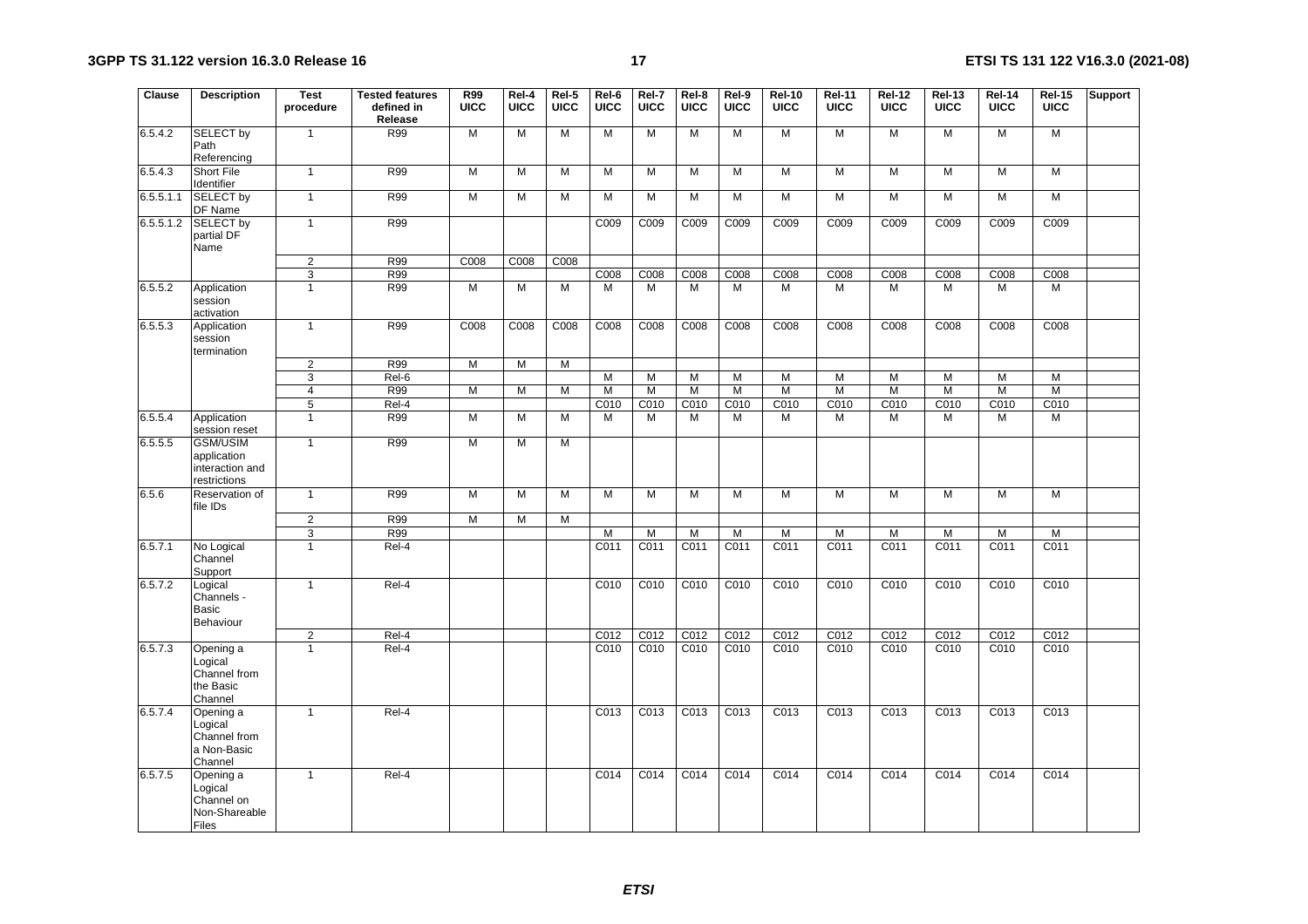| <b>Clause</b> | <b>Description</b>                                             | <b>Test</b><br>procedure | <b>Tested features</b><br>defined in<br>Release | <b>R99</b><br>UICC | Rel-4<br><b>UICC</b> | Rel-5<br><b>UICC</b> | Rel-6<br>UICC    | Rel-7<br><b>UICC</b>     | Rel-8<br><b>UICC</b> | Rel-9<br><b>UICC</b> | <b>Rel-10</b><br><b>UICC</b> | <b>Rel-11</b><br><b>UICC</b> | <b>Rel-12</b><br><b>UICC</b> | <b>Rel-13</b><br>UICC | <b>Rel-14</b><br><b>UICC</b> | <b>Rel-15</b><br>UICC | Support |
|---------------|----------------------------------------------------------------|--------------------------|-------------------------------------------------|--------------------|----------------------|----------------------|------------------|--------------------------|----------------------|----------------------|------------------------------|------------------------------|------------------------------|-----------------------|------------------------------|-----------------------|---------|
| 6.5.7.6       | Logical<br>Channels and<br>Shareable<br>Files                  | $\mathbf{1}$             | Rel-6                                           |                    |                      |                      | C <sub>014</sub> | C <sub>014</sub>         | C <sub>014</sub>     | C <sub>014</sub>     | C <sub>014</sub>             | C <sub>014</sub>             | C <sub>014</sub>             | C <sub>014</sub>      | C <sub>014</sub>             | C <sub>014</sub>      |         |
|               |                                                                | $\overline{2}$           | $Rel-4$                                         |                    |                      |                      | C <sub>015</sub> | C <sub>015</sub>         | C <sub>015</sub>     | C <sub>015</sub>     | C <sub>015</sub>             | C <sub>015</sub>             | C <sub>015</sub>             | C <sub>015</sub>      | C <sub>015</sub>             | C <sub>015</sub>      |         |
| 6.5.7.7       | Logical<br>channels -<br>Command<br>Interdependen<br>cies      | $\mathbf{1}$             | Rel-4                                           |                    |                      |                      | C015             | C015                     | C <sub>015</sub>     | C015                 | C015                         | C015                         | C015                         | C015                  | C015                         | C015                  |         |
| 6.5.7.8       | Logical<br>channels -<br>Consistency of<br><b>File Updates</b> | $\mathbf{1}$             | Rel-4                                           |                    |                      |                      | C015             | C015                     | C015                 | C015                 | C015                         | C015                         | C015                         | C015                  | C015                         | C015                  |         |
| 6.6.1         | Supported<br>security<br>features                              | $\mathbf{1}$             | <b>R99</b>                                      | C016               | C016                 | C016                 | C016             | C016                     | C <sub>016</sub>     | C016                 | C016                         | C <sub>016</sub>             | C016                         | C016                  | C016                         | C016                  |         |
|               |                                                                | $\overline{2}$           | R99                                             | C017               | C017                 | C017                 | C017             | C017                     | C017                 | C017                 | C017                         | C017                         | C017                         | C017                  | C017                         | C017                  |         |
| 6.6.2         | Security<br>architecture                                       | $\mathbf{1}$             | R99                                             | M                  | M                    | M                    | м                | M                        | M                    | M                    | M                            | M                            | M                            | M                     | M                            | M                     |         |
|               |                                                                | $\overline{2}$           | R99                                             |                    |                      |                      | M                | M                        | M                    | M                    | M                            | M                            | $\overline{M}$               | $\overline{M}$        | M                            | $\overline{M}$        |         |
| 6.6.3         | Security<br>environment                                        | $\mathbf{1}$             | R99                                             | C016               | C <sub>016</sub>     | C016                 | C016             | C016                     | C016                 | C016                 | C <sub>016</sub>             | C <sub>016</sub>             | C <sub>016</sub>             | C016                  | C016                         | C016                  |         |
| 6.6.4         | PIN definitions                                                | $\mathbf{1}$             | R99                                             | C016               | C016                 | C016                 |                  |                          |                      |                      |                              |                              |                              |                       |                              |                       |         |
|               |                                                                | $\overline{2}$<br>3      | R99<br>R99                                      | C017               | C017                 | C017                 | C016<br>C017     | C <sub>016</sub><br>C017 | C016<br>C017         | C016<br>C017         | C016<br>C017                 | C016<br>C017                 | C016<br>C017                 | C016<br>C017          | C016<br>C017                 | C016<br>C017          |         |
| 6.6.5         | PIN and key<br>reference<br>relationship                       | $\mathbf{1}$             | R99                                             | C016               | C016                 | C016                 | C016             | C016                     | C016                 | C016                 | C016                         | C016                         | C016                         | C016                  | C016                         | C016                  |         |
|               |                                                                | $\overline{2}$           | R99                                             | C017               | C017                 | C017                 | C017             | C017                     | C017                 | C017                 | C017                         | C017                         | C017                         | C017                  | C017                         | C017                  |         |
| 6.7.1         | Mapping<br>principles                                          | $\mathbf{1}$             | R99                                             | M                  | M                    | м                    | М                | М                        | M                    | M                    | M                            | M                            | M                            | M                     | M                            | M                     |         |
| 6.7.2.1       | <b>Status</b><br>Conditions<br>Returned by<br>the UICC         | $\mathbf{1}$             | R99                                             | M                  | M                    | M                    | M                | $\overline{M}$           | M                    | $\overline{M}$       | M                            | $\overline{M}$               | M                            | $\overline{M}$        | $\overline{M}$               | M                     |         |
| 6.7.2.2       | <b>Status Words</b><br>of the<br>Commands                      | N/A                      |                                                 |                    |                      |                      |                  |                          |                      |                      |                              |                              |                              |                       |                              |                       |         |
| 6.7.3         | Logical<br>Channels                                            | N/A                      |                                                 |                    |                      |                      |                  |                          |                      |                      |                              |                              |                              |                       |                              |                       |         |
| 6.8.1.1       | <b>SELECT</b>                                                  | $\mathbf{1}$             | R99                                             | M                  | M                    | M                    | M                | M                        | M                    | M                    | M                            | M                            | M                            | M                     | M                            | M                     |         |
|               |                                                                | $\overline{2}$           | R99                                             |                    |                      |                      | M                | M                        | M                    | M                    | M                            | M                            | M                            | M                     | M                            | M                     |         |
| 6.8.1.2       | <b>STATUS</b>                                                  | $\mathbf{1}$             | R99                                             | M                  | M                    | М                    | M                | М                        | M                    | M                    | M                            | M                            | M                            | M                     | M                            | M                     |         |
| 6.8.1.3       | <b>READ BINARY</b>                                             | $\mathbf{1}$             | R99                                             | M                  | M                    | M                    | М                | M                        | M                    | M                    | M                            | M                            | M                            | M                     | M                            | M                     |         |
| 6.8.1.4       | <b>UPDATE</b><br><b>BINARY</b>                                 | $\mathbf{1}$             | R99                                             | M                  | M                    | M                    | M                | M                        | M                    | M                    | M                            | $\overline{M}$               | $\overline{M}$               | M                     | M                            | $\overline{M}$        |         |
| 6.8.1.5       | <b>READ</b><br><b>RECORD</b>                                   | $\mathbf{1}$             | R99                                             | M                  | M                    | M                    | M                | M                        | M                    | M                    | M                            | M                            | M                            | М                     | M                            | M                     |         |
|               |                                                                | $\overline{c}$           | R99                                             | M                  | M                    | M                    | M                | M                        | M                    | M                    | M                            | M                            | M                            | М                     | M                            | M                     |         |
|               |                                                                | 3                        | R99                                             | M                  | $\overline{M}$       | M                    | M                | M                        | M                    | $\overline{M}$       | M                            | $\overline{M}$               | $\overline{M}$               | $\overline{M}$        | $\overline{M}$               | $\overline{M}$        |         |
| 6.8.1.6       | <b>UPDATE</b><br><b>RECORD</b>                                 | $\mathbf{1}$             | R99                                             | M                  | M                    | M                    | M                | M                        | M                    | M                    | M                            | M                            | M                            | M                     | M                            | M                     |         |
|               |                                                                | $\overline{2}$           | R99                                             | M                  | M                    | M                    | М                | M                        | M                    | M                    | $\overline{M}$               | $\overline{M}$               | M                            | M                     | $\overline{M}$               | M                     |         |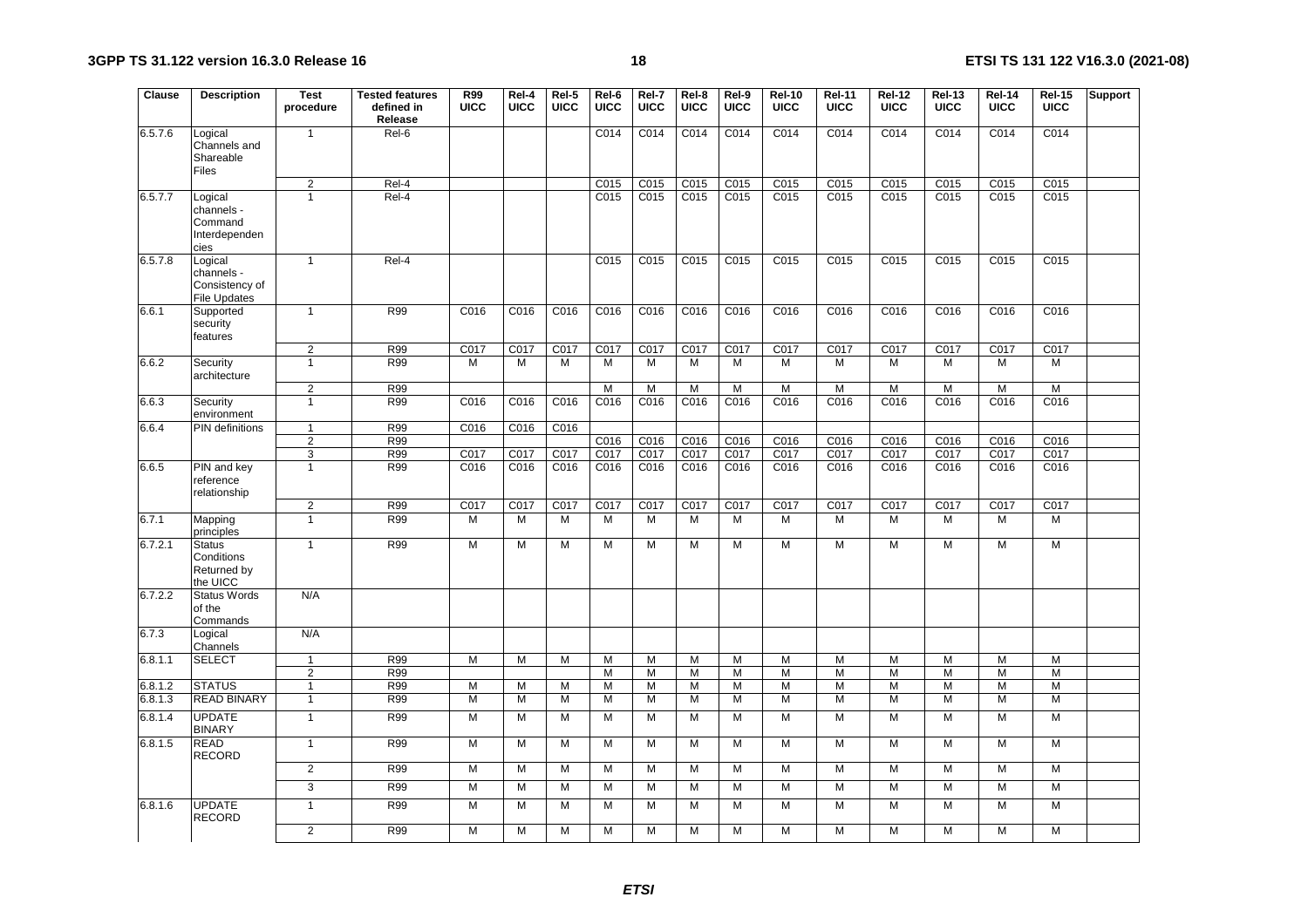| Clause   | <b>Description</b>                 | Test<br>procedure | <b>Tested features</b><br>defined in<br>Release | <b>R99</b><br><b>UICC</b> | Rel-4<br><b>UICC</b> | Rel-5<br><b>UICC</b> | Rel-6<br><b>UICC</b> | Rel-7<br><b>UICC</b> | Rel-8<br><b>UICC</b> | Rel-9<br><b>UICC</b> | <b>Rel-10</b><br><b>UICC</b> | <b>Rel-11</b><br><b>UICC</b> | <b>Rel-12</b><br><b>UICC</b> | <b>Rel-13</b><br><b>UICC</b> | <b>Rel-14</b><br><b>UICC</b> | <b>Rel-15</b><br><b>UICC</b> | <b>Support</b> |
|----------|------------------------------------|-------------------|-------------------------------------------------|---------------------------|----------------------|----------------------|----------------------|----------------------|----------------------|----------------------|------------------------------|------------------------------|------------------------------|------------------------------|------------------------------|------------------------------|----------------|
|          |                                    | 3                 | R99                                             | M                         | M                    | $\overline{M}$       | M                    | M                    | M                    | $\overline{M}$       | M                            | M                            | M                            | M                            | M                            | M                            |                |
| 6.8.1.7  | <b>SEARCH</b><br><b>RECORD</b>     | $\mathbf{1}$      | R99                                             | M                         | M                    | M                    | M                    | M                    | M                    | M                    | $\overline{M}$               | $\overline{M}$               | $\overline{M}$               | M                            | M                            | M                            |                |
|          |                                    | $\overline{2}$    | R99                                             | M                         | M                    | M                    | M                    | M                    | M                    | M                    | $\overline{M}$               | $\overline{M}$               | $\overline{M}$               | M                            | M                            | M                            |                |
|          |                                    | 3                 | R99                                             | M                         | $\overline{M}$       | M                    | $\overline{M}$       | $\overline{M}$       | M                    | $\overline{M}$       | $\overline{M}$               | $\overline{M}$               | $\overline{M}$               | $\overline{M}$               | $\overline{M}$               | M                            |                |
|          |                                    | $\overline{4}$    | R99                                             | C007                      | C007                 | C007                 | C007                 | C007                 | C007                 | C007                 | C007                         | C007                         | C007                         | C007                         | C007                         | C007                         |                |
| 6.8.1.8  | <b>INCREASE</b>                    | $\mathbf{1}$      | R99                                             | М                         | M                    | М                    | $\overline{M}$       | М                    | M                    | M                    | M                            | M                            | M                            | $\overline{M}$               | $\overline{M}$               | M                            |                |
| 6.8.1.9  | <b>VERIFY PIN</b>                  | $\mathbf{1}$      | R99                                             | М                         | M                    | М                    | M                    | M                    | M                    | M                    | M                            | М                            | M                            | M                            | M                            | M                            |                |
|          |                                    | $\overline{2}$    | Rel-4                                           |                           |                      |                      | C010                 | C010                 | C010                 | C010                 | C010                         | C010                         | C010                         | C010                         | C010                         | C010                         |                |
|          |                                    | 3                 | R99                                             |                           |                      |                      | M                    | M                    | M                    | M                    | M                            | M                            | M                            | M                            | M                            | M                            |                |
| 6.8.1.10 | <b>CHANGE PIN</b>                  | $\mathbf{1}$      | R99                                             | М                         | M                    | М                    | M                    | M                    | M                    | M                    | M                            | M                            | $\overline{M}$               | M                            | M                            | M                            |                |
|          |                                    | $\overline{2}$    | $ReI-4$                                         |                           |                      |                      | C <sub>010</sub>     | C <sub>010</sub>     | C010                 | C010                 | C010                         | C010                         | C010                         | C010                         | C <sub>010</sub>             | C <sub>010</sub>             |                |
| 6.8.1.11 | <b>DISABLE PIN</b>                 | $\mathbf{1}$      | R99                                             | M                         | M                    | M                    | M                    | M                    | M                    | M                    | $\overline{M}$               | $\overline{M}$               | $\overline{M}$               | $\overline{M}$               | $\overline{M}$               | M                            |                |
| 6.8.1.12 | <b>ENABLE PIN</b>                  | $\mathbf{1}$      | R99                                             | M                         | $\overline{M}$       | M                    | M                    | M                    | M                    | $\overline{M}$       | $\overline{M}$               | $\overline{M}$               | M                            | $\overline{M}$               | $\overline{M}$               | M                            |                |
| 6.8.1.13 | <b>UNBLOCK PIN</b>                 | $\mathbf{1}$      | R99                                             | М                         | M                    | M                    | M                    | M                    | M                    | M                    | M                            | M                            | M                            | $\overline{M}$               | M                            | M                            |                |
|          |                                    | $\overline{2}$    | R99                                             | M                         | M                    | M                    | M                    | M                    | M                    | M                    | M                            | $\overline{M}$               | M                            | M                            | M                            | M                            |                |
|          |                                    | 3                 | R99                                             |                           |                      |                      | M                    | M                    | M                    | M                    | M                            | $\overline{M}$               | M                            | M                            | M                            | M                            |                |
|          |                                    | $\overline{4}$    | Rel-4                                           |                           |                      |                      | C010                 | C010                 | C010                 | C010                 | C <sub>010</sub>             | C010                         | C010                         | C010                         | C010                         | C010                         |                |
| 6.8.1.14 | <b>DEACTIVATE</b><br><b>FILE</b>   | $\mathbf{1}$      | R99                                             | M                         | M                    | M                    | M                    | M                    | M                    | M                    | $\overline{M}$               | $\overline{M}$               | M                            | $\overline{M}$               | $\overline{M}$               | M                            |                |
| 6.8.1.15 | <b>ACTIVATE</b><br><b>FILE</b>     | $\mathbf{1}$      | R99                                             | M                         | $\overline{M}$       | M                    | $\overline{M}$       | M                    | M                    | M                    | M                            | M                            | $\overline{M}$               | M                            | M                            | M                            |                |
| 6.8.1.16 | <b>AUTHENTICA</b><br>TE            | N/A               |                                                 |                           |                      |                      |                      |                      |                      |                      |                              |                              |                              |                              |                              |                              |                |
| 6.8.1.17 | <b>MANAGE</b><br>CHANNEL           | N/A               |                                                 |                           |                      |                      |                      |                      |                      |                      |                              |                              |                              |                              |                              |                              |                |
| 6.8.1.18 | <b>GET</b><br>CHALLENGE            | $\mathbf{1}$      | Rel-4                                           |                           |                      |                      | C021                 | C021                 | C021                 | C021                 | C <sub>021</sub>             | C <sub>021</sub>             | C <sub>021</sub>             | C <sub>021</sub>             | C <sub>021</sub>             | C <sub>021</sub>             |                |
| 6.8.2.1  | <b>RETRIEVE</b><br><b>DATA</b>     | $\mathbf{1}$      | Rel-6                                           |                           |                      |                      | C022                 | C022                 | C022                 | C022                 | C022                         | C022                         | C022                         | C022                         | C022                         | C <sub>022</sub>             |                |
|          |                                    | $\overline{2}$    | Rel-6                                           |                           |                      |                      | C022                 | C <sub>022</sub>     | C <sub>022</sub>     | C <sub>022</sub>     | C <sub>022</sub>             | C <sub>022</sub>             | C <sub>022</sub>             | C <sub>022</sub>             | C <sub>022</sub>             | C <sub>022</sub>             |                |
|          |                                    | $\overline{3}$    | Rel-6                                           |                           |                      |                      | C <sub>022</sub>     | C022                 | C022                 | C022                 | C022                         | C022                         | C022                         | C022                         | C022                         | C022                         |                |
| 6.8.2.2  | <b>SET DATA</b>                    | $\overline{1}$    | $Rel-6$                                         |                           |                      |                      | C <sub>022</sub>     | C022                 | C022                 | C022                 | C022                         | C022                         | C022                         | C022                         | C022                         | C022                         |                |
|          |                                    | $\overline{2}$    | Rel-6                                           |                           |                      |                      | C022                 | C022                 | C022                 | C022                 | C022                         | C022                         | C022                         | C022                         | C022                         | C022                         |                |
|          |                                    | 3                 | Rel-6                                           |                           |                      |                      | C022                 | C <sub>022</sub>     | C022                 | C022                 | C022                         | C022                         | C022                         | C022                         | C022                         | C022                         |                |
|          |                                    | $\overline{4}$    | Rel-6                                           |                           |                      |                      | C022                 | C022                 | C022                 | C022                 | C022                         | C022                         | C022                         | C022                         | C022                         | C022                         |                |
| 6.8.2.3  | <b>BER-TLV</b><br>structure files  | $\mathbf{1}$      | Rel-6                                           |                           |                      |                      | C022                 | C022                 | C022                 | C022                 | C022                         | C022                         | C022                         | C022                         | C022                         | C022                         |                |
|          |                                    | $\overline{2}$    | Rel-6                                           |                           |                      |                      | C022                 | C022                 | C022                 | C022                 | C022                         | C022                         | C022                         | C022                         | C022                         | C022                         |                |
|          |                                    | 3                 | Rel-6                                           |                           |                      |                      | C022                 | C022                 | C022                 | C022                 | C022                         | C022                         | C022                         | C022                         | C022                         | C022                         |                |
| 6.8.2.4  | Logical<br>channel<br>interactions | $\mathbf{1}$      | Rel-6                                           |                           |                      |                      | C023                 | C023                 | C023                 | C023                 | C023                         | C023                         | C023                         | C023                         | C023                         | C023                         |                |
|          |                                    | $\overline{2}$    | Rel-6                                           |                           |                      |                      | C023                 | C023                 | C023                 | C023                 | C023                         | C023                         | C023                         | C023                         | C023                         | C023                         |                |
|          |                                    | 3                 | Rel-6                                           |                           |                      |                      | C <sub>023</sub>     | C <sub>023</sub>     | C <sub>023</sub>     | C <sub>023</sub>     | C <sub>023</sub>             | C <sub>023</sub>             | C <sub>023</sub>             | C <sub>023</sub>             | C <sub>023</sub>             | C <sub>023</sub>             |                |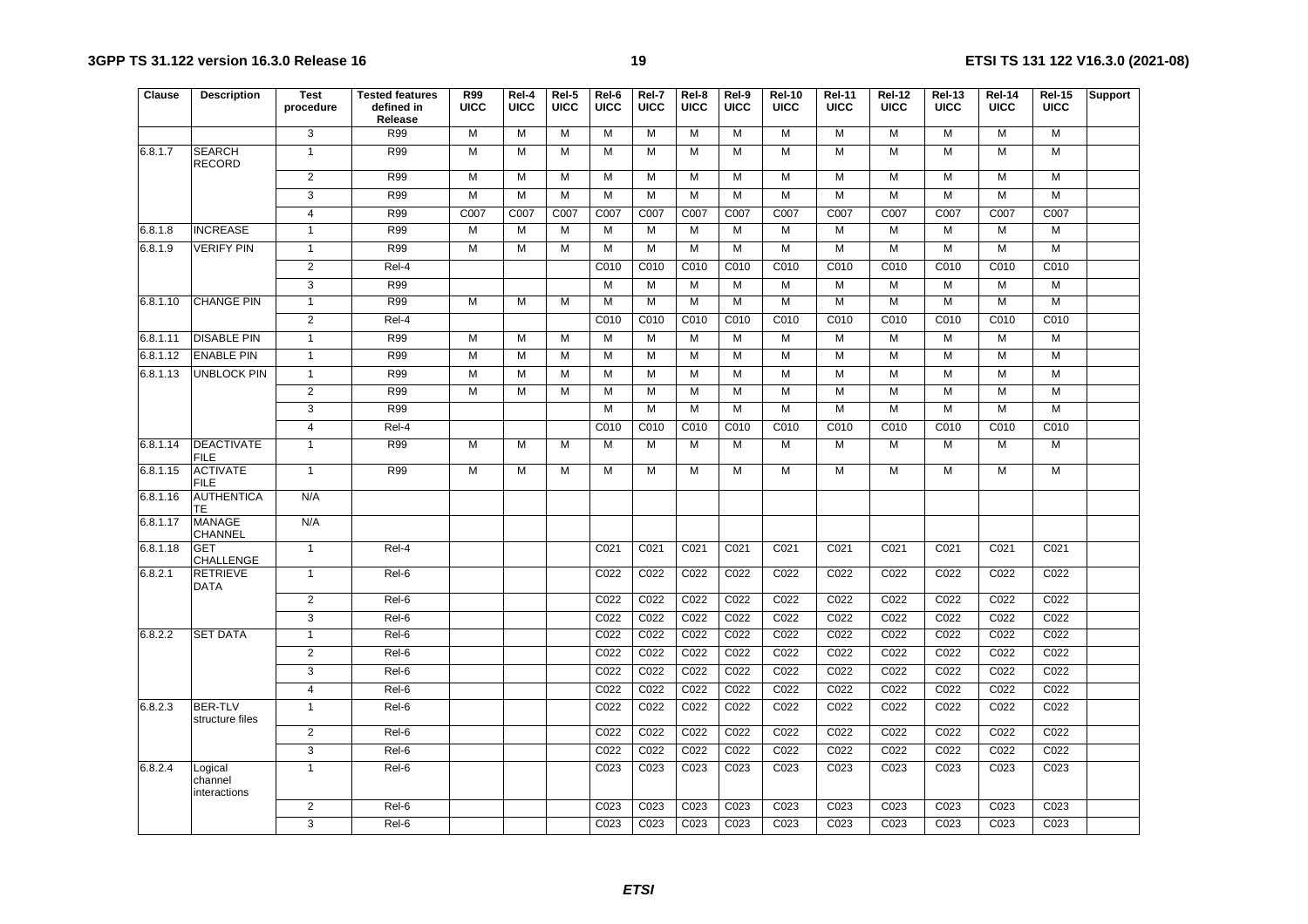| Clause  | <b>Description</b>                                                | <b>Test</b><br>procedure | <b>Tested features</b><br>defined in<br>Release | <b>R99</b><br>UICC | Rel-4<br><b>UICC</b> | Rel-5<br><b>UICC</b> | Rel-6<br><b>UICC</b> | Rel-7<br><b>UICC</b> | Rel-8<br>UICC | Rel-9<br><b>UICC</b> | <b>Rel-10</b><br><b>UICC</b> | <b>Rel-11</b><br><b>UICC</b> | <b>Rel-12</b><br><b>UICC</b> | <b>Rel-13</b><br><b>UICC</b> | <b>Rel-14</b><br><b>UICC</b> | <b>Rel-15</b><br><b>UICC</b> | <b>Support</b> |
|---------|-------------------------------------------------------------------|--------------------------|-------------------------------------------------|--------------------|----------------------|----------------------|----------------------|----------------------|---------------|----------------------|------------------------------|------------------------------|------------------------------|------------------------------|------------------------------|------------------------------|----------------|
| 6.9.1.1 | <b>GET</b><br><b>RESPONSE</b>                                     | $\mathbf{1}$             | R99                                             | M                  | $\overline{M}$       | M                    | M                    | M                    | M             | M                    | M                            | M                            | M                            | M                            | M                            | M                            |                |
| 6.10    | Application<br>independent<br>files                               | $\mathbf{1}$             | R99                                             | М                  | M                    | M                    | M                    | M                    | M             | M                    | M                            | M                            | $\overline{M}$               | M                            | $\overline{M}$               | M                            |                |
| 7.1     | Contents of the<br>Elementary<br>Files (EF)                       | $\mathbf{1}$             | R99                                             |                    |                      |                      | M                    | M                    | M             | M                    | M                            | M                            | M                            | $\overline{M}$               | $\overline{M}$               | M                            |                |
|         |                                                                   | $\overline{2}$           | R99                                             | M                  | M                    | M                    |                      |                      |               |                      |                              |                              |                              |                              |                              |                              |                |
| 7.2     | Security<br>features                                              | $\mathbf{1}$             | R99                                             | C016               | C016                 | C016                 | C016                 | C016                 | C016          | C016                 | C016                         | C016                         | C016                         | C016                         | C016                         | C016                         |                |
| 7.3.1   | <b>AUTHENTICA</b><br><b>TE</b>                                    | $\mathbf{1}$             | R99                                             | M                  | M                    | M                    | M                    | м                    | M             | M                    | M                            | M                            | M                            | M                            | M                            | M                            |                |
| 7.3.2.1 | Security<br>management                                            | $\overline{1}$           | R99                                             | M                  | M                    | M                    | M                    | M                    | M             | M                    | M                            | M                            | M                            | $\overline{M}$               | $\overline{M}$               | M                            |                |
| 7.3.2.2 | <b>Status Words</b><br>of the<br>Commands                         | N/A                      |                                                 |                    |                      |                      |                      |                      |               |                      |                              |                              |                              |                              |                              |                              |                |
| 7.3.3   | <b>GET</b><br><b>IDENTITY</b>                                     | $\mathbf{1}$             | <b>Rel-15</b>                                   | N/A                | N/A                  | N/A                  | N/A                  | N/A                  | N/A           | N/A                  | N/A                          | N/A                          | N/A                          | N/A                          | N/A                          | C024                         |                |
| 8.1.1   | <b>GSM/USIM</b><br>application<br>interaction and<br>restrictions | $\overline{1}$           | $ReI-6$                                         |                    |                      |                      | M                    | M                    | M             | M                    | M                            | $\overline{M}$               | $\overline{M}$               | M                            | $\overline{M}$               | M                            |                |
| 8.2.1   | Transmission<br>speed                                             | $\overline{1}$           | Rel-6                                           |                    |                      |                      | C006                 | C006                 | C006          | C006                 | C006                         | C006                         | C006                         | C006                         | C006                         | C006                         |                |
|         |                                                                   | $\mathbf{1}$             | $ReI-6$                                         |                    |                      |                      | C007                 | C007                 | C007          | C007                 | C007                         | C007                         | C007                         | C007                         | C007                         | C007                         |                |
| 8.2.2   | Voltage<br>classes                                                | $\mathbf{1}$             | Rel-6                                           |                    |                      |                      | M                    | м                    | M             | M                    | M                            | M                            | $\overline{M}$               | $\overline{M}$               | $\overline{M}$               | M                            |                |
| 8.2.3   | <b>File Control</b><br>Parameters<br>(FCP)                        | $\mathbf{1}$             | Rel-6                                           |                    |                      |                      | M                    | M                    | M             | M                    | M                            | M                            | $\overline{M}$               | M                            | M                            | M                            |                |
| 8.3     | User<br>verification and<br>file access<br>conditions             | $\mathbf{1}$             | Rel-6                                           |                    |                      |                      | C016                 | C016                 | C016          | C016                 | C <sub>016</sub>             | C <sub>016</sub>             | C <sub>016</sub>             | C <sub>016</sub>             | C <sub>016</sub>             | C <sub>016</sub>             |                |
|         |                                                                   | $\overline{2}$           | $Rel-6$                                         |                    |                      |                      | C017                 | C017                 | C017          | C017                 | C017                         | C017                         | C <sub>017</sub>             | C017                         | C <sub>017</sub>             | C <sub>017</sub>             |                |
| 8.4.1   | Contents of the<br>EFs at the MF<br>level                         | $\mathbf{1}$             | Rel-6                                           |                    |                      |                      | M                    | M                    | м             | M                    | M                            | M                            | M                            | $\overline{M}$               | $\overline{M}$               | M                            |                |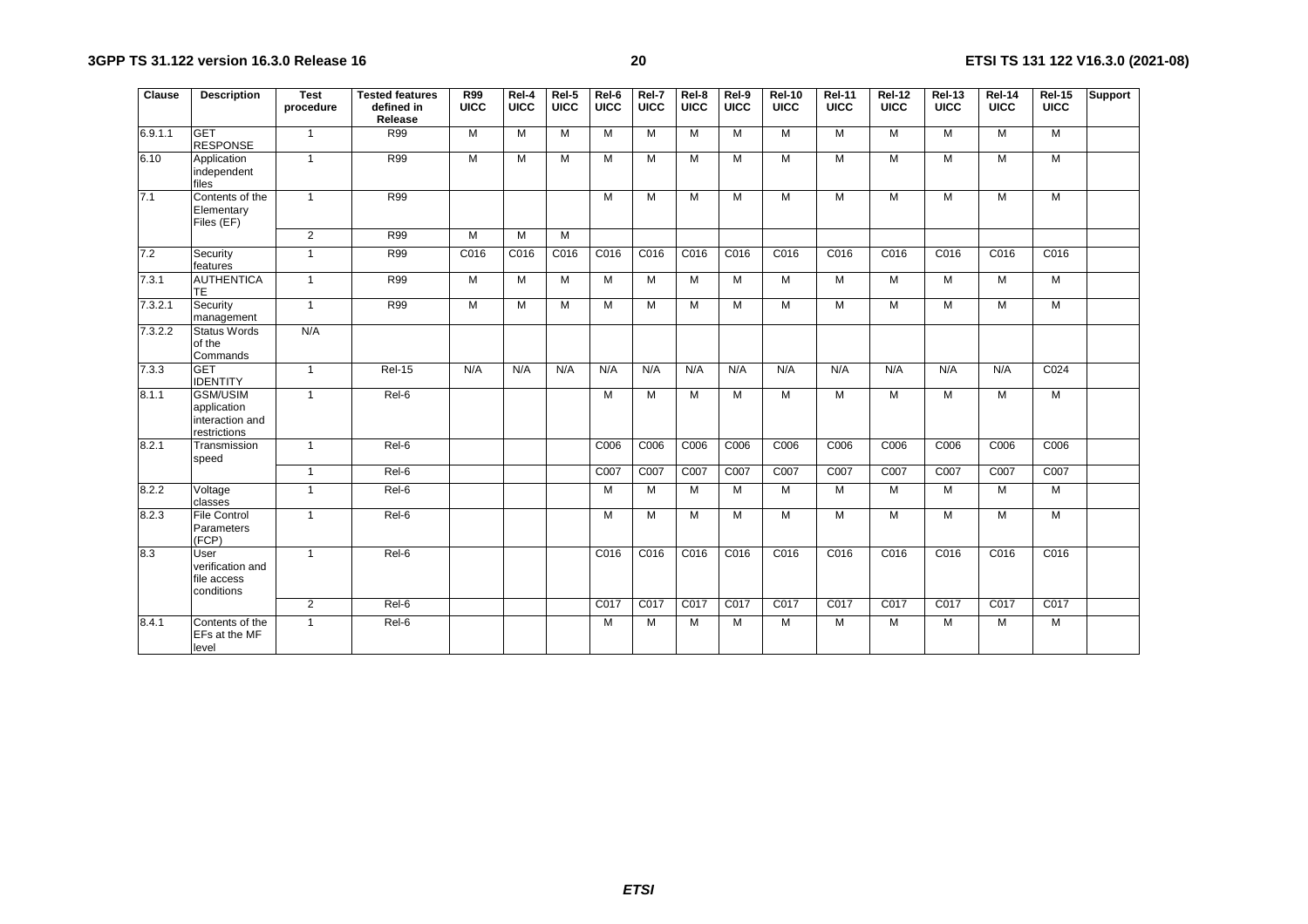| <b>Clause</b>    | <b>Descriptio</b>                                                    | Test     | Tested     | <b>R99</b>  | Rel-       | Rel-       | Rel-       | Rel-       | Rel- | Rel-       | <b>Rel-10</b> | <b>Rel-11</b> |             | Rel-12  Rel-13  Rel-14 |             | $ReI-15$    | <b>Support</b> |
|------------------|----------------------------------------------------------------------|----------|------------|-------------|------------|------------|------------|------------|------|------------|---------------|---------------|-------------|------------------------|-------------|-------------|----------------|
|                  | n                                                                    | procedur | features   | <b>UICC</b> | 4          | 5          | 6          | 7          | 8    | 9          | <b>UICC</b>   | <b>UICC</b>   | <b>UICC</b> | <b>UICC</b>            | <b>UICC</b> | <b>UICC</b> |                |
|                  |                                                                      | е        | defined in |             | <b>UIC</b> | <b>UIC</b> | <b>UIC</b> | <b>UIC</b> | UIC  | <b>UIC</b> |               |               |             |                        |             |             |                |
|                  |                                                                      |          | Release    |             |            |            |            |            |      | C.         |               |               |             |                        |             |             |                |
| C001             | IF O_ID1_UICC THEN M ELSE N/A                                        |          |            |             |            |            |            |            |      |            |               |               |             |                        |             |             |                |
| C002             | IF O PLUG IN UICC THEN M ELSE N/A                                    |          |            |             |            |            |            |            |      |            |               |               |             |                        |             |             |                |
| CO <sub>03</sub> | IF O_MINI_UICC THEN M ELSE N/A                                       |          |            |             |            |            |            |            |      |            |               |               |             |                        |             |             |                |
| C004             | IF O TYPE 1 THEN M ELSE N/A                                          |          |            |             |            |            |            |            |      |            |               |               |             |                        |             |             |                |
| C005             | IF O TYPE 2 THEN M ELSE N/A                                          |          |            |             |            |            |            |            |      |            |               |               |             |                        |             |             |                |
| C006             | IF O TO THEN M ELSE N/A                                              |          |            |             |            |            |            |            |      |            |               |               |             |                        |             |             |                |
| C007             | IF O T1 THEN M ELSE N/A                                              |          |            |             |            |            |            |            |      |            |               |               |             |                        |             |             |                |
| <b>C008</b>      | IF O MULTI APP THEN M ELSE N/A                                       |          |            |             |            |            |            |            |      |            |               |               |             |                        |             |             |                |
| C009             | IF O MONO APP THEN M ELSE N/A                                        |          |            |             |            |            |            |            |      |            |               |               |             |                        |             |             |                |
| C010             | IF O LOG CHANS THEN M ELSE N/A                                       |          |            |             |            |            |            |            |      |            |               |               |             |                        |             |             |                |
| C011             | IF (NOT O_LOG_CHANS) THEN M ELSE N/A                                 |          |            |             |            |            |            |            |      |            |               |               |             |                        |             |             |                |
| CO12             | IF O_LOG_CHANS_34 THEN M ELSE N/A                                    |          |            |             |            |            |            |            |      |            |               |               |             |                        |             |             |                |
| C013             | IF (O_LOG_CHANS_34 AND O_SHAREABLE) THEN M ELSE N/A                  |          |            |             |            |            |            |            |      |            |               |               |             |                        |             |             |                |
| C014             | IF (O_LOG_CHANS AND O_NON_SHAREABLE) THEN M ELSE N/A                 |          |            |             |            |            |            |            |      |            |               |               |             |                        |             |             |                |
| C015             | IF (O_LOG_CHANS AND O_SHAREABLE) THEN M ELSE N/A                     |          |            |             |            |            |            |            |      |            |               |               |             |                        |             |             |                |
| C016             | IF O MULTI VER THEN M ELSE N/A                                       |          |            |             |            |            |            |            |      |            |               |               |             |                        |             |             |                |
| C017             | IF O_SINGLE_VER THEN M ELSE N/A                                      |          |            |             |            |            |            |            |      |            |               |               |             |                        |             |             |                |
| C018             | IF (NOT O_F_D_512_64) THEN M ELSE N/A                                |          |            |             |            |            |            |            |      |            |               |               |             |                        |             |             |                |
| C019             | IF O F D 512 64 THEN M ELSE N/A                                      |          |            |             |            |            |            |            |      |            |               |               |             |                        |             |             |                |
| C <sub>020</sub> | IF O LOW IMPEDANCE THEN M ELSE N/A                                   |          |            |             |            |            |            |            |      |            |               |               |             |                        |             |             |                |
| C021             | IF O GET CHALLENGE THEN M ELSE N/A                                   |          |            |             |            |            |            |            |      |            |               |               |             |                        |             |             |                |
| C022             | IF O BER TLV FILES THEN M ELSE N/A                                   |          |            |             |            |            |            |            |      |            |               |               |             |                        |             |             |                |
| CO <sub>23</sub> | IF (O_BER_TLV_FILES AND O_LOG_CHANS AND O_SHAREABLE) THEN M ELSE N/A |          |            |             |            |            |            |            |      |            |               |               |             |                        |             |             |                |
| C024             | IF O GET IDENTITY SUCI THEN M ELSE N/A                               |          |            |             |            |            |            |            |      |            |               |               |             |                        |             |             |                |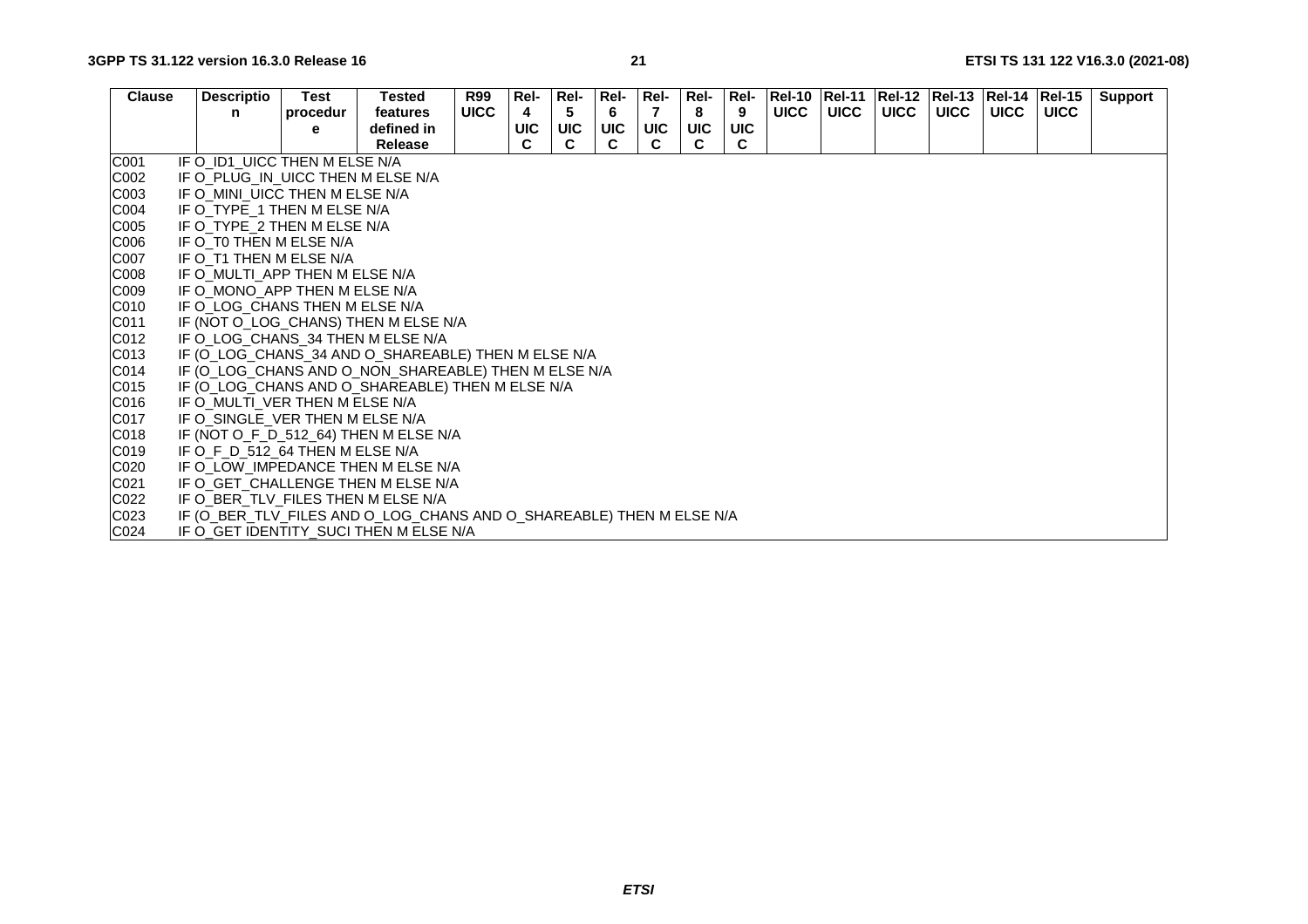# 4 Test environment

This clause specifies several requirements which shall be met, and a number of rules which shall be adhered to before testing can proceed.

# 4.1 Test equipment

This clause recommends a minimum specification for each of the items of test equipment referenced in the tests.

# 4.1.1 ME simulator

This item of equipment shall allow  $T = 0$  and  $T = 1$  protocol communications to take place on both ID-1 and plug-in UICCs. It shall be able to generate and send any command APDU and receive any of the possible responses. These commands may be generated manually, one at a time, or automatically from a predefined batch procedure containing one or more commands.

The ME simulator shall be able to support clock stop modes.

The ME simulator shall be able to accept an external clock signal to drive CLK (contact C3) of the UICC.

It shall be possible to access all the UICC contacts either directly or through test points.

# 4.1.2 Signal generation device

### 4.1.2.1 Vcc

The voltage level for Vcc (contact C1) of the UICC shall be adjustable between -0,5 V and 6,0 V to an accuracy of 1% of the nominal Vcc voltage (e.g. 50 mV for class A operating conditions).

The ME simulator shall be able to source current on the Vcc contact in the range -2 mA to 12 mA statically and to deliver charges of > 400 nAs without lowering the Vcc voltage for more than 10 % of Vcc nominal.

### 4.1.2.2 RST

The generated voltage level for RST (contact C2) of the UICC shall be adjustable between -0,5 V and 6,0 V to an accuracy of 50 mV.

The rise and fall times shall be adjustable from 0 μs to 500 μs with an accuracy of 5 μs. *(to check if the USIM works with the defined rise and fall times.)*

The beginning of the rising edge shall be programmable from 1 clk-cycle to 50,000 clk-cycles after enabling the clkline.

### 4.1.2.3 CLK

This item of equipment shall be able to generate square wave signals for the clock on the UICC, any of which can be a single-shot or continuous signal, in the range 1 MHz to 5 MHz. The voltage levels for both high and low states shall be adjustable between -0,5 V and 6,0 V to an accuracy of 0,1 V. The duty cycle of the clock signal shall be adjustable between 40 % and 60 % to an accuracy of 1 %. It shall also provide control over the following parameters:

The voltage levels for both high and low states shall be adjustable between 0 V and 6 V to an accuracy of 1% of the nominal Vcc voltage. The duty cycle of the clock signal shall be adjustable between 40 % and 60 % to an accuracy of 1 % or 5 ns whichever is the worst.

It shall also provide control over the following parameters:

- rise and fall time to an accuracy of 1 % or 5 ns whichever is the worst. *(5 ns = 2,5 % accuracy for f<sub>max</sub> = 5 MHz)*.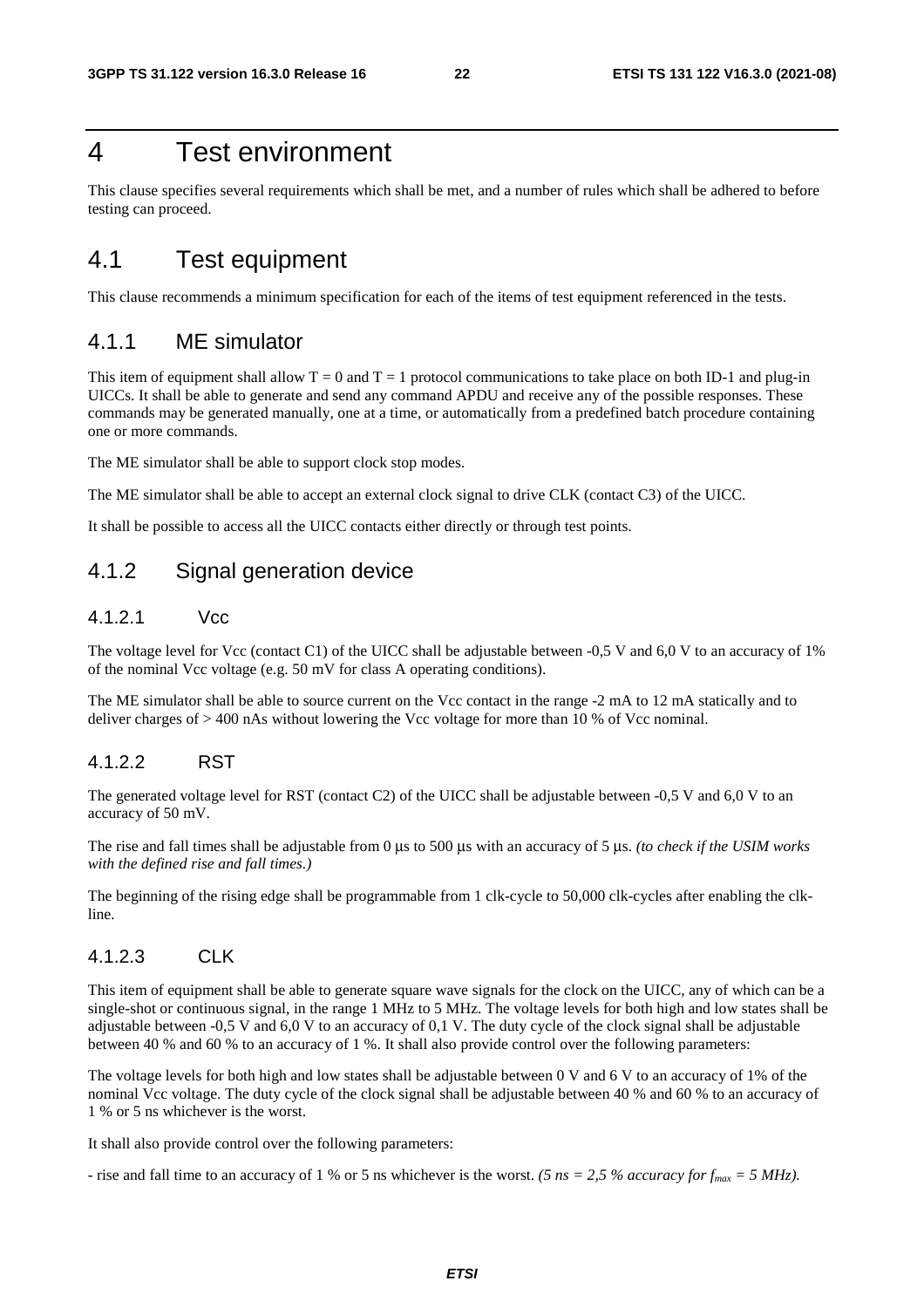### 4.1.2.4 I/O

The equipment shall be able to generate I/O-Signals according to TS 102.221 [1]

The voltage levels for high and low states shall be adjustable between -0,5 V and 6,0 V to an accuracy of 1 % of the nominal Vcc voltage. The I/O line in transmission mode (high bit) shall be programmable between state A (active driven output) and state Z (I/O-voltage-driver inactive, current source I-I/O-high active).

It shall also provide control over the rise and fall time of 100 ns to 1 000 ns with an accuracy of 50 ns.

The ME simulator shall be able to source and sink currents on the I/O contact in the range -20 μA to +20 μA in state high and 0 mA to -1 mA in state low (receiving mode) and shall be able to switch in transmission mode (outputting a high bit) between voltage and current driving mode.

The timing of the bitstream (jitter, guardtime, etu-value, etc.) on the I/O-Line shall be programmable with an accuracy of ≤ 0,01 etu or 2 clk-cycles whichever is the worst.

## 4.1.3 Precision force-inducing contacting device

This item of equipment shall be able to apply a prescribed and maintained level of force onto one or more contacts of the UICC. The range shall be between 0 and 0,5 N and accurate to 0,01 N.

### 4.1.4 Temperature controllable environment

This item of equipment shall be able to control the temperature of a chamber large enough to enclose the UICC and the card reader. The range of temperature control shall be between -25 °C and +85 °C to an accuracy of 0,5 °C.

### 4.1.5 Temperature measuring device

This item of equipment shall be able to measure the temperature of the UICC to within  $0.5 \degree C$ . The range of this device shall allow measurement of temperatures between -25 °C and +85 °C.

### 4.1.6 Voltage measuring device

This item of equipment shall be able to measure static and transient voltages on any one of the contacts of the UICC. The measurable voltage range shall be between  $-2$  V and  $+7$  V to an accuracy of 1% of the nominal Vcc voltage (e.g. 30 mV for class B operating conditions) with a timebase accuracy of 25 ns.

# 4.1.7 Precision measuring device

This item of equipment shall be able to measure both linear and radius of curvature dimensions to an accuracy of 0,01 mm.

### 4.1.8 Current measuring device

This item of equipment shall be able to supervise the current levels for any one of the contacts of the USIM.

The simulator shall be able to detect an over - or underload with a time resolution of  $\leq 100$  ns.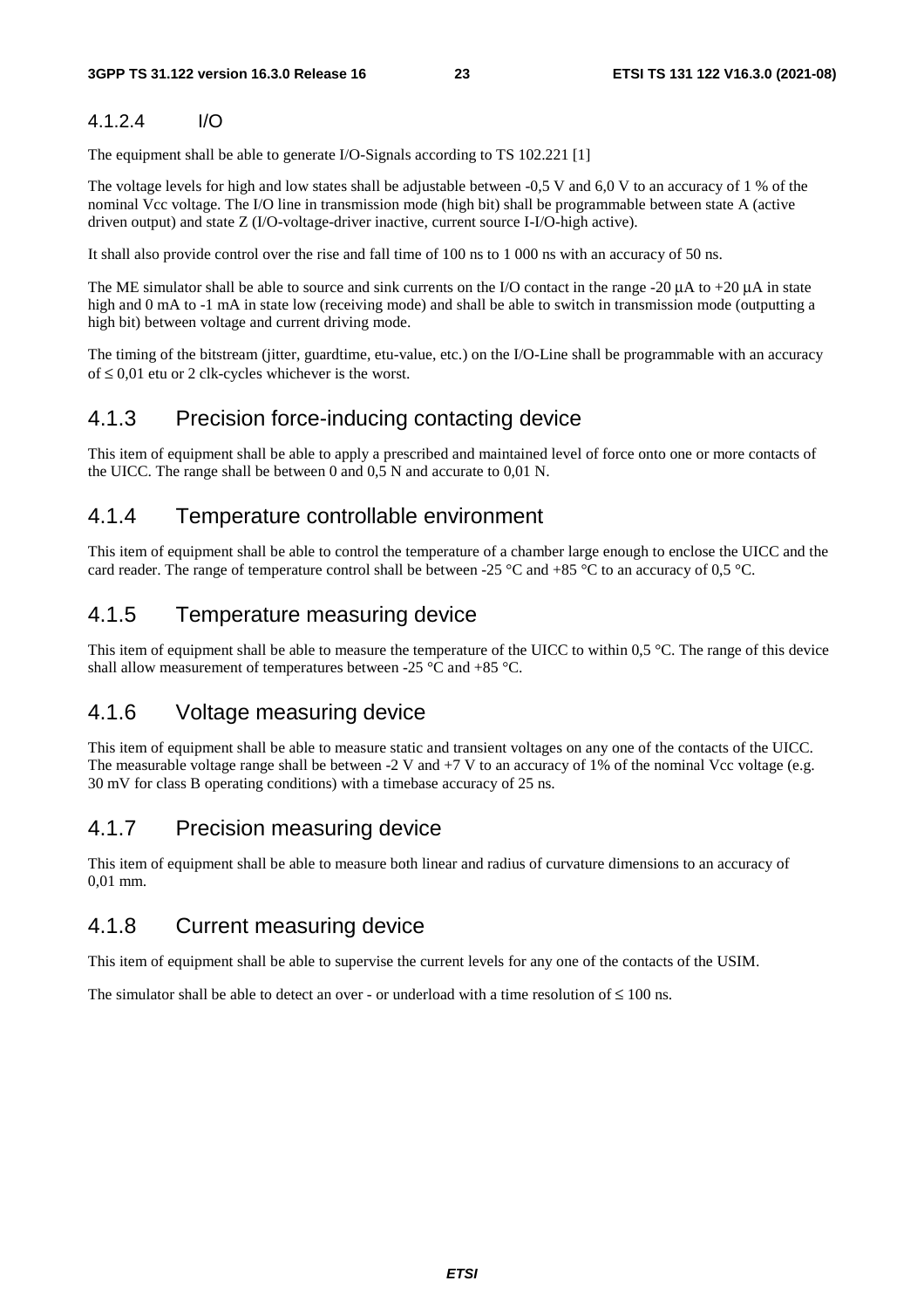| <b>Channel</b>    | <b>Minimum</b>  | <b>Maximum</b> | <b>Resolution</b> |
|-------------------|-----------------|----------------|-------------------|
| Vcc high          | $-2$ mA         | $+12,5$ mA     | $125 \mu A$       |
| Vcc low           | $-2$ mA         | $+12,5$ mA     | $125 \mu A$       |
| <b>Vcc Burst</b>  | $12 \text{ mA}$ | $+250$ mA      | $2.5 \text{ mA}$  |
| <b>RST/CLK</b>    | $-50$ $\mu$ A   | $+50 \mu A$    | $1 \mu A$         |
| <b>High state</b> |                 |                |                   |
| <b>RST/CLK</b>    | $-250 \mu A$    | $+250 \mu A$   | $2,5 \mu A$       |
| Low state         |                 |                |                   |
| I/O high state    | -50 µA          | $+50 \mu A$    | 1 µA              |
| I/O low state     | $-1500 \mu A$   | $+1500 \mu A$  | $15 \mu A$        |

## 4.1.9 Timing Measurements on contact I/O

To verify the timing of the I/O transmission from the UICC, the ME simulator shall be able to measure the I/O-Bit-Timing in clk-cycles with an accuracy of  $\leq 0.01$  etu or 2 clk-cycles whichever is the worst.

# 4.2 IUT default conditions

Unless otherwise stated, the following is default:

- The voltage level for Vcc (contact C1) shall be set to  $3.0$  V.
- The voltage levels for CLK (contact C3) shall be set to 0 V and 3,0 V for low and high respectively.
- The clock frequency CLK (contact C3) shall be set to 5 MHz with duty cycle 50  $\%$ .
- The ME simulator generated low transmission voltage level for I/O (contact C7) shall be set to 0 V and the current sources for high transmission and reception shall be set to -20  $\mu$ A and +20  $\mu$ A respectively
- Any level 1 user verification requirement (PIN) on the UICC shall be enabled with three VERIFY PIN attempts and ten UNBLOCK PIN attempts remaining.
- Any level 2 user verification requirement (PIN2) on the UICC shall be enabled with three VERIFY PIN2 attempts and ten UNBLOCK PIN2 attempts remaining, if assigned.
- A Universal PIN on the UICC shall be enabled, if IUT is a multi-verification capable UICC.

# 4.3 Default data formatting

All numeric data enclosed in single quotes (' ') in this document are hexadecimal data.

Where 'X' is used in place of a hexadecimal digit, X ranges from '0' to 'F'. For example, the data '6X' ranges from '60' to '6F' inclusive.

Where data is expressed as a group of bytes, it shall be in the following format: 'XX XX XX... XX', indicating first byte, second byte, third byte etc. in that order.

A string of digits shall be formatted with a continuous string of numeric data and enclosed with single quotes. For example, the string 'XXXXXXXX' where X ranges from 0 to 9 inclusive.

# 4.4 Test definition and applicability

The following statements are applicable to the test definition and applicability clause for all test purposes contained within the present document:

- Unless otherwise stated, tests apply to both plug-in and ID-1 UICC cards.
- Unless otherwise stated, tests apply to each protocol supported by the UICC.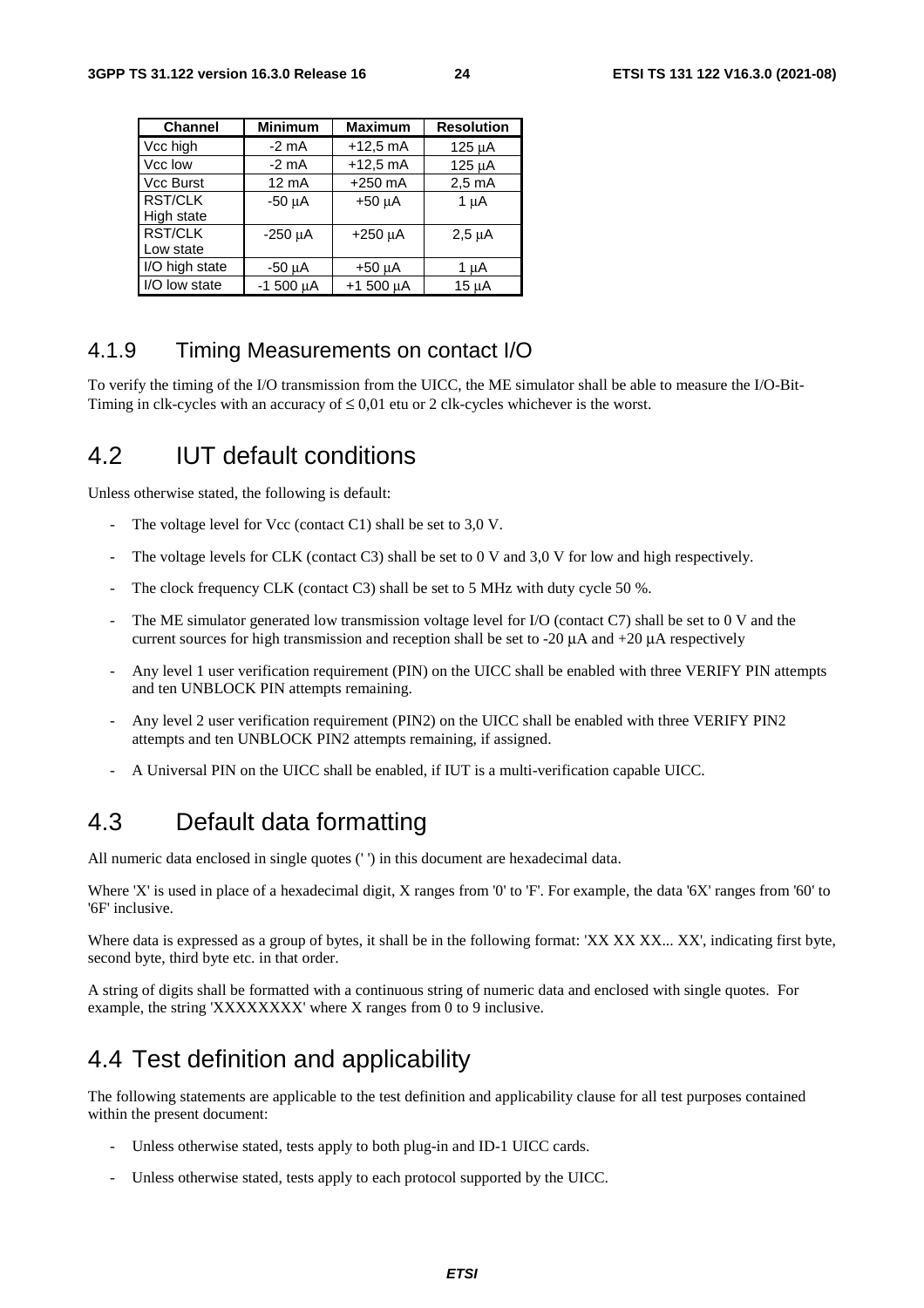- The tests are performed on a UICC as defined in TS 31.101 [2] with a USIM application as defined in TS 31.102 [3]. The tests to check the requirement of TS 31.101 [2] use the files as defined in TS 31.102 [3].
- Unless otherwise stated, the tests apply to single and multi-verification capable UICCs with USIM application(s). In the case of a multi-verification capable UICC, there shall be only one application.

# 4.5 Initial conditions

Unless otherwise stated, all the PINs used in the test procedures shall be initially enabled.

Figure 1 shows the files in the UICC which shall be used for the test procedures, in the case where the EFs are not mandatory, they may be replaced with other EFs of the same file structure.

Unless otherwise stated, all the EFs used in the test procedure shall be activated.



**Figure 1: File identifiers and directory structures of UICC** 

The initial conditions for some of the EFs are given in the followings:

- PIN shall be set to '00000000'.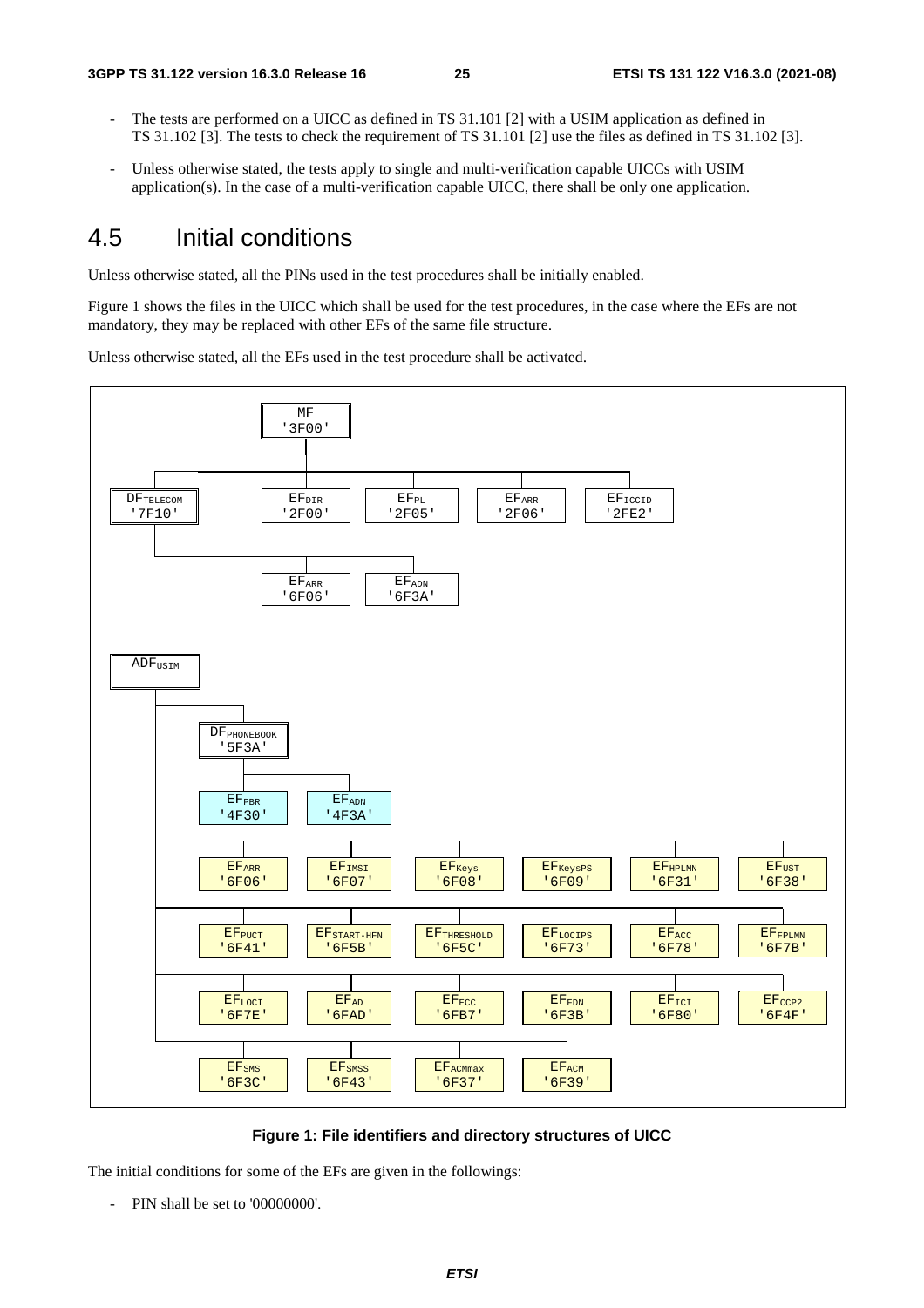#### **3GPP TS 31.122 version 16.3.0 Release 16 26 ETSI TS 131 122 V16.3.0 (2021-08)**

- PIN2 shall be set to '11111111'.
- Universal PIN shall be set to '22222222', if supported.
- EFFPLMN shall contain the data string: '55 AA 0F 00 F0 FF 00 F0 FF 00 F0 FF'.
- EF<sub>LOCI</sub> shall contain the data string: 'A1 A2 A3 A4 A5 A6 A7 A8 A9 00 00'.
- The records in EF<sub>SMS</sub> shall contain the following data for the first 20 bytes:

| 1 <sup>st</sup> record (AO A1 A2 BO B1 B2 AO A1 A2 AO A1 A2 FF AO A1 A2 A3 A4 A5 A6)      |                                                               |  |  |  |  |  |  |  |  |  |  |
|-------------------------------------------------------------------------------------------|---------------------------------------------------------------|--|--|--|--|--|--|--|--|--|--|
| 2 <sup>nd</sup> record                                                                    | 'BO B1 B2 A0 A1 A2 A0 A1 A2 B0 B1 B2 FF B0 B1 B2 B3 B4 B5 B6' |  |  |  |  |  |  |  |  |  |  |
| 3 <sup>rd</sup> record                                                                    | 'BO B1 B2 A0 A1 A2 B0 B1 B2 A0 A1 A2 FF C0 C1 C2 C3 C4 C5 C6' |  |  |  |  |  |  |  |  |  |  |
| $4^{\rm th}$ record                                                                       | 'AO A1 A2 BO B1 B2 BO B1 B2 BO B1 B2 FF DO D1 D2 D3 D4 D5 D6' |  |  |  |  |  |  |  |  |  |  |
| The data for the remainder of these four records and for all other records shall be 'FF'. |                                                               |  |  |  |  |  |  |  |  |  |  |

The records in EF<sub>FDN</sub> shall contain the following data for the first 10 bytes:

**1st record** 'A0 A1 A2 B0 B1 B2 A0 A1 A2 A0' **2nd record** 'B0 B1 B2 A0 A1 A2 A0 A1 A2 B0' **3rd record** 'B0 B1 B2 A0 A1 A2 B0 B1 B2 A0' **4th record** 'A0 A1 A2 B0 B1 B2 B0 B1 B2 B0'

The data for the remainder of these four records and for all other records (if any) shall be 'FF'.

The records in  $E_{CCP2}$  shall contain the following data:

```
1st record 11 12 13 14 15 16 17 18 19 1A 1B 1C 1D 1E<sup>'</sup><br>
2nd record 120 21 22 23 24 25 26 27 28 29 2A 2B 2C 2D 2E'
2nd record '20 21 22 23 24 25 26 27 28 29 2A 2B 2C 2D 2E'
                       2nd last record 'E0 E1 E2 E3 E4 E5 E6 E7 E8 E9 EA EB EC ED EE'
Last record 'F0 F1 F2 F3 F4 F5 F6 F7 F8 F9 FA FB FC FD FE'
```
The records in EF<sub>ACM</sub> shall contain the following data, if it is supported:

```
1<sup>st</sup> record '00 00 01'(last updated record)<br>2<sup>nd</sup> record '00 00 02'
2<sup>nd</sup> record
3rd record '00 00 03' 
Xth record '00 00' followed by byte value X (first updated record)
```
The records in  $EF_{\text{ICI}}$  shall contain the following data:

**1st record** '01' for all bytes **2nd record** '02' for all bytes **3rd record** '03' for all bytes **Xth record** byte value X for all bytes

The records in  $E_{\text{ECC}}$  shall contain the following data:

**1st record** '21 F2 FF 54 45 53 54 00' **All other records** 'FF FF FF FF FF FF FF 00'

# 4.6 Test procedure

The following statements are applicable to the test procedure clause for all test purposes contained within the present document:

- Unless otherwise stated, all steps within the test procedure shall be carried out in order.
- Unless otherwise stated, all test procedures shall be applicable to both  $T = 0$  and  $T = 1$  protocols.
- Where steps indicate that a ME simulator shall select a particular DF or EF using an unspecified number of SELECT commands, the ME simulator is to send the correct sequence of SELECT commands in order to select the required file ID from the current file ID (this may be achieved most easily by selecting from the MF down each time).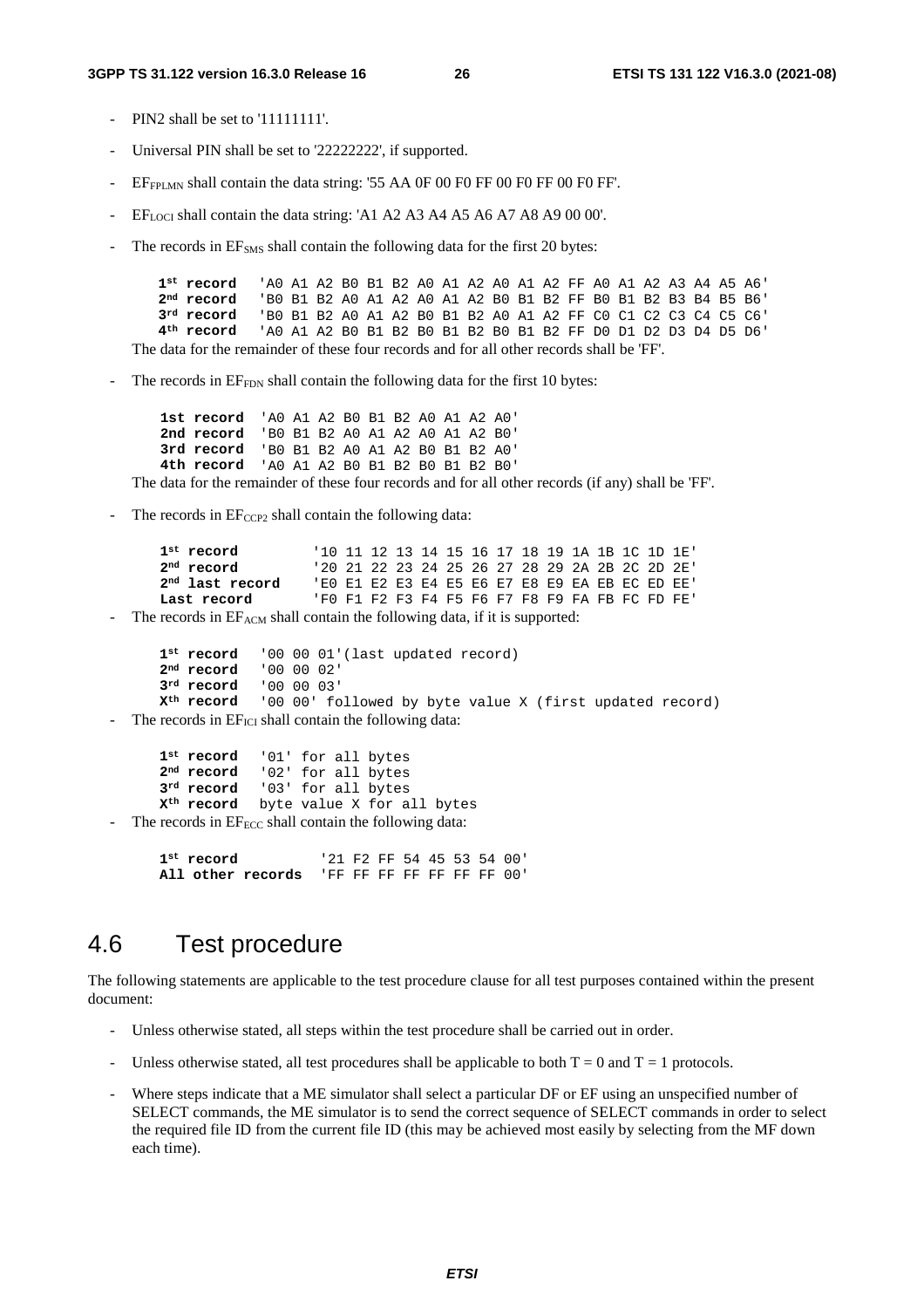- Unless otherwise stated, the Le (P3) for all READ RECORD commands and Lc (P3) for all UPDATE RECORD commands sent by the ME simulator is to be that of the record length of the EF currently selected. In the case where an EF is not currently selected, the length sent is to be 1 unless otherwise stated.
- Unless otherwise stated, the offset for all READ BINARY and UPDATE BINARY commands sent by the ME simulator is to be '00 00'.
- Unless otherwise specified, when the  $T = 0$  protocol is used, the necessary GET RESPONSE commands are assumed to be sent, or the same command header is assumed to be resent with  $P3 = L_{UICC}$  at the transport layer level in order to retrieve the available response data from the UICC.
- Unless otherwise stated, the length (Le) for all SELECT, STATUS and GET RESPONSE commands sent by the ME simulator is to be such that all available data is read.
- Unless otherwise stated, the PIN and Unblock PIN presented for VERIFY PIN, CHANGE PIN, DISABLE PIN, ENABLE PIN and UNBLOCK PIN commands sent by the ME simulator is to be correct.
- Unless otherwise stated, a SELECT command sent to the UICC to select ADF<sub>USIM</sub> is with the application's AID, indicating in the command parameter that the application shall be activated.
- Unless otherwise stated, a SELECT command sent to the UICC is with  $P2 = '04'$ , indicating that the FCP shall be returned.
- Unless otherwise stated, all RETRIEVE DATA commands sent to the UICC shall be with P2 indicating "current" EF".
- Unless otherwise stated, all SET DATA commands sent to the UICC shall be with P2 indicating "current EF".
- Unless otherwise stated, all SET DATA commands sent to the UICC shall be sent with the maximum amount of data possible according to the data object being transmitted.

# 4.7 Test requirement

Where steps within a test procedure involve a ME simulator sending one or more commands to the UICC, these commands are required to be correctly executed, with the UICC responding with status conditions of '90 00', unless otherwise stated in the clause for the test.

# 5 Void

# 6 Test Procedure (TS 102.221)

This clause details all the tests for testing the IUT against TS 102.221 [1]. This test suite allows testing of the IUT against the base specification with respect to:

- Physical characteristics
- Electrical specifications of the UICC Terminal interface
- Initial communication establishment procedure
- Transmission protocols
- Application and File structure
- Security features
- Structure of commands and responses
- Commands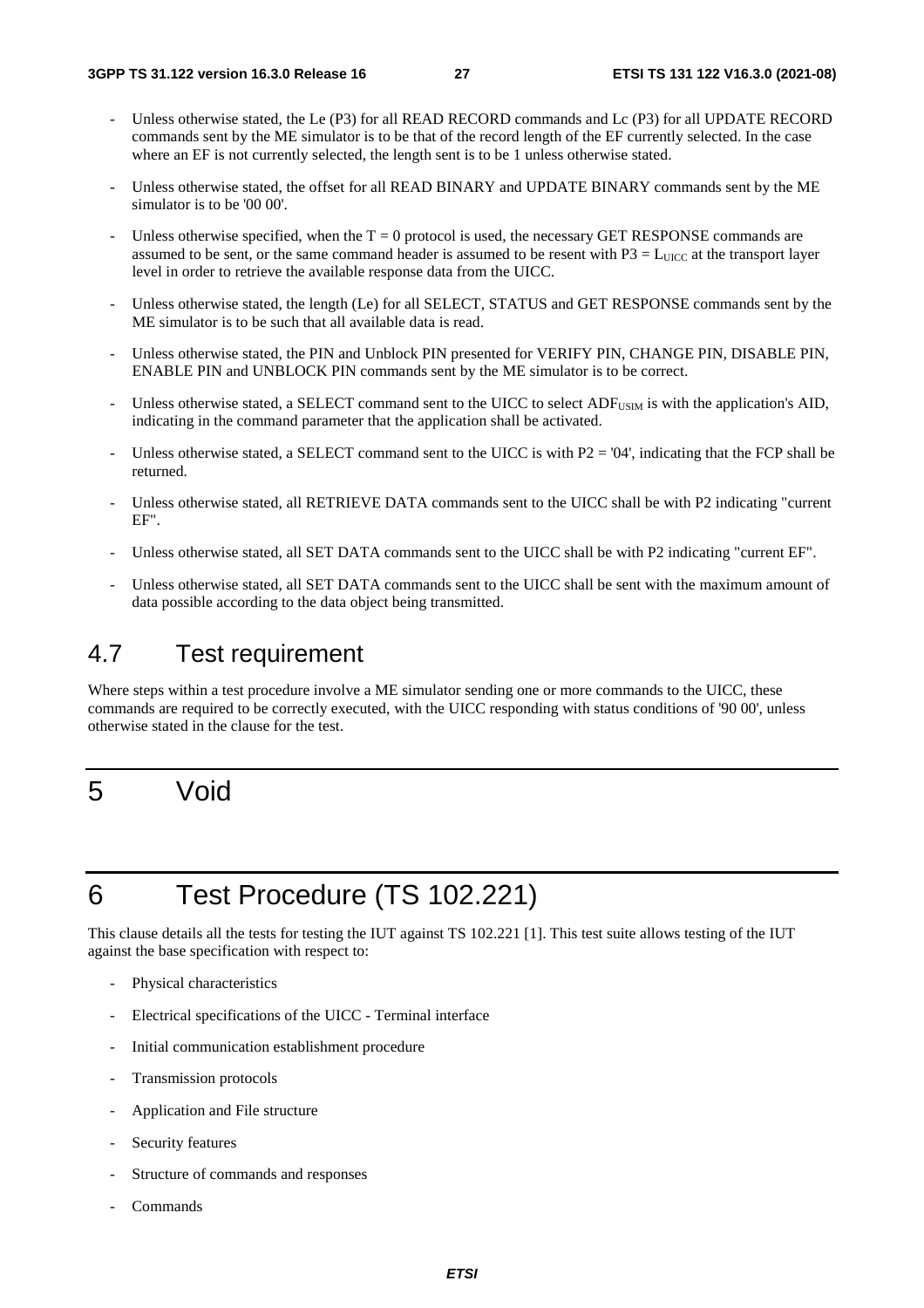- Transmission Oriented Commands
- Application independent files

# 6.1 Physical characteristics

See ETSI TS 102 230 - 2 [20].

# 6.2 Electrical specifications of the UICC – Terminal interface

See ETSI TS 102 230 - 2 [20].

# 6.3 Initial communication establishment procedure

See ETSI TS 102 230 - 2 [20].

# 6.4 Transmission Protocols

See ETSI TS 102 230 - 2 [20].

# 6.5 Application and File structure

See ETSI TS 102 230 - 2 [20].

# 6.6 Security features

See ETSI TS 102 230 - 2 [20].

## 6.7 Structure of commands and responses

See ETSI TS 102 230 - 2 [20].

### 6.8 Commands

See ETSI TS 102 230 - 2 [20].

# 6.9 Transmission Oriented Commands

See ETSI TS 102 230 - 2 [20].

# 6.10 Application independent files

See ETSI TS 102 230 - 2 [20].

# 7 Test Procedure (31.102)

This clause details all the tests for testing the IUT against TS 31.102 [3]. This test suite allows testing of the IUT against the base specification with respect to:

Contents of the Elementary Files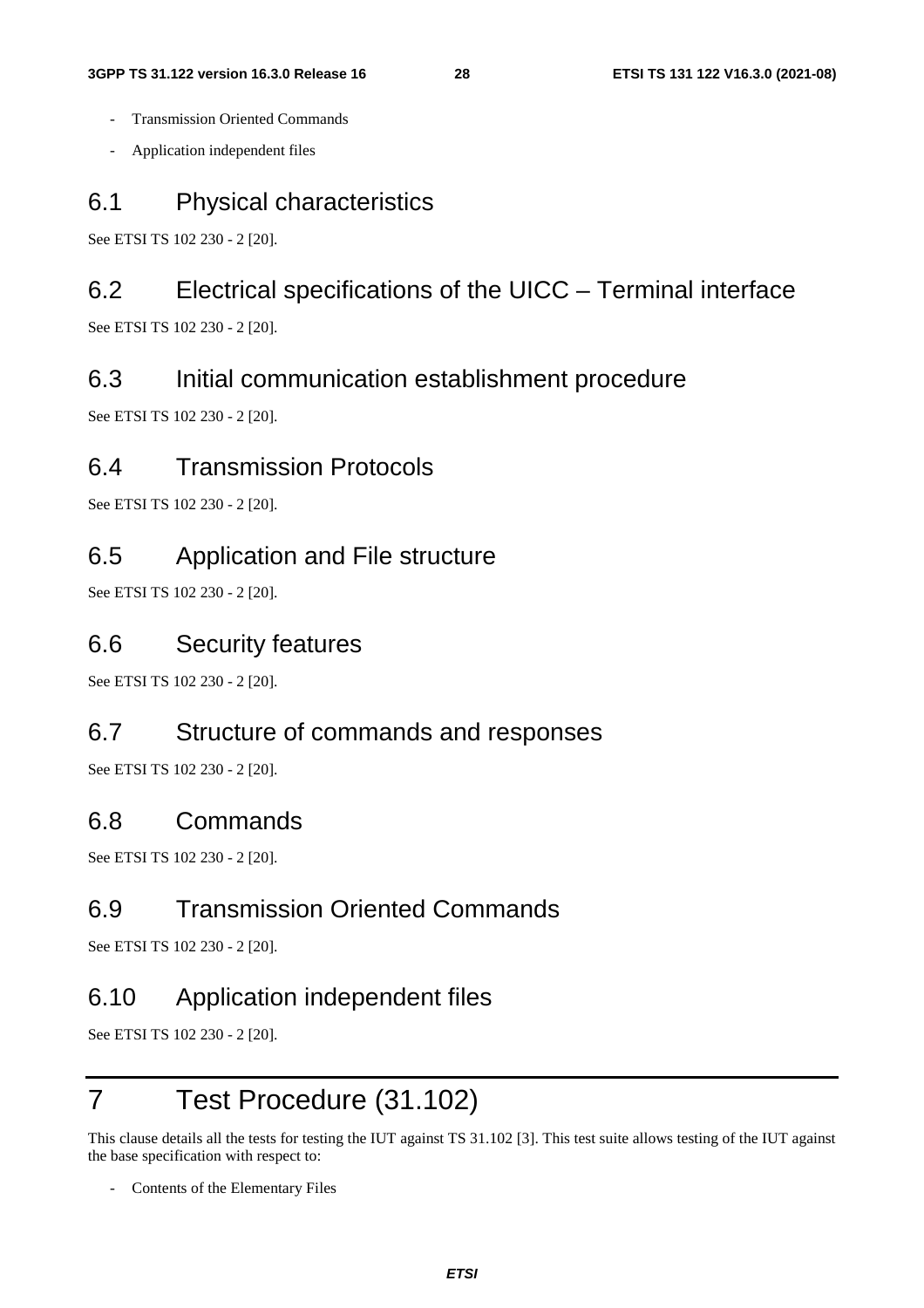- Security Features supported by USIM
- USIM commands.

# 7.1 Contents of the Elementary Files (EF)

The clause provides tests to ensure that the IUT contains all of the EFs need for a Telecom session.

## 7.1.1 Definition and applicability

See clause 3.5.3.

### 7.1.2 Conformance requirement

The following conformance requirements refer to the tables for each EF in TS 31.102 [3], clause 4.

| CR <sub>1</sub> | Each existing EF shall be selectable under the respective DF using the identifier given in | M           |
|-----------------|--------------------------------------------------------------------------------------------|-------------|
|                 | the table for that EF.                                                                     |             |
| CR <sub>2</sub> | All mandatory EFs shall exist on the UICC.                                                 | M           |
| CR <sub>3</sub> | The identifier of the EF shall be that given in the table for that EF.                     | М           |
| CR4             | The type and structure of the EF shall be that given in the table for that EF.             | M           |
| CR5             | The file size shall be at least that given in the table for that EF.                       | M           |
| CR <sub>6</sub> | The short file identifier shall be those given in the table for that EF.                   | M           |
| CR7             | The short file identifier shall exist if it is mandatory in the table for that EF. This    | (R99) Rel-6 |
|                 | includes EFs with SFI indicated by 'YY'.                                                   | $-$         |
| CR8             | The access conditions shall be those given in the table for that EF.                       | M           |
| CR <sub>9</sub> | If no SFI is indicated in the table for the EF, the EF shall not have an SFI.              | (R99) Rel-6 |
|                 |                                                                                            | $-$         |
| CR10            | The short file identifier shall exist if it is mandatory in the table for that EF.         | M           |

Reference: TS 31.102 [3], clause 4.

### 7.1.3 Test purpose

To verify that the UICC conforms to the above requirements.

NOTE: The contents and coding of the data within the files are not tested, but shall conform to the respective contents and coding of the data given for each file in TS 31.102 [3], clause 4.

### 7.1.4 Method of test

#### **Initial conditions**

1) The UICC shall be connected to a ME simulator.

#### **Test procedure 1**

- a) The ME simulator shall reset the UICC.
- b) The ME simulator shall send a SELECT command to the UICC to select the respective DF for the first EF in clause 4 of TS 31.102 [3].

*The status condition returned by the UICC shall be SW1 = '90', SW2 = '00' - normal ending of the command [CR1].*

c) The ME simulator shall send a SELECT command to the UICC to select the first EF in clause 4 of TS 31.102 [3].

*The status condition returned by the UICC shall be SW1 = '90', SW2 = '00' - normal ending of the command [CR1, CR2].*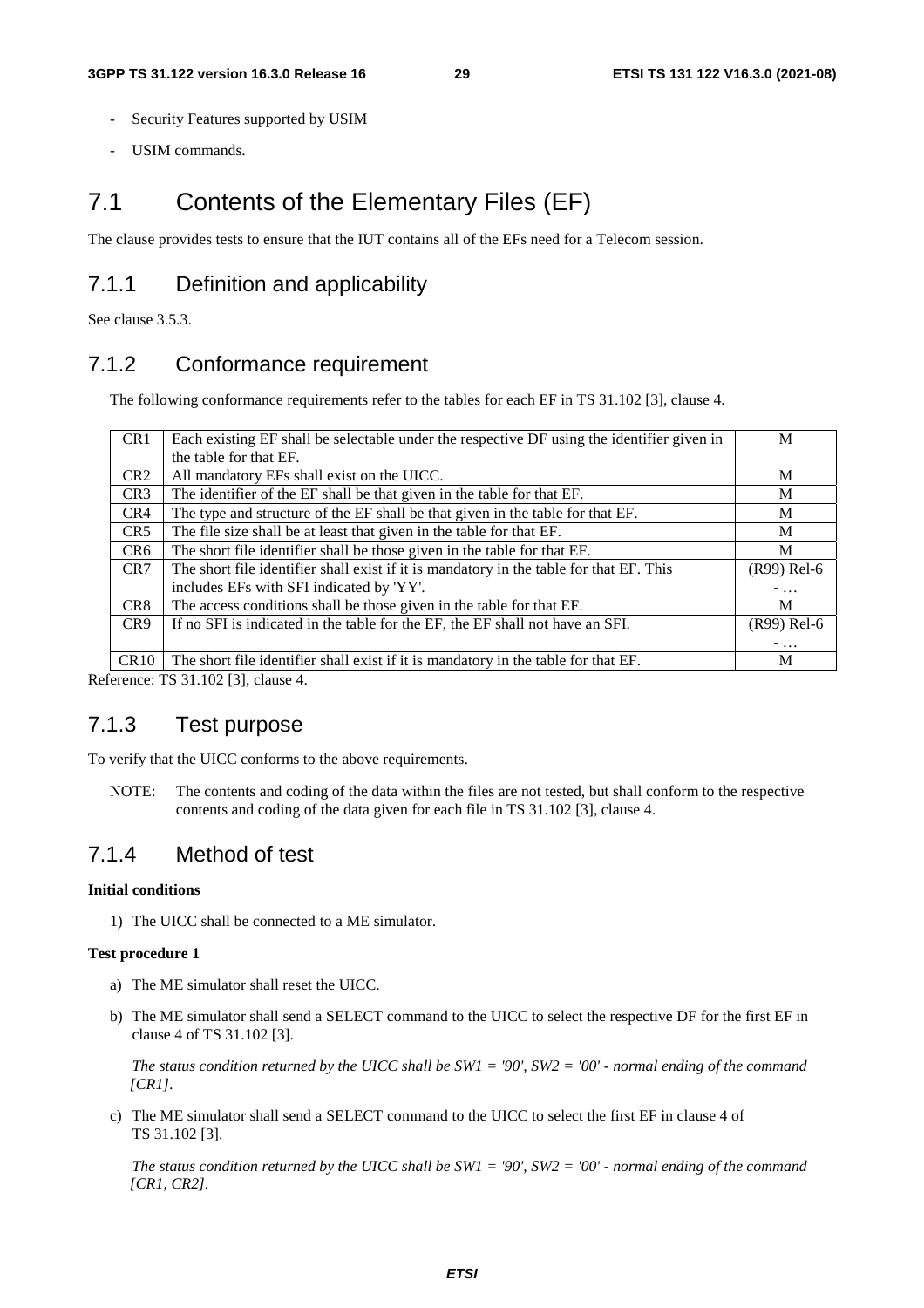*The following shall be true of the response data:* 

- *TLV DO with tag '83' shall indicate the identifier of the file selected [CR3];*
- *TLV DO with tag '82' shall not be '38' and '78' indicating EF [CR4];*
- *TLV DO with tag '82' shall indicate the structure given in the table for the file in clause 4 of TS 31.102 [3] [CR4];*
- *TLV DO with tag '80' shall be at least the minimum file size given in the table for the file in clause 4 of TS 31.102 [3]. if the EF is transparent [CR5];*
- *Byte 5 and 6 of TLV DO with tag '82' shall be in accordance with the record length given in the table for the file in clause 4 of TS 31.102 [3]. if the EF is linear fixed or cyclic [CR5];*
- *TLV DO with tag '80' shall be an integer multiple of the record length if the EF is linear fixed or cyclic [CR5];*
- *If a value for the SFI is specified in the table for the file in clause 4 of TS 31.102 [3] and the value of the specified SFI is equal to the 5 least significant bits (bits b5 to b1) of the file identifier for the file, then the TLV DO with tag '88'shall either be absent, or shall be present with the specified SFI value [CR6, CR7];*
- *If a value for the SFI is specified in the table for the file in clause 4 of TS 31.102 [3] and the value of the specified SFI is not equal to the 5 least significant bits (bits b5 to b1) of the file identifier for the file, then the TLV DO with tag '88'shall be present with the specified SFI value [CR6, CR7];*
- *If an SFI is specified in the table for the file in clause 4 of TS 31.102 [3] but no actual value is specified (i.e. 'YY' is used), then the TLV DO with tag '88'shall either be absent, or shall be present with a value of length 1 [CR6, CR7];*
- *If no SFI is specified in the table for the file in clause 4 of TS 31.102 [3], then the TLV DO with tag '88'shall be present with an empty value [CR9]*
- *TLV DO with tag '86' or '8B' or '8C' or 'AB' shall indicate the access conditions given in the table for the file in clause 4 of TS 31.102 [3] [CR8].*  Note: if the access conditions indicate referenced security, the referenced record in the EFARR may be read at this point if necessary.
- d) Steps a) to c) shall be repeated for the remaining mandatory EFs clause 4 of TS 31.102 [3].
- e) Steps a) to c) shall be repeated for the existing optional EFs clause 4 of TS 31.102 [3].

#### **Test procedure 2**

- a) The ME simulator shall reset the UICC.
- b) The ME simulator shall send a SELECT command to the UICC to select the respective DF for the first EF in clause 4 of TS 31.102 [3].

*The status condition returned by the UICC shall be SW1 = '90', SW2 = '00' - normal ending of the command [CR1].*

c) The ME simulator shall send a SELECT command to the UICC to select the first EF in clause 4 of TS 31.102 [3].

*The status condition returned by the UICC shall be SW1 = '90', SW2 = '00' - normal ending of the command [CR1, CR2].*

*The following shall be true of the response data:* 

- *TLV DO with tag '83' shall indicate the identifier of the file selected [CR3];*
- *TLV DO with tag '82' shall not be '38' and '78' indicating EF [CR4];*
- *TLV DO with tag '82' shall indicate the structure given in the table for the file in clause 4 of TS 31.102 [3] [CR4];*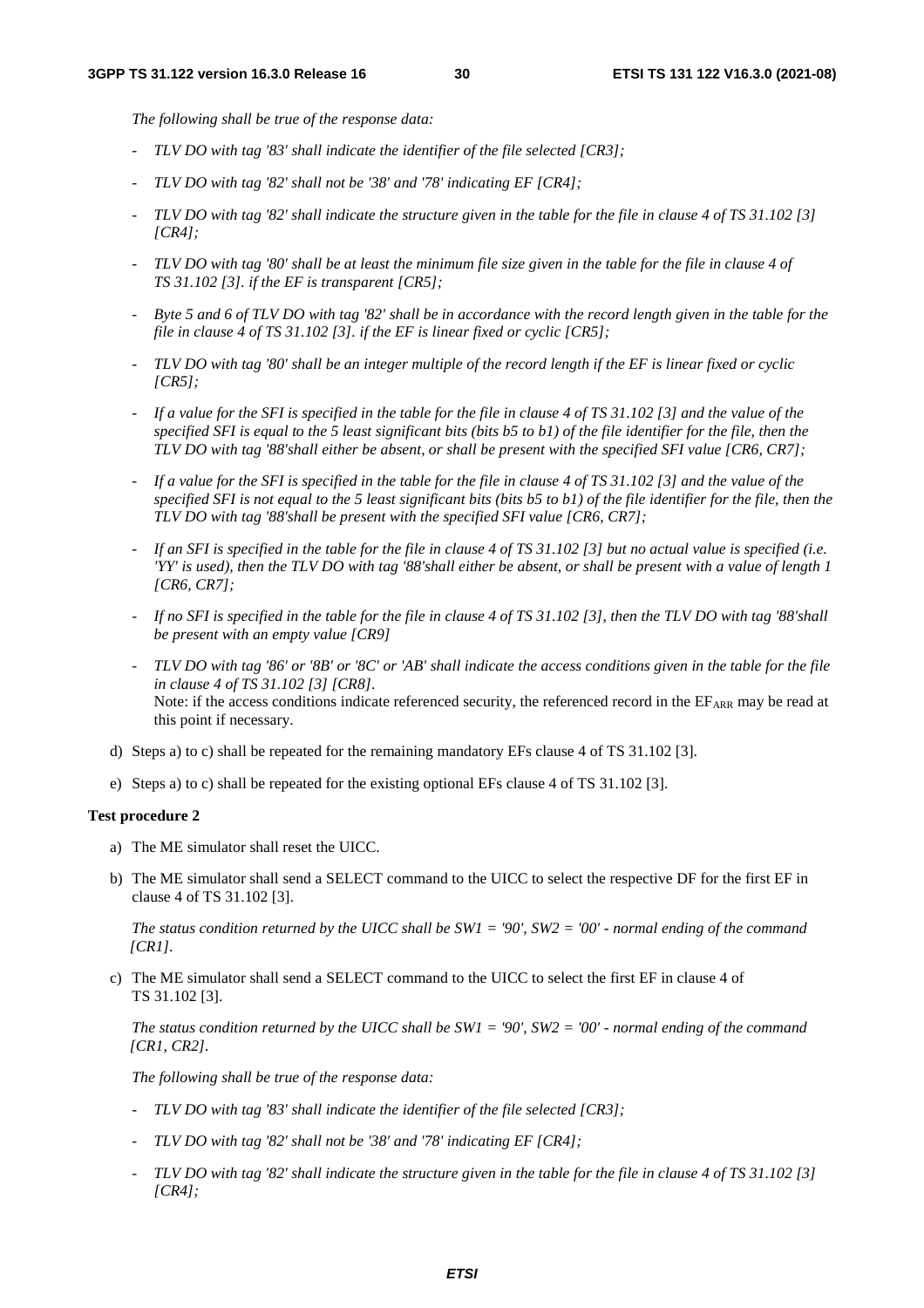- *TLV DO with tag '80' shall be at least the minimum file size given in the table for the file in clause 4 of TS 31.102 [3]. if the EF is transparent [CR5];*
- *Byte 5 and 6 of TLV DO with tag '82' shall be in accordance with the record length given in the table for the file in clause 4 of TS 31.102 [3]. if the EF is linear fixed or cyclic [CR5];*
- *TLV DO with tag '80' shall be an integer multiple of the record length if the EF is linear fixed or cyclic [CR5];*
- *TLV DO with tag '88' shall indicate the short file identifier given in the table for the file in clause 4 of TS 31.102 [3] [CR6, CR10];*
- *TLV DO with tag '86' or '8B' or '8C' or 'AB' shall indicate the access conditions given in the table for the file in clause 4 of TS 31.102 [3] [CR8].*  Note: if the access conditions indicate referenced security, the referenced record in the  $E_{ARR}$  may be read at this point if necessary.
- d) Steps a) to c) shall be repeated for the remaining mandatory EFs clause 4 of TS 31.102 [3].
- e) Steps a) to c) shall be repeated for the existing optional EFs clause 4 of TS 31.102 [3].

# 7.2 Security features

### 7.2.1 Definition and applicability

See clause 3.5.3.

### 7.2.2 Conformance requirement

| CR <sub>1</sub> | The USIM application shall use a global key reference as PIN and a local key           | М                  |
|-----------------|----------------------------------------------------------------------------------------|--------------------|
|                 | reference as PIN2.                                                                     |                    |
| CR <sub>2</sub> | Access with PIN2 shall be limited to the ADF (USIM).                                   | М                  |
| CR <sub>3</sub> | For a USIM application on a multi-verification capable UICC, the only valid values     | <b>O MULTI VER</b> |
|                 | for the usage qualifiers shall be '00' (verification requirement is not used) and '08' |                    |
|                 | (user authentication knowledge based (PIN)) as defined in ISO/IEC 7816-4 [7].          |                    |
| CR4             | Void                                                                                   | N/A                |
| CR <sub>5</sub> | Void                                                                                   | N/A                |
| CR <sub>6</sub> | Void                                                                                   | N/A                |
| CR7             | Void                                                                                   | N/A                |
| CR <sub>8</sub> | For access to DFTELECOM the PIN shall be verified.                                     | M                  |

Reference: TS 31.102 [3], clause 6.4.

### 7.2.3 Test purpose

To verify that the UICC conforms to the above requirements.

NOTE 1: CR1, CR2 are tested in the clause 6.6.4.

NOTE 2: CR8 is not currently tested.

### 7.2.4 Method of test

No test procedure is currently required for a single verification capable UICC.

#### **Initial conditions**

1) The UICC shall be connected to a ME simulator.

#### **Test procedure 1**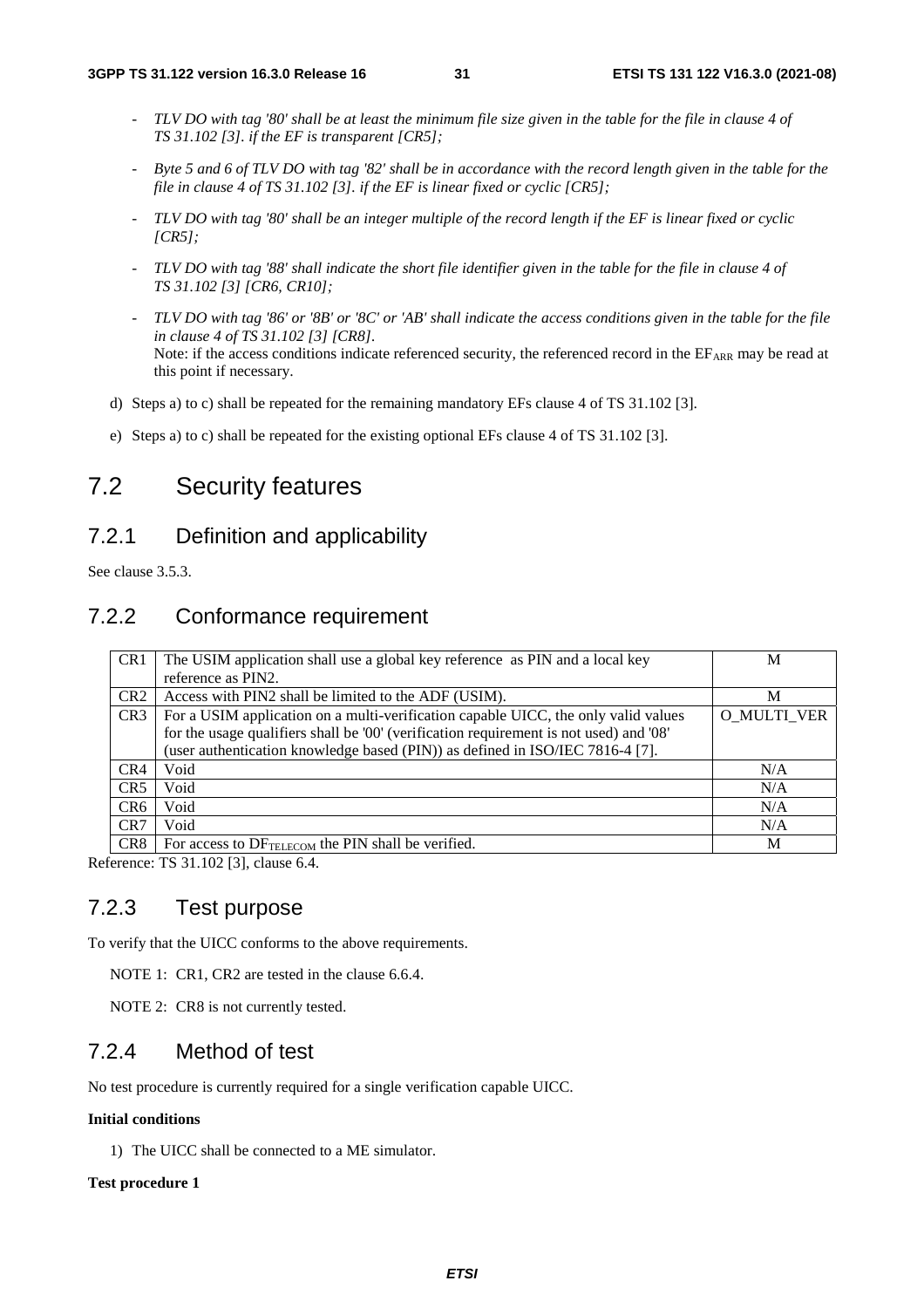- a) The ME simulator shall reset the UICC.
- b) The ME simulator shall send a SELECT command to the UICC to select and activate USIM application.

*The following shall be true of the response data:* 

*- TLV DO with tag 'C6' (PS Template DO) shall contain for the Universal PIN the TLV DO with tag '95' (Usage Qualifier) and the value of this TLV shall be '00' or '08' [CR3];* 

# 7.3 USIM commands

# 7.3.1 AUTHENTICATE

### 7.3.1.1 Definition and applicability

See clause 3.5.3.

### 7.3.1.2 Conformance requirement

| CR <sub>1</sub> | This function shall cause the UICC to run the f1, f2, f3, f4, f5, and f1* algorithms using a 16 bytes | M |
|-----------------|-------------------------------------------------------------------------------------------------------|---|
|                 | random number, AUTN, and the subscriber authentication key K stored in the UICC.                      |   |
| CR <sub>2</sub> | If the received sequence number SQN is in the correct range, the function shall return the response   | M |
|                 | RES, cipher key CK, and integrity key IK.                                                             |   |
| CR <sub>3</sub> | If the UICC detects the sequence numbers are not in the valid range, the function shall return the    | M |
|                 | signed response AUTS.                                                                                 |   |
| CR4             | The function shall not be executable unless a particular USIM application has been selected as the    | M |
|                 | Current Directory and activated and the current directory is the USIM ADF or any subdirectory under   |   |
|                 | this ADF.                                                                                             |   |
| CR5             | The function shall not be executable unless a successful PIN verification procedure has been          | M |
|                 | performed.                                                                                            |   |
| CR <sub>6</sub> | The function shall not be executable unless the expected MAC-A is received.                           | M |
| CR <sub>7</sub> | If the UICC does not support 'GSM context' which is indicated in parameter P2, the function shall not | M |
|                 | be executable.                                                                                        |   |

Reference: TS 31.102 [3], clause 7.1.

### 7.3.1.3 Test purpose

To verify that the UICC conforms to the above requirements.

### 7.3.1.4 Method of test

### **Initial conditions**

1) The UICC shall be connected to a ME simulator.

### **Test procedure 1**

- a) The ME simulator shall reset the UICC.
- b) The ME simulator shall send a SELECT command to the UICC to select the USIM application.
- c) The ME simulator shall send an AUTHENTICATE command to the UICC.

*The status condition returned by the UICC shall be SW1 = '69', SW2 = '82' - security status not satisfied [CR5].* 

- d) The ME simulator shall reset the UICC.
- e) The ME simulator shall send a SELECT command to the UICC to select the USIM application.
- f) The ME simulator shall send a VERIFY PIN command with PIN to the UICC.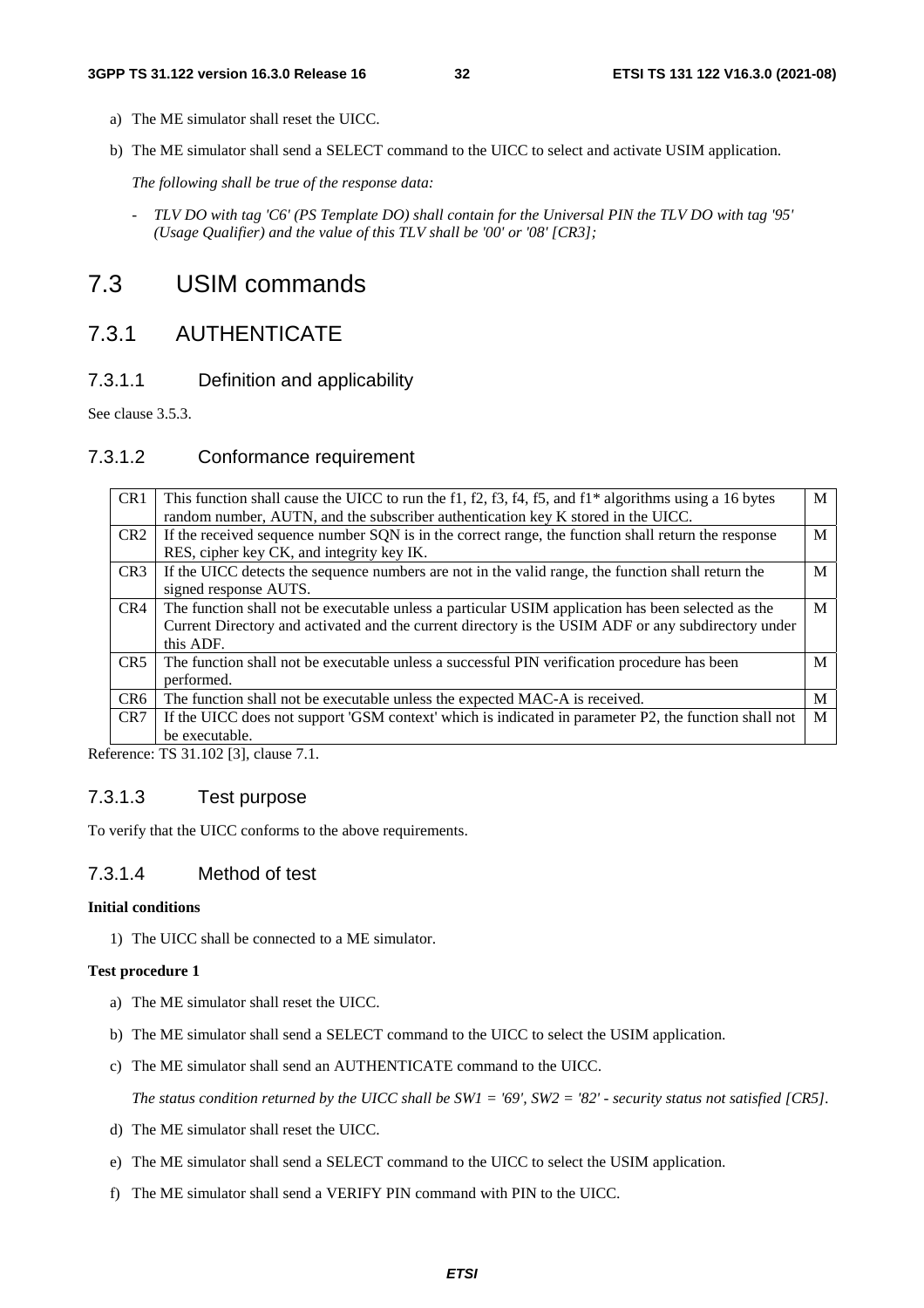M

- g) The ME simulator shall send a SELECT command to the UICC to select the MF.
- h) The ME simulator shall send an AUTHENTICATE command to the UICC.

*The command shall be aborted [CR4].* 

- i) The ME simulator shall send a SELECT command to the UICC to select the current ADF ('7FFF').
- j) The ME simulator shall send an AUTHENTICATE command to the UICC with incorrect signed data.

*The status condition returned by the UICC shall be SW1 = '98', SW2 = '62' - authentication error, incorrect MAC [CR6].* 

k) If the 'GSM context' is not supported, the ME simulator shall send an AUTHENTICATE command with parameter P2 indicating 'GSM context'.

*The status condition returned by the UICC shall be SW1 = '98', SW2 = '64' - authentication error, GSM security context not supported [CR7].*

l) The ME simulator shall send an AUTHENTICATE command to the UICC with incorrect sequence number SQN.

*The data field returned shall begin with the tag 'DC', and the data shall be correct for the given f1\* and f5 algorithms and K stored in the UICC [CR1, CR3].*

m) The ME simulator shall send an AUTHENTICATE command to the UICC with correct data.

*The data field returned shall begin with the tag 'DB', and the data shall be correct for the given f2, f3 and f4 algorithms and K stored in the UICC [CR1, CR2].*

### 7.3.2 Status Conditions Returned by the USIM

#### 7.3.2.1 Security management

7.3.2.1.1 Definition and applicability

See clause 3.5.3.

#### 7.3.2.1.2 Conformance requirement

CR1 The UICC shall respond with the correct SW1 and SW2 status words for commands which produce authentication errors.

Reference: TS 31.102 [3], clause 7.3.1.

#### 7.3.2.1.3 Test purpose

To verify that the UICC conforms to the above requirements when issuing SW1 and SW2 status words.

#### 7.3.2.1.4 Method of test

#### **Initial conditions**

1) The UICC shall be connected to a ME simulator.

#### **Test procedure 1**

- a) The ME simulator shall reset the UICC.
- b) The ME simulator shall send a SELECT command to the UICC to select the USIM application.
- c) The ME simulator shall send a VERIFY PIN command with relevant PIN to the UICC.
- d) The ME simulator shall send an AUTHENTICATE command to the UICC with incorrect MAC.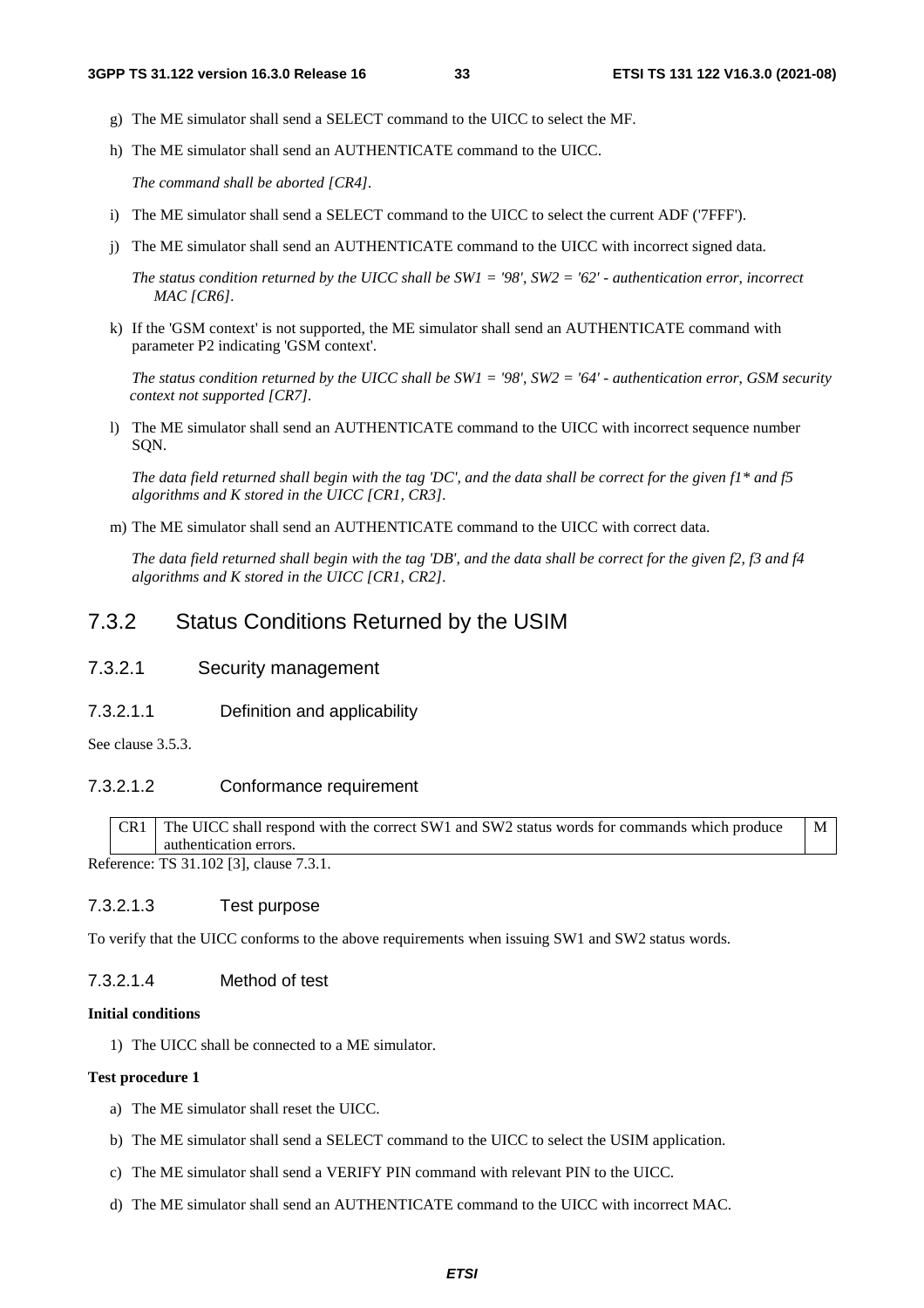*The status condition returned by the UICC shall be SW1 = '98', SW2 = '62' - authentication error, incorrect MAC [CR1].*

e) If the 'GSM context' is not supported, the ME simulator shall send an AUTHENTICATE command with parameter P2 indicating 'GSM context'.

*The status condition returned by the UICC shall be SW1 = '98', SW2 = '64' - authentication error, GSM security context not supported [CR1].*

#### 7.3.2.2 Status Words of the Commands

#### 7.3.2.2.1 Definition and applicability

See clause 3.5.3.

#### 7.3.2.2.2 Conformance requirement

CR1 Table in TS 31.102 [3], clause 7.3.2 shows for each command the possible status conditions returned (marked by an asterisk \*). The UICC shall not generate status conditions other than those allowed for each command. M

Reference: TS 31.102 [3], clause 7.3.2.

#### 7.3.2.2.3 Test purpose

To verify for each command that the UICC will only generate the allowed status conditions.

NOTE: CR1 shall not be tested as it is not possible to force the UICC to generate all of the allowed and disallowed status conditions for each command.

#### 7.3.2.2.4 Method of test

#### **Initial conditions**

N/A

#### **Test procedure**

N/A

### 7.3.3 GET IDENTITY

### 7.3.3.1 Definition and applicability

See clause 3.5.3.

#### 7.3.3.2 Conformance requirement

| CR <sub>1</sub> | The function can be used to retrieve the SUCI when "SUCI calculation is to be performed by the     | М |
|-----------------|----------------------------------------------------------------------------------------------------|---|
|                 | USIM" (i.e. Service n°124 and Service n°125 are "available").                                      |   |
| CR2             | The function shall not be executable unless a particular USIM application has been selected as the | M |
|                 | Current Directory and activated and the current directory is the USIM ADF or any subdirectory      |   |
|                 | under this ADF.                                                                                    |   |
| CR <sub>3</sub> | The function shall not be executable unless a successful PIN verification procedure has been       | M |
|                 | performed.                                                                                         |   |
| CR4             | The command returns the SUCI which is a privacy preserving identifier containing the concealed     | M |
|                 | SUPI.                                                                                              |   |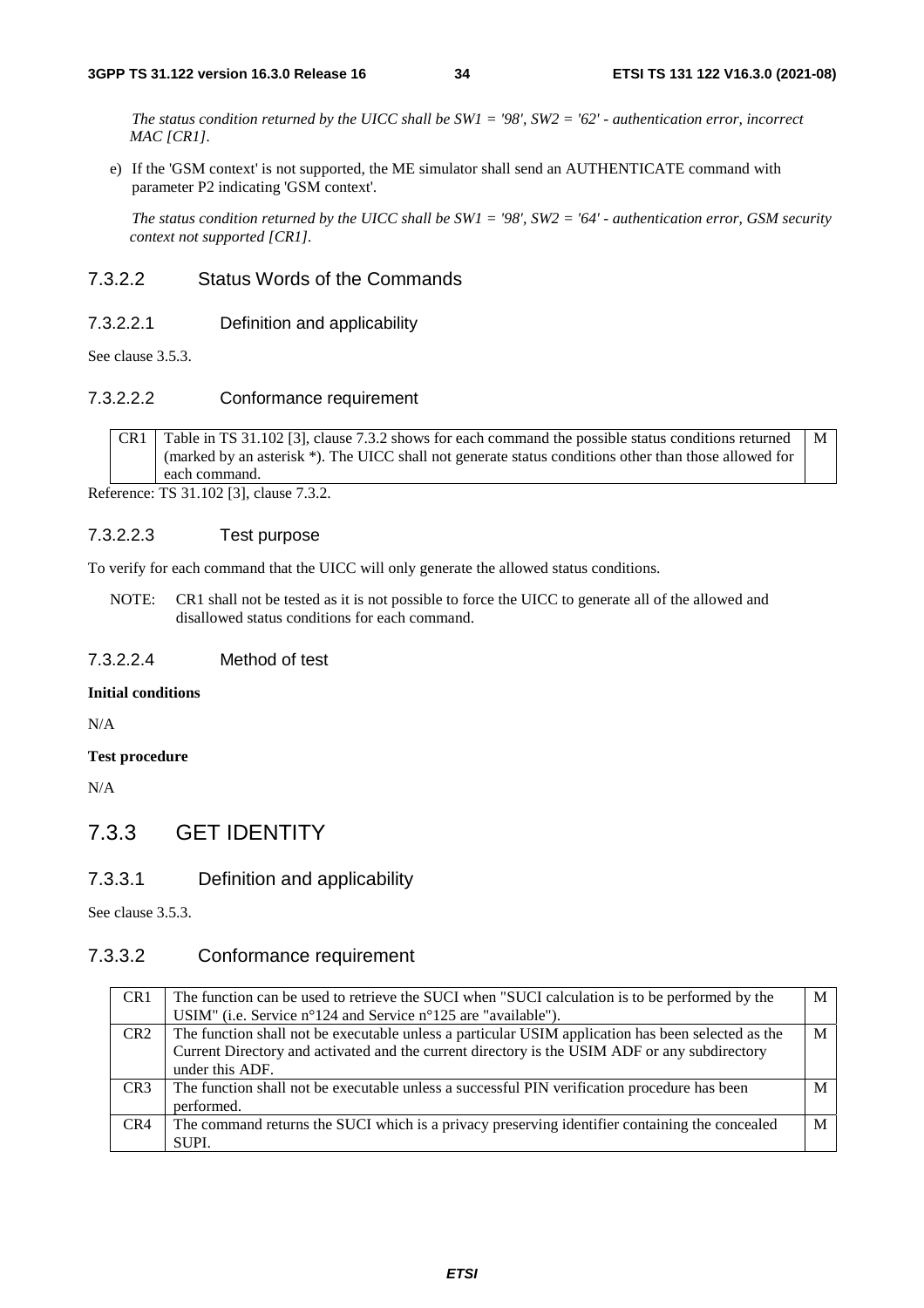| CR <sub>5</sub> | The SUCI is designed for one-time use, however, the freshness and randomness of SUCI returned<br>upon each call of the command depends on the protection scheme configured. There is the special<br>case where the protection scheme used is null-scheme, in such case SUCI contains the non<br>concealed SUPI. | M |
|-----------------|-----------------------------------------------------------------------------------------------------------------------------------------------------------------------------------------------------------------------------------------------------------------------------------------------------------------|---|
| CR6             | If the home network public key is not provisioned in the USIM, the SUCI shall be calculated using                                                                                                                                                                                                               | M |
|                 | the null-scheme irrespective of the protection scheme stored in the USIM.                                                                                                                                                                                                                                       |   |
| CR <sub>7</sub> | If SUCI context is supported and:                                                                                                                                                                                                                                                                               | M |
|                 | Service n°124 is not "available" or:                                                                                                                                                                                                                                                                            |   |
|                 | "SUCI calculation is to be performed by the ME" (i.e. Service n°124 is "available", and Service<br>$\overline{\phantom{a}}$                                                                                                                                                                                     |   |
|                 | $n^{\circ}125$ is not "available")                                                                                                                                                                                                                                                                              |   |
|                 | the status word '6985' (Conditions of use not satisfied) shall be returned.                                                                                                                                                                                                                                     |   |

Reference: TS 31.102 [3], clause 7.5.

### 7.3.3.3 Test purpose

To verify that the UICC conforms to the above requirements.

#### 7.3.3.4 Method of test

#### **Initial conditions 1**

- 1) Service n°124 and service n°125 are both "available" in the USIM.
- 2) The Profile B protection scheme is configured to be used in the USIM, and the corresponding home network public key(compressed or uncompressed) is provisioned in the USIM.
- 3) The USIM supports ECIES scheme profile B.
- 4) The UICC shall be connected to an ME simulator.

#### **Test procedure 1**

- a) The ME simulator shall reset the UICC.
- b) The ME simulator shall send a SELECT command to the UICC to select the USIM application.
- c) The ME simulator shall send a GET IDENTITY command to the UICC.

*The status condition returned by the UICC shall be SW1 = '69', SW2 = '82' - security status not satisfied [CR3],*

or, *SW1 = '69', SW2 = '85' - conditions of use not satisfied [CR7].*

- d) The ME simulator shall reset the UICC.
- e) The ME simulator shall send a SELECT command to the UICC to select the USIM application.
- f) The ME simulator shall send a VERIFY PIN command with PIN to the UICC.
- g) The ME simulator shall send a SELECT command to the UICC to select the MF.
- h) The ME simulator shall send a GET IDENTITY command to the UICC.

*The command shall be aborted [CR2].*

- i) The ME simulator shall send a SELECT command to the UICC to select the current ADF ('7FFF').
- j) The ME simulator shall send a GET IDENTITY command to the UICC with correct data.

*The data field returned shall begin with the tag 'A1', and the data shall be correct for the* ECIES scheme profile B *and home network public key stored in the UICC [CR1, CR2, CR3, CR4].* 

k) The ME simulator shall send a GET IDENTITY command to the UICC with correct data.

*The data field returned shall begin with the tag 'A1', and the data shall be correct for the* ECIES scheme profile B *and home network public key stored in the UICC [CR1, CR2, CR3, CR4].*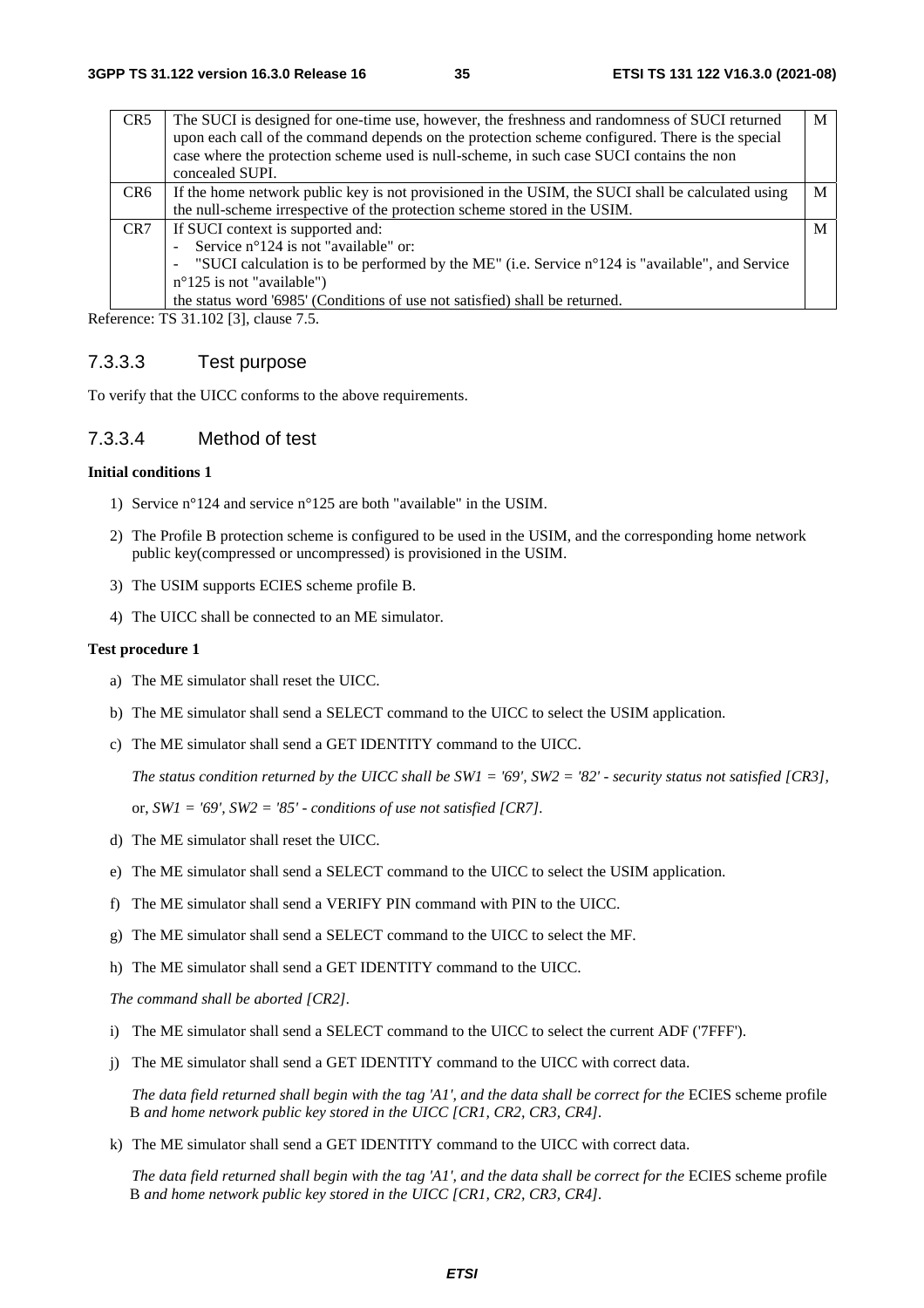*The data shall be different with j) [CR5].* 

#### **Initial conditions 2**

- 1) Service n°124 and service n°125 are both "available" in the USIM.
- 2) The Profile A protection scheme is configured to be used in the USIM, and the corresponding home network public key(compressed or uncompressed) is provisioned in the USIM.
- 3) The USIM supports ECIES scheme profile A.
- 4) The UICC shall be connected to an ME simulator.

#### **Test procedure 2**

- a) The ME simulator shall reset the UICC.
- b) The ME simulator shall send a SELECT command to the UICC to select the USIM application.
- c) The ME simulator shall send a GET IDENTITY command to the UICC.

*The status condition returned by the UICC shall be SW1 = '69', SW2 = '82' - security status not satisfied [CR3].*

- d) The ME simulator shall reset the UICC.
- e) The ME simulator shall send a SELECT command to the UICC to select the USIM application.
- f) The ME simulator shall send a VERIFY PIN command with PIN to the UICC.
- g) The ME simulator shall send a SELECT command to the UICC to select the MF.
- h) The ME simulator shall send a GET IDENTITY command to the UICC.

*The command shall be aborted [CR2].*

- i) The ME simulator shall send a SELECT command to the UICC to select the current ADF ('7FFF').
- j) The ME simulator shall send a GET IDENTITY command to the UICC with correct data.

The data field returned shall begin with the tag 'A1', and the data shall be correct for the ECIES scheme profile A *and home network public key stored in the UICC [CR1, CR2, CR3, CR4].* 

k) The ME simulator shall send a GET IDENTITY command to the UICC with correct data.

*The data field returned shall begin with the tag 'A1', and the data shall be correct for the* ECIES scheme profile A *and home network public key stored in the UICC [CR1, CR2, CR3, CR4]* 

*The data shall be different with j) [CR5].* 

#### **Initial conditions 3**

- 1) Service n°124 and service n°125 are both "available" in the USIM.
- 2) The home network public key is not provisioned, or null-scheme is configured to be used in the USIM.
- 3) The UICC shall be connected to an ME simulator.

#### **Test procedure 3**

- a) The ME simulator shall reset the UICC.
- b) The ME simulator shall send a SELECT command to the UICC to select the USIM application.
- c) The ME simulator shall send a GET IDENTITY command to the UICC.

*The status condition returned by the UICC shall be SW1 = '69', SW2 = '82' - security status not satisfied [CR3].*

d) The ME simulator shall reset the UICC.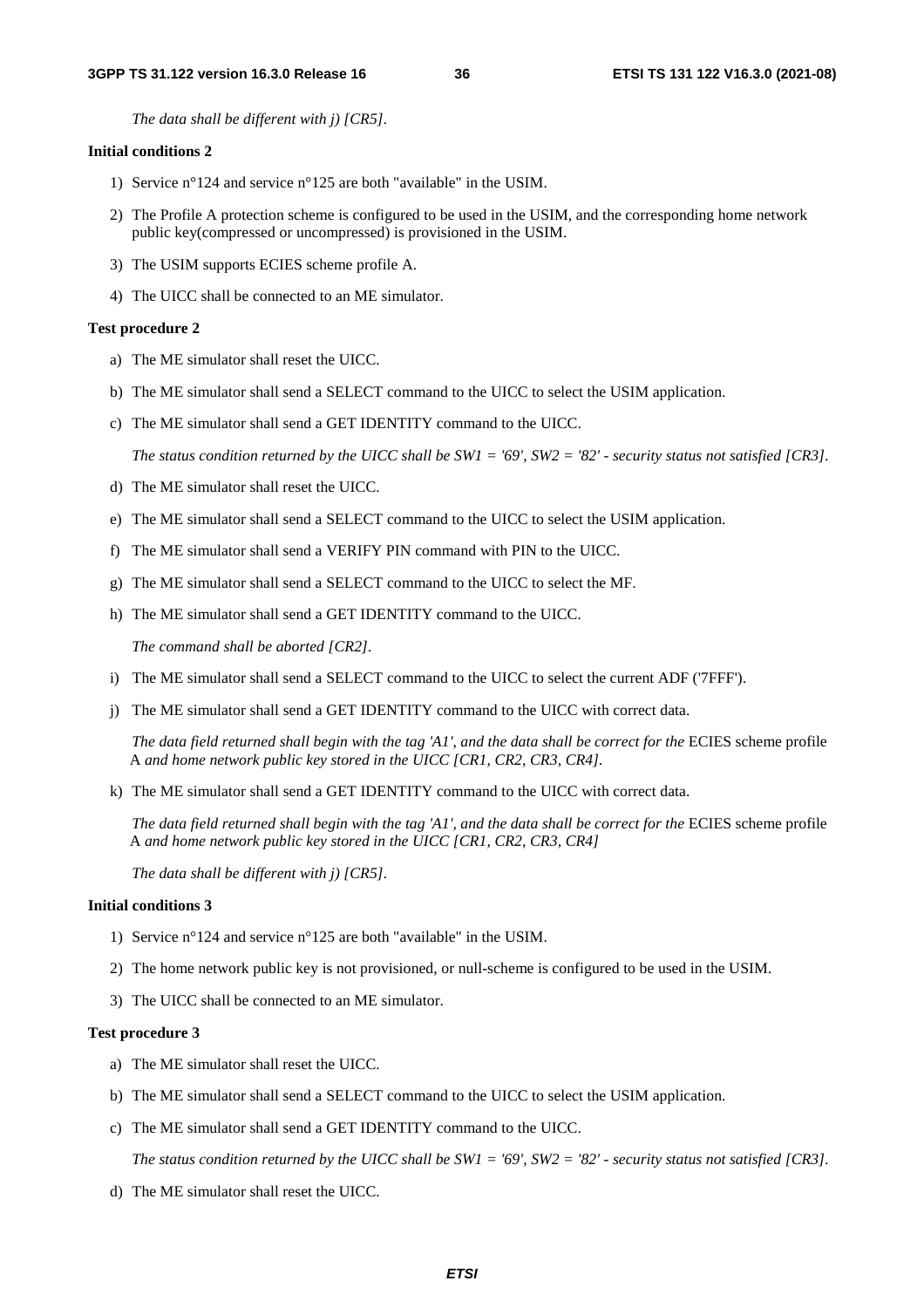- e) The ME simulator shall send a SELECT command to the UICC to select the USIM application.
- f) The ME simulator shall send a VERIFY PIN command with PIN to the UICC.
- g) The ME simulator shall send a SELECT command to the UICC to select the MF.
- h) The ME simulator shall send a GET IDENTITY command to the UICC.

*The command shall be aborted [CR2].*

- i) The ME simulator shall send a SELECT command to the UICC to select the current ADF ('7FFF').
- j) The ME simulator shall send a GET IDENTITY command to the UICC with correct data.

*The data field returned shall begin with the tag 'A1', and the data shall be correct for the given Null-scheme [CR6].* 

k) The ME simulator shall send a GET IDENTITY command to the UICC with correct data.

*The data field returned shall begin with the tag 'A1', and the data shall be correct for the given Null-scheme [CR6].* 

*The data shall be the same with j) [CR5].*

#### **Initial conditions 4**

- 1) Service n°124 is not "available" in the USIM, or Service n°124 is "available", and Service n°125 is not "available" in the USIM.
- 2) The home network public key is provisioned in the USIM.
- 3) The UICC shall be connected to an ME simulator.

#### **Test procedure 4**

- a) The ME simulator shall reset the UICC.
- b) The ME simulator shall send a SELECT command to the UICC to select the USIM application.
- c) The ME simulator shall send a GET IDENTITY command to the UICC.

*The status condition returned by the UICC shall be SW1 = '69', SW2 = '85' - conditions of use not satisfied [CR7].*

- d) The ME simulator shall reset the UICC.
- e) The ME simulator shall send a SELECT command to the UICC to select the USIM application.
- f) The ME simulator shall send a VERIFY PIN command with PIN to the UICC.
- g) The ME simulator shall send a SELECT command to the UICC to select the MF.
- h) The ME simulator shall send a GET IDENTITY command to the UICC.

*The command shall be aborted [CR2].*

- i) The ME simulator shall send a SELECT command to the UICC to select the current ADF ('7FFF').
- j) The ME simulator shall send a GET IDENTITY command to the UICC with correct data.

*The status condition returned by the UICC shall be SW1 = '69', SW2 = '85' - conditions of use not satisfied [CR7].*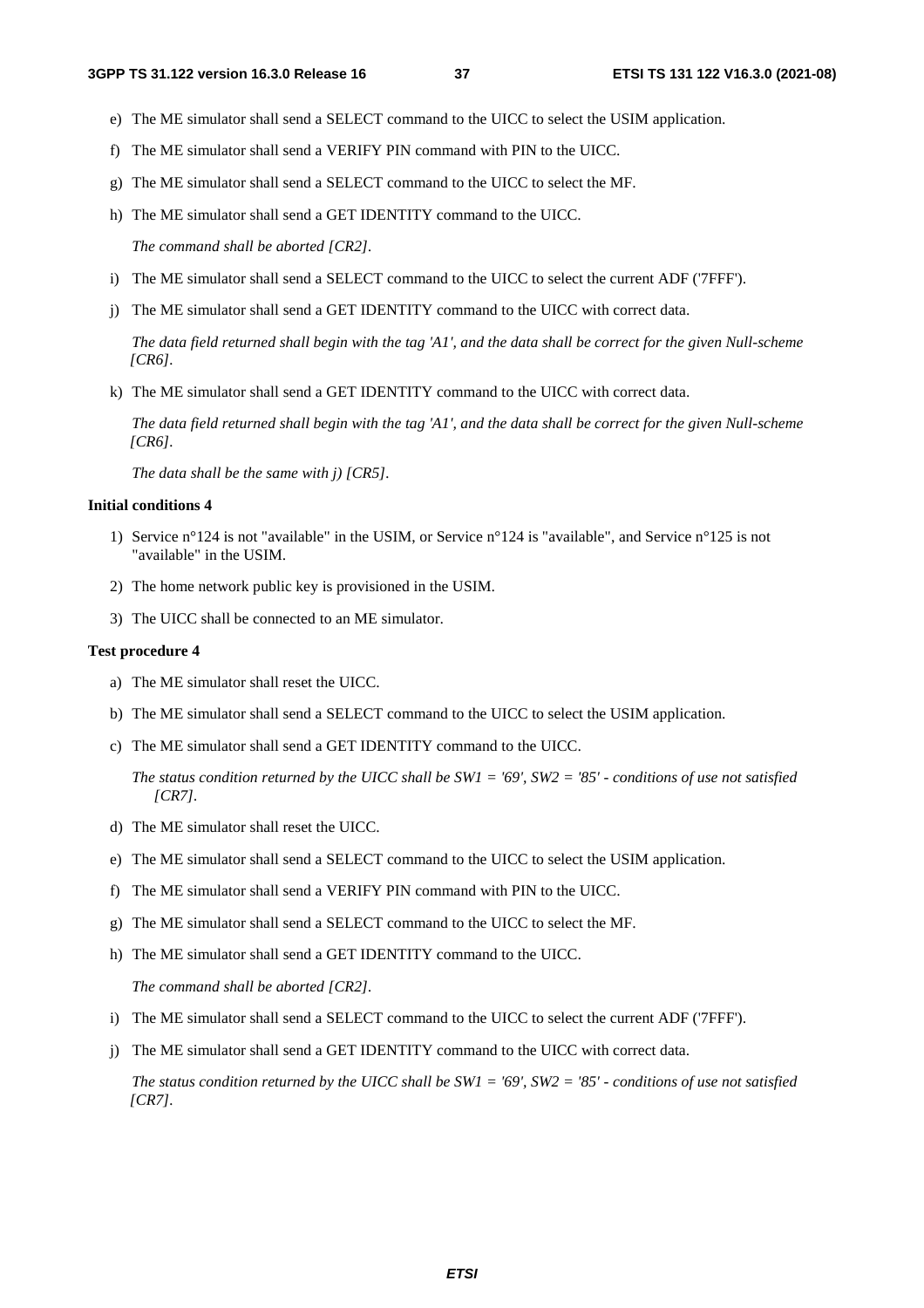# 7.4 Void

# 8 Test Procedure (31.101)

This clause details each of the tests in each of the test groups within the Test Group Ts 31.101 [2]. This test suite allows testing of the IUT against the base specification with respect to:

- General 3GPP platform requirements
- Physical and logical characteristics
- User verification and file access conditions
- Files.

# 8.1 General 3GPP platform requirements

### 8.1.1 GSM/USIM application interaction and restrictions

#### 8.1.1.1 Definition and applicability

See clause 3.5.3.

### 8.1.1.2 Conformance requirement

| CR <sub>1</sub> | Activation of a USIM session shall exclude the activation of a GSM session.            | $Rel-6$ - |
|-----------------|----------------------------------------------------------------------------------------|-----------|
|                 |                                                                                        | $\ddotsc$ |
| CR <sub>2</sub> | Once a USIM application session has been activated, commands sent to the UICC with CLA | Rel-6 -   |
|                 | byte set to 'A0' shall return SW1SW2 '6E 00' (class not supported) to the ME.          | $\cdots$  |
| CR <sub>3</sub> | Activation of a GSM session shall exclude the activation of a USIM session.            | $Rel-6 -$ |
|                 |                                                                                        | $\cdots$  |

Reference: TS 31.101 [2], clause 4.1.

#### 8.1.1.3 Test purpose

To verify that the UICC conforms to the above requirements.

NOTE: CR3 is not tested as it is out of the scope of the present document.

### 8.1.1.4 Method of test

#### **Initial conditions**

1) The UICC shall be connected to a ME simulator.

#### **Test procedure 1**

- a) The ME simulator shall reset the UICC.
- b) The ME simulator shall send a SELECT command to the UICC to select and activate USIM application.
- c) The ME simulator shall send a STATUS command with 'A0' as the class byte.

 *The status condition returned by the UICC shall be SW1 = '6E', SW2 = '00' – class not supported [CR1, CR2].* 

d) The ME simulator shall send a STATUS command with '80' as the class byte.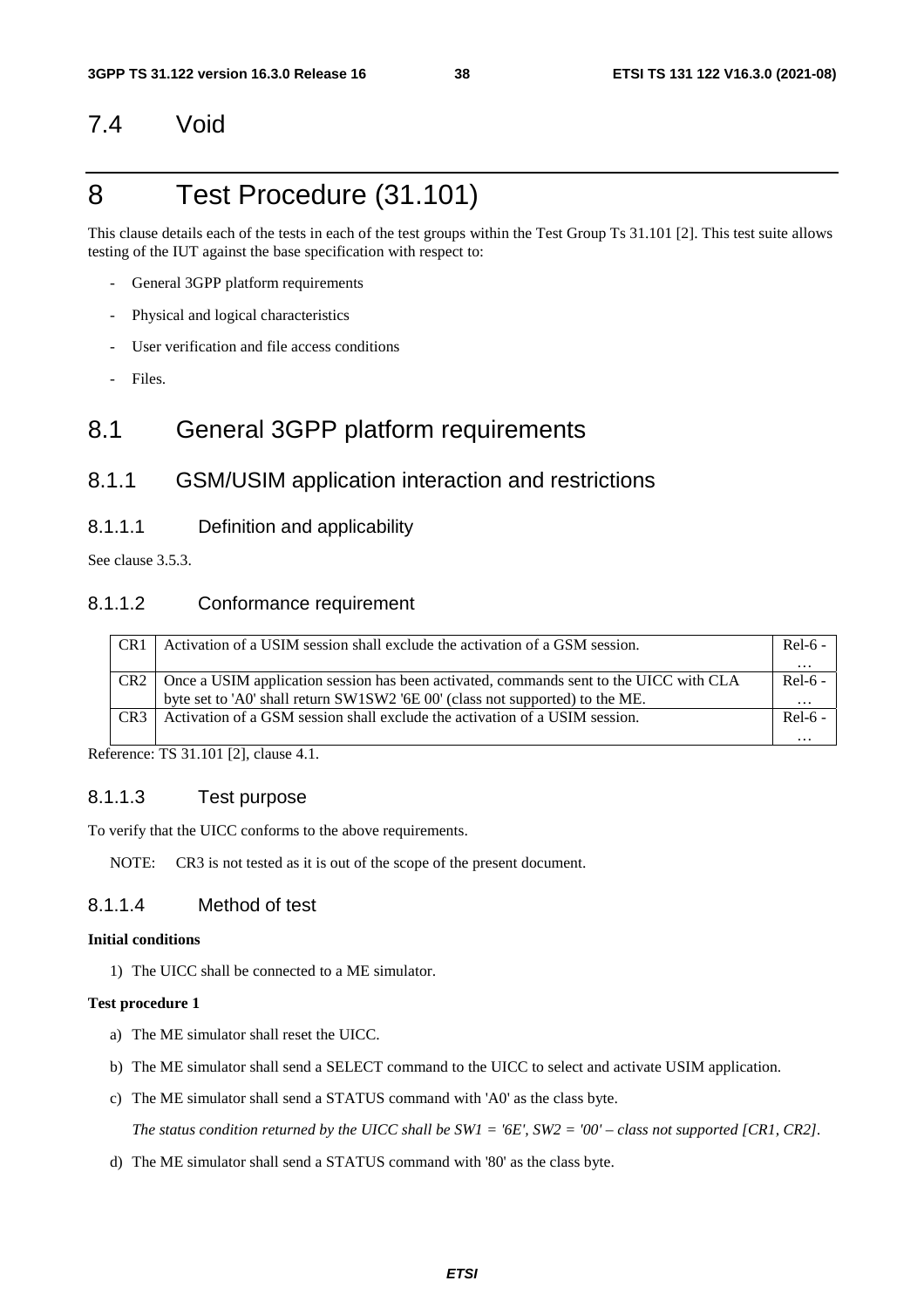*The status condition returned by the UICC shall be SW1 = '90', SW2 = '00' – normal ending of a command [CR1].*

# 8.2 Physical and logical characteristics

### 8.2.1 Transmission speed

#### 8.2.1.1 Definition and applicability

See clause 3.5.3.

#### 8.2.1.2 Conformance requirement

CR1 The UICC shall support  $(F, D) = (512, 32)$  in addition to those required by TS 102.221 [1]. Rel-6 - ... Reference: TS 31.101 [2], clause 5.1.

#### 8.2.1.3 Test purpose

To verify that the UICC conforms to the above requirements.

#### 8.2.1.4 Method of test

#### **Initial conditions**

1) The UICC shall be connected to a ME simulator.

#### **Test Procedure 1**

- a) The ME simulator shall cold reset the UICC.
- b) The ME simulator shall send a PPS-Request to the UICC, selecting  $T = 0$  protocol and  $(F, D) = (512, 32)$ .  *The UICC shall send a valid PPS-Response indicating support for the requested parameters.*
- c) The ME simulator shall send a STATUS command with  $P2 = 00'$  at  $(F, D) = (512, 32)$ .

 *The UICC shall send a status word indicating successful command execution [CR1].*

#### **Test Procedure 2**

- a) The ME simulator shall cold reset the UICC.
- b) The ME simulator shall send a PPS-Request to the UICC, selecting  $T = 1$  protocol and  $(F, D) = (512, 32)$ .  *The UICC shall send a valid PPS-Response indicating support for the requested parameters.*
- c) The ME simulator shall send a STATUS command with  $P2 = 00'$  at  $(F, D) = (512, 32)$ .  *The UICC shall send a status word indicating successful command execution [CR1].*

### 8.2.2 Voltage classes

### 8.2.2.1 Definition and applicability

See clause 3.5.3.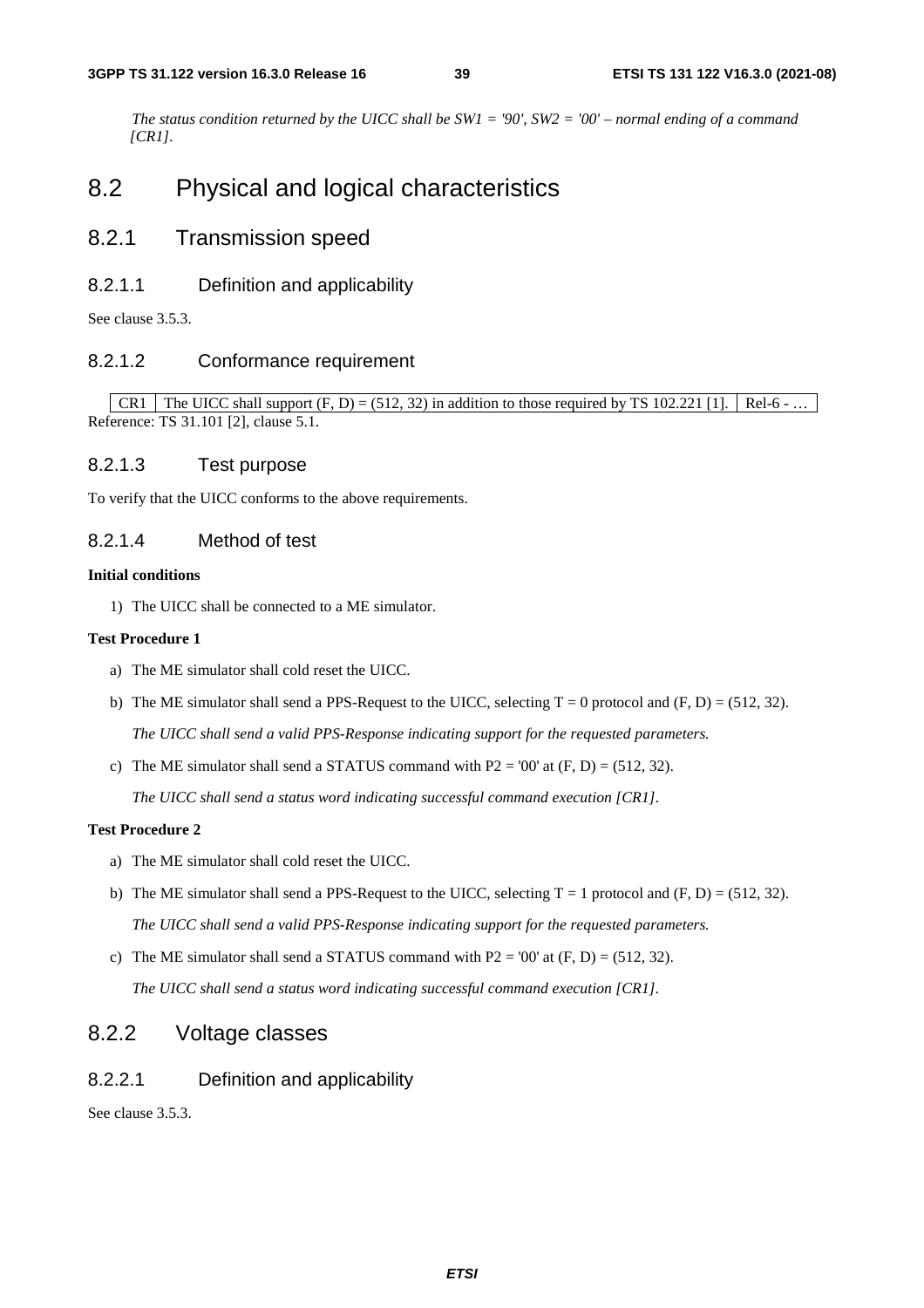### 8.2.2.2 Conformance requirement

|                 | A UICC holding a USIM application shall support at least two consecutive voltage classes as | $Rel-6$ - |
|-----------------|---------------------------------------------------------------------------------------------|-----------|
|                 | defined in TS $102.221$ [1], e.g. AB or BC.                                                 | $\cdots$  |
| CR <sub>2</sub> | If the UICC supports more than two classes, they shall all be consecutive, e.g. ABC.        | $Rel-6 -$ |
|                 |                                                                                             | $\cdots$  |

Reference: TS 31.101 [2], clause 5.2.

#### 8.2.2.3 Test purpose

To verify that the UICC conforms to the above requirements.

#### 8.2.2.4 Method of test

#### **Initial conditions**

1) The UICC shall be connected to a ME simulator.

#### **Test procedure 1**

a) The ME simulator shall reset the UICC.

 *The UICC shall send the ATR sequence.* 

*The supply voltage class indicator (the lower 6 bits in TA(i) after the first occurrence of T = 15 in TD(i-1) for I > 2) shall be exist and one of the following values:* 

*- '03', '06', '07' [CR1, CR2].* 

## 8.2.3 File Control Parameters (FCP)

### 8.2.3.1 Definition and applicability

See clause 3.5.3.

### 8.2.3.2 Conformance requirement

| CR1<br>The value indicated in the Minimum application clock frequency object shall not exceed 3<br>Rel-6 |                               |  |  |  |  |  |
|----------------------------------------------------------------------------------------------------------|-------------------------------|--|--|--|--|--|
|                                                                                                          | MHz, corresponding to $1E'$ . |  |  |  |  |  |
| $D_{\alpha} f_{\alpha}$ $\ldots$ $T^{c}$ 21 101 [2] $\ldots$ $I_{\alpha}$                                |                               |  |  |  |  |  |

Reference: TS 31.101 [2], clause 5.3.

### 8.2.3.3 Test purpose

To verify that the UICC conforms to the above requirements.

#### 8.2.3.4 Method of test

#### **Initial conditions**

1) The UICC shall be connected to a ME simulator.

#### **Test procedure 1**

a) The ME simulator shall reset the UICC.

b) The ME simulator shall send a SELECT command with AID to the UICC to select and activate the USIM application.

*The status returned by the UICC shall be SW1 = '90', SW2 = '00' – normal ending of the command.*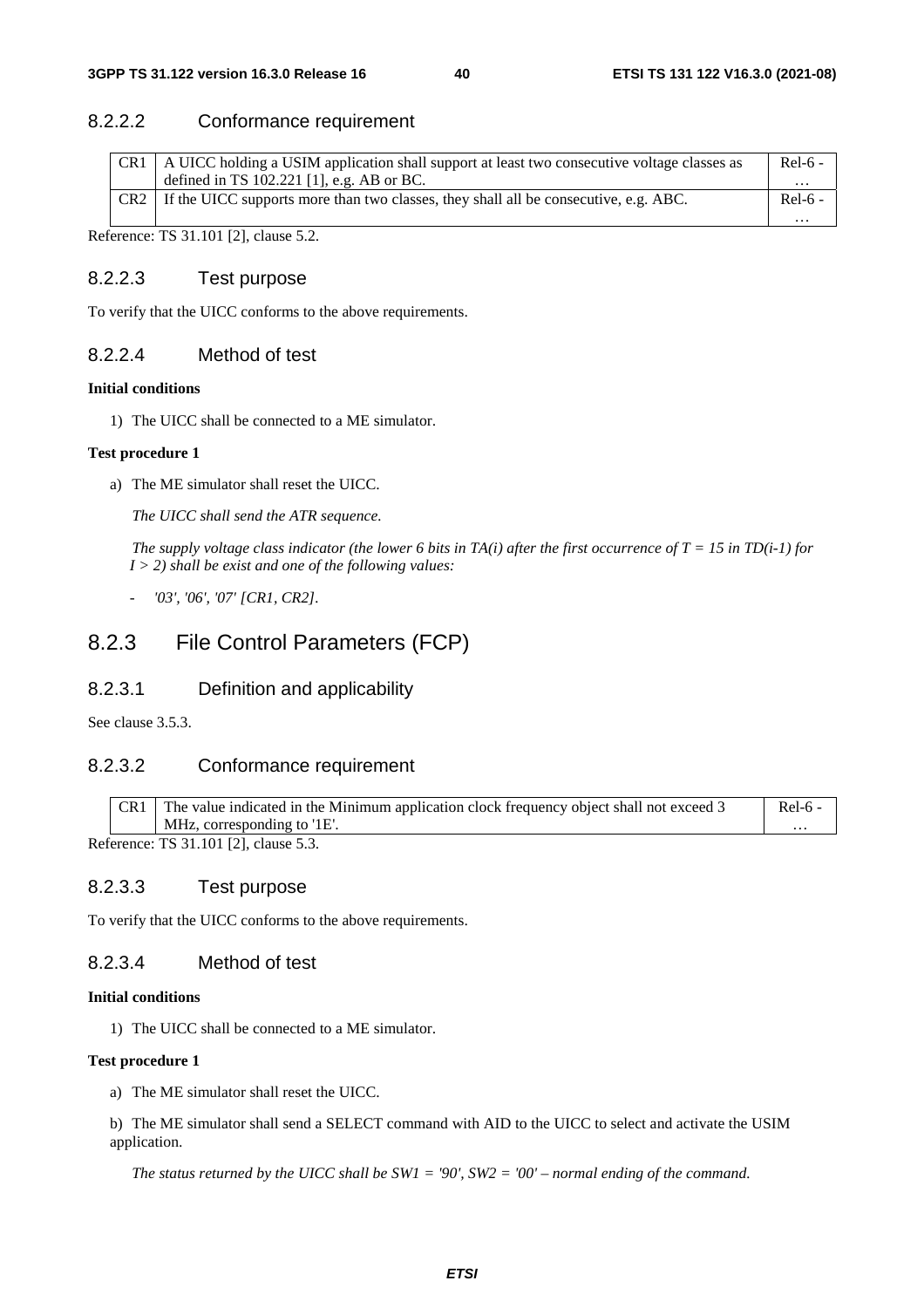*If the returned FCP contains the Proprietary Information object (Tag 'A5') and the Proprietary Information object contains the Minimum application clock frequency object (Tag '82') then:* 

*- The Application minimum clock frequency value shall not exceed '1E', which corresponds to 3 MHz. [CR1]* 

# 8.3 User verification and file access conditions

### 8.3.1 Definition and applicability

See clause 3.5.3.

### 8.3.2 Conformance requirement

| CR <sub>1</sub> | Every file related to a 3GPP application shall have a reference to an access rule  | $Rel-6$ -          |
|-----------------|------------------------------------------------------------------------------------|--------------------|
|                 | stored in $EF_{ARR.}$                                                              |                    |
| CR <sub>2</sub> | A multi-verification capable UICC holding a 3GPP application shall support the     | $Re1-6 - $         |
|                 | referenced format using SEID as defined in TS 102 221 [1].                         | O_MULTI_VER        |
| CR <sub>3</sub> | A 3GPP application residing on a multi-verification capable UICC shall support     | $Rel-6$ - $\ldots$ |
|                 | the replacement of its application PIN with the Universal PIN, key reference '11', | <b>O MULTI VER</b> |
|                 | as defined in TS 102 221 [1].                                                      |                    |
| CR4             | Only the Universal PIN is allowed as a replacement.                                | $Re1-6$ - :        |
|                 |                                                                                    | <b>O MULTI VER</b> |

Reference: TS 31.101 [2], clause 7.

### 8.3.3 Test purpose

To verify that the UICC conforms to the above requirements.

NOTE 1: CR3 is tested in the clause 6.6.3.

NOTE 2: CR4 is not currently tested in this document.

### 8.3.4 Method of test

#### **Initial conditions**

1) The UICC shall be connected to a ME simulator.

#### **Test procedure 1**

- a) The ME simulator shall reset the UICC.
- b) The ME simulator shall send a SELECT command to the UICC to select and activate USIM application.
- c) The ME simulator shall send a SELECT command to the UICC to select the first EF in the USIM application.

*The response data shall contain the TLV DO with with tag '8B' indicating Referenced Security Attributes and shall contain the file ID and*  $EF_{ARR}$  *record numbers for SEID = 0 and SEID = 1 [CR1, CR2].* 

d) Step c) shall be repeated for all the EFs under the selected USIM in the UICC.

#### **Test procedure 2**

- a) The ME simulator shall reset the UICC.
- b) The ME simulator shall send a SELECT command to the UICC to select and activate USIM application.
- c) The ME simulator shall send a SELECT command to the UICC to select the first EF in the USIM application.

*The response data shall contain the TLV DO with with tag '8B' indicating Referenced Security Attributes [CR1].*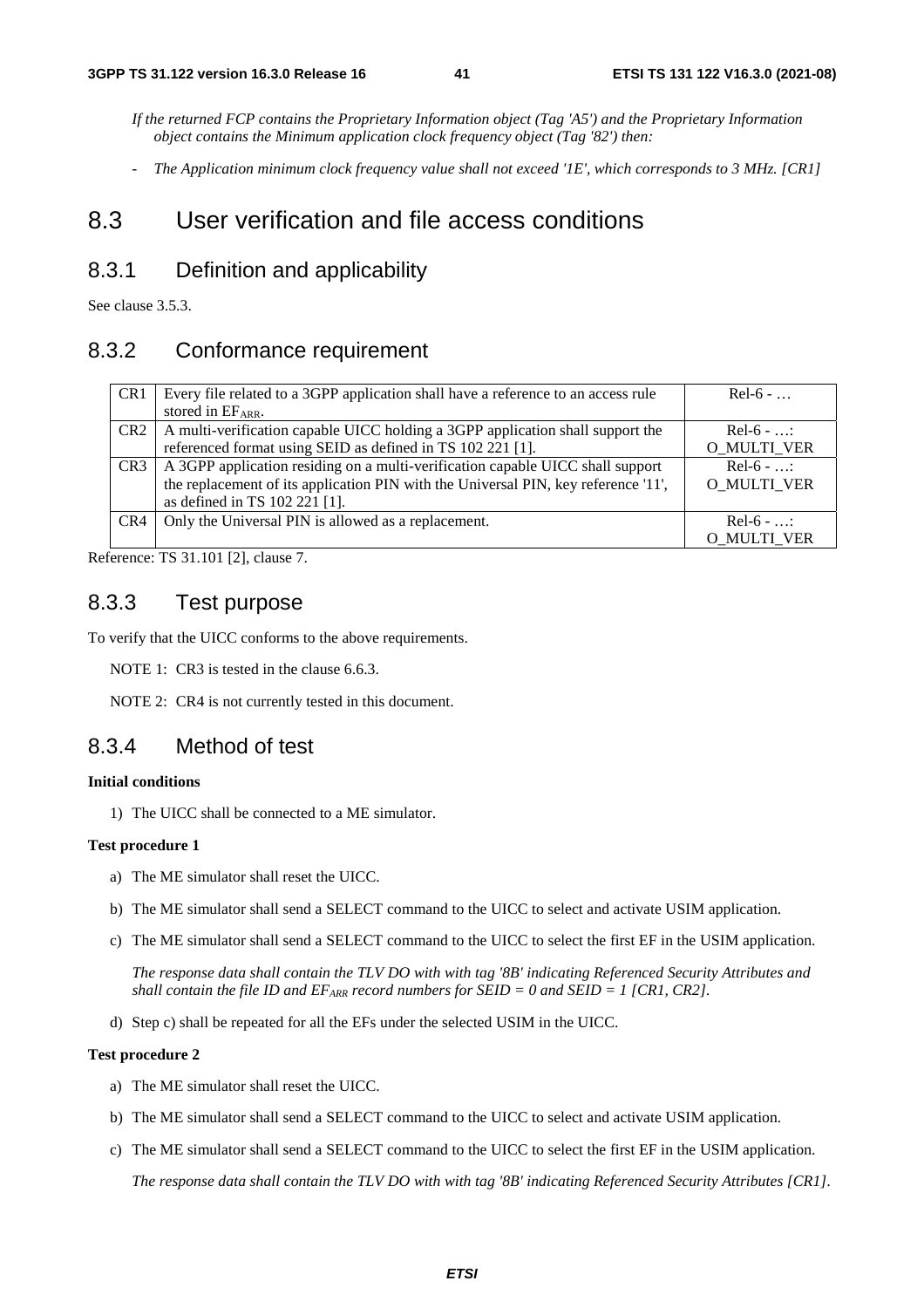d) Step c) shall be repeated for all the EFs under the selected USIM in the UICC.

# 8.4 Files

# 8.4.1 Contents of the EFs at the MF level

#### 8.4.1.1 Definition and applicability

See clause 3.5.3.

#### 8.4.1.2 Conformance requirement

| CR <sub>1</sub> | $EF_{ARR}$ under MF is mandatory.                                                                  | $Rel-6$ - |
|-----------------|----------------------------------------------------------------------------------------------------|-----------|
|                 |                                                                                                    | $\cdots$  |
| CR <sub>2</sub> | $EFDIR$ entries for 3GPP applications shall contain the Application Identifier and the Application | $Rel-6 -$ |
|                 | Label as mandatory elements.                                                                       | .         |
| CR <sub>3</sub> | $EFDIR$ entries for 3GPP applications shall not contain a path object for application selection.   | $Rel-6 -$ |
|                 |                                                                                                    |           |

Reference: TS 31.101 [2], clause 8.1.

#### 8.4.1.3 Test purpose

To verify that the Elementary Files within the UICC application structure conform to the above requirements.

#### 8.4.1.4 Method of test

#### **Initial conditions**

1) The UICC shall be connected to a ME simulator.

#### **Test procedure 1**

- a) The ME simulator shall reset the UICC.
- b) The ME simulator shall send a SELECT command to the UICC to select EFARR.

 *The status condition returned by the UICC shall be SW1 = '90', SW2 = '00' – normal ending of the command [CR1].*

- c) The ME simulator shall send a SELECT command to the UICC to select EFDIR.
- d) Step e) shall be repeated for each record in  $E_{\text{DIR}}$ .
- e) The ME simulator shall send a READ RECORD command with NEXT mode to the UICC.

 *If the EFDIR entry contains a 3GPP application (i.e. contains an AID matching the AID of a 3GPP application as defined in TS 101 220 [15]), then:* 

- *the Application Label shall be present [CR2];*
- *a File Reference (tag '51') TLV DO shall not be present [CR3].*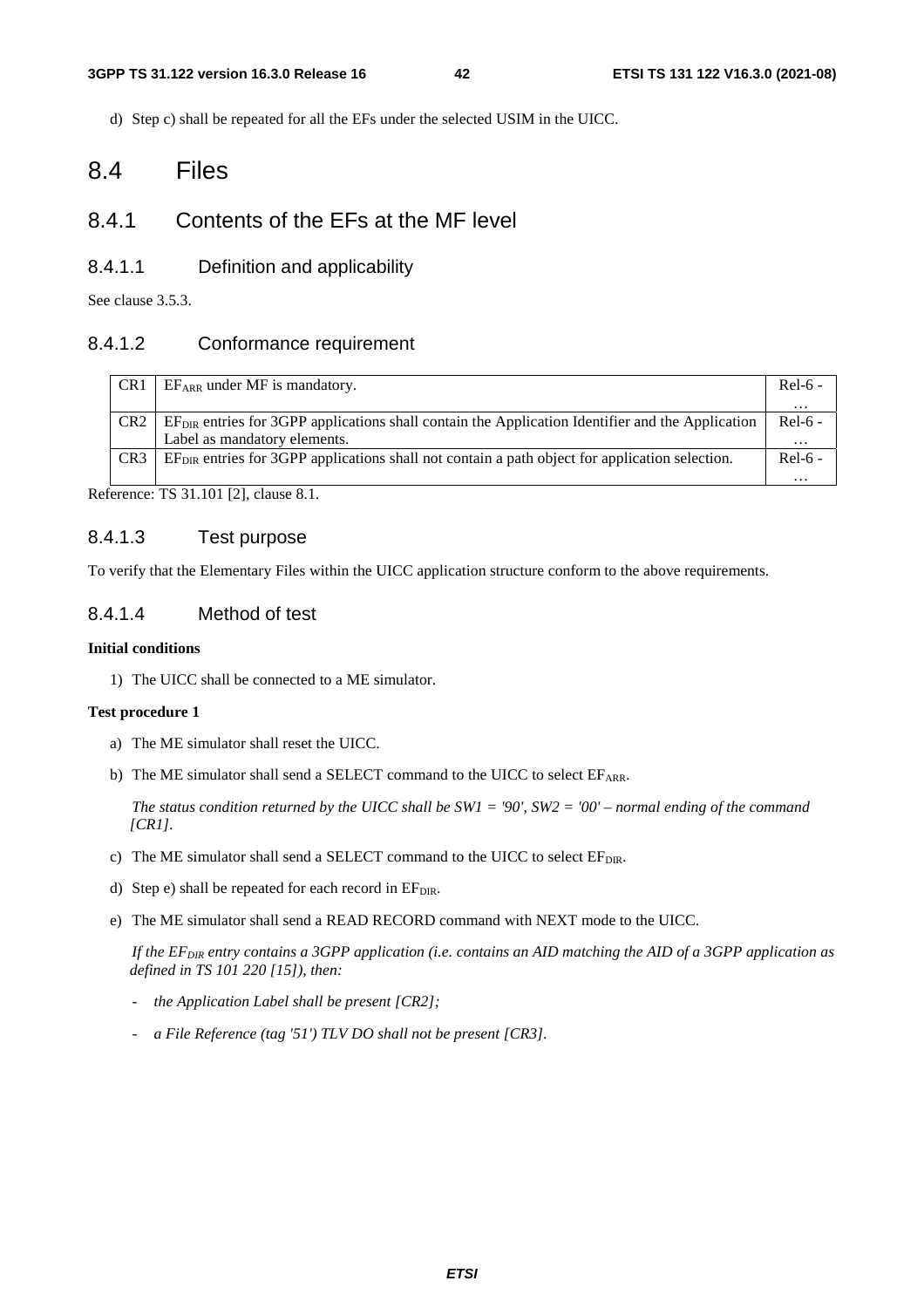Annex A (informative): Change history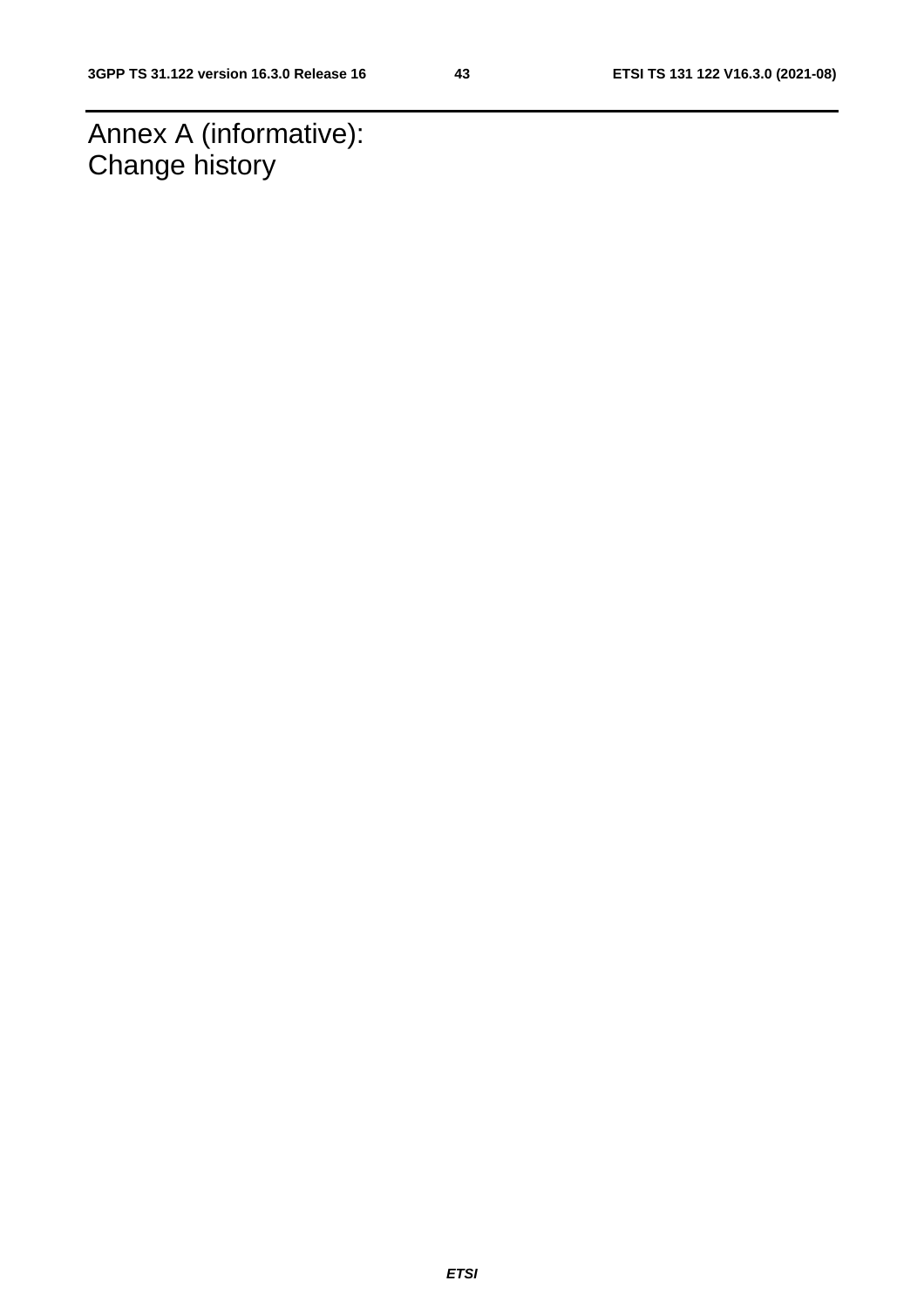| <b>Date</b> | TSG#         | <b>TSG Doc</b>       | <b>CR</b>  | Re                       | Cat            | Subject/Comment                                                                                               | <b>New</b> |
|-------------|--------------|----------------------|------------|--------------------------|----------------|---------------------------------------------------------------------------------------------------------------|------------|
|             |              |                      |            | v                        |                |                                                                                                               |            |
| 2000-12     | <b>TP-10</b> | TP-000206            | $\sim$     | $\blacksquare$           | $\blacksquare$ | Final draft was approved at TSG-T #10                                                                         | 3.0.0      |
| $2001 - 12$ | TP-10        | TP-010247            | 001        | $\blacksquare$           | F              | Corrections                                                                                                   | 3.1.0      |
| 2001-12     | <b>TP-10</b> | TP-010247            | 004        | 1                        | F              | Change test for TLV DO with tag '82' and '83'                                                                 | 3.1.0      |
| 2002-03     | <b>TP-15</b> | TP-020067            | 005        |                          | F              | Removal of an invalid transfer protocol test case                                                             | 3.2.0      |
| 2002-03     | <b>TP-15</b> | TP-020067            | 006        |                          | F              | Corrections                                                                                                   | 3.2.0      |
| 2002-06     | <b>TP-16</b> | TP-020118            | 007        | $\blacksquare$           | F              | <b>General Corrections</b>                                                                                    | 3.3.0      |
| 2002-06     | <b>TP-16</b> | TP-020118            | 008        |                          | F              | Removal of test for use of procedure byte '61xx' for case<br>2 commands                                       | 3.3.0      |
| 2002-09     | <b>TP-17</b> | TP-020216            | 009        |                          | F              | Expected remainder of returned data string                                                                    | 3.4.0      |
| 2002-09     | $TP-17$      | TP-020216            | 010        |                          | F              | Corrections and Clarifications                                                                                | 3.4.0      |
| 2002-09     | $TP-17$      | TP-020216            | 011        | $\blacksquare$           | F              | Correction of error in read binary test case for T=0                                                          | 3.4.0      |
| 2002-09     | <b>TP-17</b> | TP-020216            | 012        | $\blacksquare$           | F              | Alignment of conformance requirement due to CR 088                                                            | 3.4.0      |
|             |              |                      |            |                          |                | on TS 102 221                                                                                                 |            |
| 2002-09     | $TP-17$      | TP-020216            | 013        | $\blacksquare$           | F              | Correction of case 3/case 4 command tests in case of<br>wrong P1-P2.                                          | 3.4.0      |
| 2002-12     | <b>TP-18</b> | TP-020287            | 014        | $\overline{\phantom{a}}$ | F              | Correction of test of Read Record on Linear Fixed EF                                                          | 3.5.0      |
|             |              |                      |            |                          |                | and $T=1$ test                                                                                                |            |
| 2003-03     | <b>TP-19</b> | TP-030029            | 015        | $\blacksquare$           | F              | Correction to the returned FCP of the SELECT and the                                                          | 3.6.0      |
|             |              |                      |            |                          |                | <b>STATUS command</b>                                                                                         |            |
| 2003-12     | <b>TP-22</b> | TP-030256            | 016        |                          | D              | <b>Editorial Corrections</b>                                                                                  | 3.7.0      |
| $2004 - 12$ | <b>TP-26</b> | TP-040264            | 017        | $\blacksquare$           | F              | Correction of non specific references                                                                         | 3.8.0      |
| 2004-12     | TP-26        | $\sim$               | $\sim$     | $\blacksquare$           |                | Upgrade to Rel-4                                                                                              | 4.0.0      |
| 2005-06     | CT-28        | CP-050136            | 018        |                          | Α              | Correction of ISO/IEC 7816 Series References                                                                  | 4.1.0      |
| 2005-06     | CT-28        | CP-050136            | 020        | $\blacksquare$           | Α              | ISO/IEC 7811 Series Revision                                                                                  | 4.1.0      |
| 2005-09     | CT-29        | CP-050337            | 021        |                          | F              | CR to TS 31.122, Release 4: Creation of a Release 6                                                           | 6.0.0      |
|             |              |                      |            |                          |                | Version of TS 31.122                                                                                          |            |
| 2006-03     | CT-31        | CP-060158            | 022        | 1                        | F              | Essential Corrections to many test cases, which would                                                         | 6.1.0      |
|             |              |                      |            |                          |                | cause the USIM to fail essential tests                                                                        |            |
| 2006-09     | CT-33        | CP-060477 0023       |            | 2                        | F              | Updates to Physical characteristics tests                                                                     | 6.2.0      |
| 2006-09     | CT-33        | CP-060477            | 0032       | 1                        | F              | Updates based on changes to 31.102                                                                            | 6.2.0      |
| 2006-09     | CT-33        | CP-060477            | 0026       | 2                        | F              | Updates to Protocol Tests                                                                                     | 6.2.0      |
| 2006-09     | CT-33        | CP-060477            | 0031       | 1                        | F              | Refinement of tests for shareable files                                                                       | 6.2.0      |
| 2006-09     | CT-33        | CP-060477            | 0027       | 1                        | F              | Removal of Test Groups                                                                                        | 6.2.0      |
| 2006-09     | CT-33        | CP-060477            | 0029       | 1                        | F              | Addition of tests for current file after application session                                                  | 6.2.0      |
|             |              |                      |            |                          |                | termination                                                                                                   |            |
| 2006-09     | CT-33        | CP-060477            | 0030       | 3                        | F              | Addition of tests for 31.101                                                                                  | 6.2.0      |
| 2006-11     | CT-34        | CP-060726            | 0028       | 5                        | F              | Addition of tests for BER-TLV structure files and Data                                                        | 6.3.0      |
|             |              |                      |            |                          |                | Oriented commands                                                                                             |            |
| 2006-11     | CT-34        | CP-060726 0029       |            | $\blacksquare$           | F              | Addition of tests for $(F, D) = (512, 64)$ and introduction of<br>Test Cases related to Low Impedance Drivers | 6.3.0      |
| 2007-03     | CT-35        | CP-070061            | 0036       | 2                        | F              | Creation of combined R99 - Rel-6 version, by addition of                                                      | 6.4.0      |
|             |              |                      |            |                          |                | applicability tables                                                                                          |            |
| 2007-06     |              |                      |            | $\blacksquare$           | $\blacksquare$ | Update to Rel-7 version (MCC)                                                                                 | 7.0.0      |
| 2007-09     | CT-37        | CP-070618 0037       |            | $\blacksquare$           | F              | Addition of applicability column for Rel-7                                                                    | 7.1.0      |
| 2007-09     |              | CT-37 CP-070618 0039 |            | $\overline{1}$           | $\overline{F}$ | Essential corrections to various tests                                                                        | 7.1.0      |
| 2007-09     | CT-37        | CP-070618 0040       |            | 1                        | F              | Correction to test for Reservation of file IDs                                                                | 7.1.0      |
| 2007-09     | CT-37        | CP-070618 0041       |            | 1                        | F              | Replacement of EF <sub>SMS</sub> with EF <sub>ECC</sub> for SEARCH                                            | 7.1.0      |
|             |              |                      |            |                          |                | RECORD (SFI) test                                                                                             |            |
| 2007-09     | CT-37        | CP-070618            | 0046       | 1                        | F              | Essential correction of FCP content in test 6.8.1.2                                                           | 7.1.0      |
| 2009-03     | CT-42        |                      |            |                          |                | Upgraded without technical change to Rel-8                                                                    | 8.0.0      |
| 2009-04     |              |                      |            |                          |                | Update history box                                                                                            | 8.0.1      |
| 2009-12     | $CT-46$      |                      |            |                          |                | Upgraded without technical change to Rel-9                                                                    | 9.0.0      |
| 2010-09     | CT-49        | CP-100588            | 0049       | 1                        | F              | Essential correction of SET DATA, Delete Tag test case                                                        | 9.1.0      |
| 2010-12     | CT-50        | CP-100832            | 0050       | 1                        | F              | Correction to RETRIEVE DATA test sequence                                                                     | 9.2.0      |
| 2010-12     | SP-51        |                      |            |                          |                | Upgraded without technical change to Rel-10                                                                   | 10.0.0     |
| 2012-09     | SP-57        |                      |            |                          |                | Upgraded without technical change to Rel-11                                                                   | 11.0.0     |
| 2013-06     | CT-60        | CP-130369            | $0051$  1  |                          | F              | Correction of a misleading note for threshold                                                                 | 11.1.0     |
|             |              |                      |            |                          |                | measurements on contact C3 (CLK).                                                                             |            |
| $2014 - 10$ | SP-65        |                      |            |                          |                | Upgraded without technical change to Rel-12                                                                   | 12.0.0     |
| 2015-12     | CT-70        | CP-150828            | $0056$ 3   |                          | F              | Specify the status condition returned if search pattern                                                       | 13.0.0     |
|             |              |                      |            |                          |                | can not be found in any of the records                                                                        |            |
| 2017-03     | SA-75        |                      |            |                          |                | Update to Rel-14 version (MCC)                                                                                | 14.0.0     |
| 2018-06     | CT-80        | CP-181155            | $0057 - 1$ |                          | F-             | Remove platform related testcases from 31.122 as they                                                         | 15.0.0     |
|             |              |                      |            |                          |                | are added to ETSI specification 102.230-2.                                                                    |            |
| 2019-06     | $CT-84$      | CP-191015            |            | $\mathbf{1}$             | F              | Add missing Rel-8 onwards applicability in the                                                                | 15.1.0     |
|             |              |                      |            |                          |                | applicability table                                                                                           |            |
| 2019-06     | $CT-84$      | CP-191019            |            | 3                        | В              | Extend the scope of 31.122 to cover USIM Command                                                              | 15.1.0     |
|             |              |                      |            |                          |                | <b>GET IDENTITY</b>                                                                                           |            |
| 2020-06     | CT#88e       | CP-201150            | 0065       | 1                        | В              | Update test case of 7.3.3 GET IDENTITY                                                                        | 15.2.0     |
| 2020-07     | SA-89e       |                      |            |                          |                | Update to Rel-16 version (MCC)                                                                                | 16.0.0     |
| 2020-09     | CT#89e       | CP-202130            | 0066       | -1                       | Α              | Update of spec. reference                                                                                     | 16.1.0     |
| 2020-12     | CT#90e       | CP-203093            | 0068       |                          | F              | Correction of a reference to ETSI TS 102 230-2                                                                | 16.2.0     |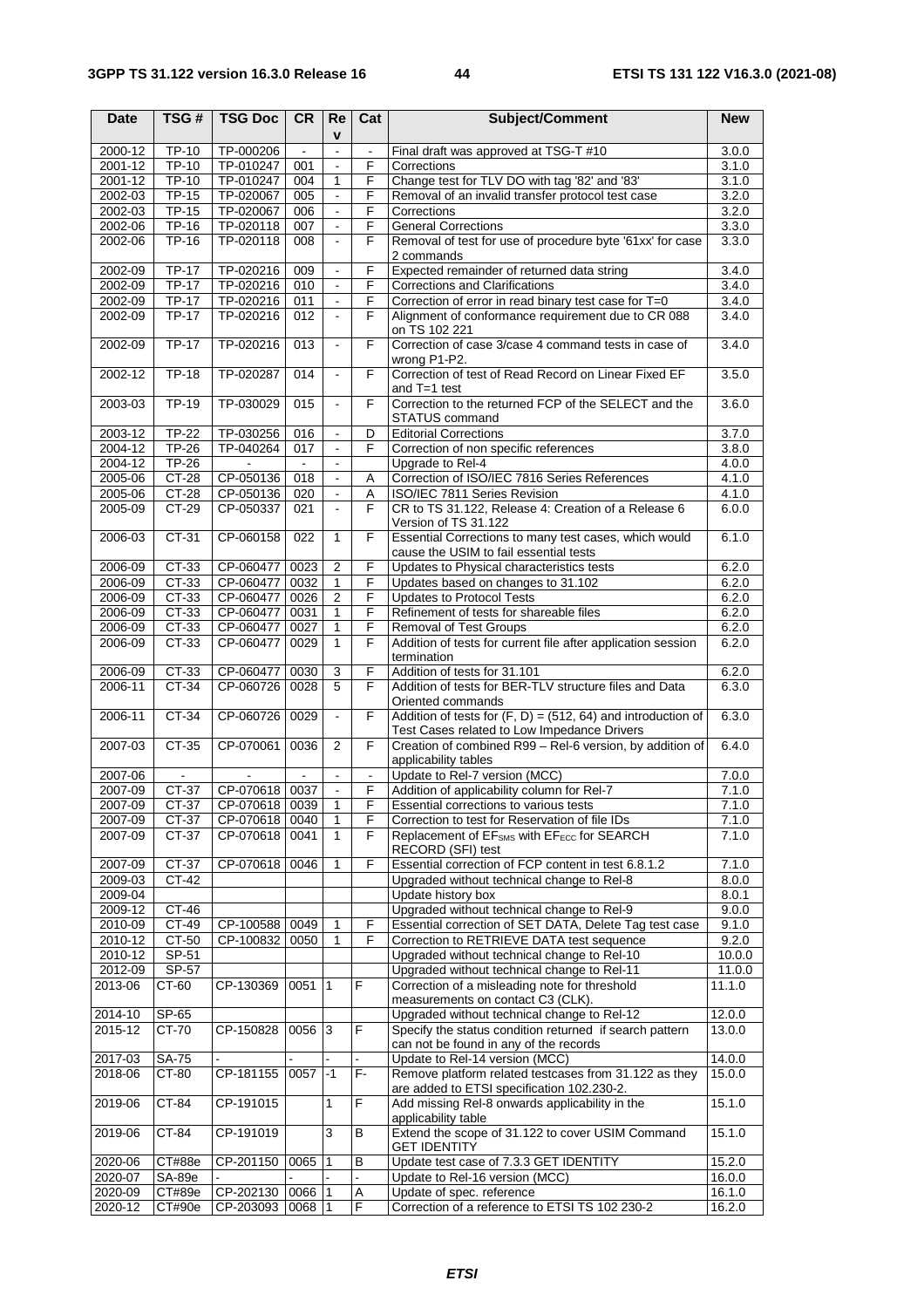|  |  | 2021-06 | CT#92e | CP-211099 | 0070 |  | IF | I Correction of test case,<br>$\sim$ $\sim$ $\sim$<br>ن. ت. | 16.3.0 |
|--|--|---------|--------|-----------|------|--|----|-------------------------------------------------------------|--------|
|--|--|---------|--------|-----------|------|--|----|-------------------------------------------------------------|--------|